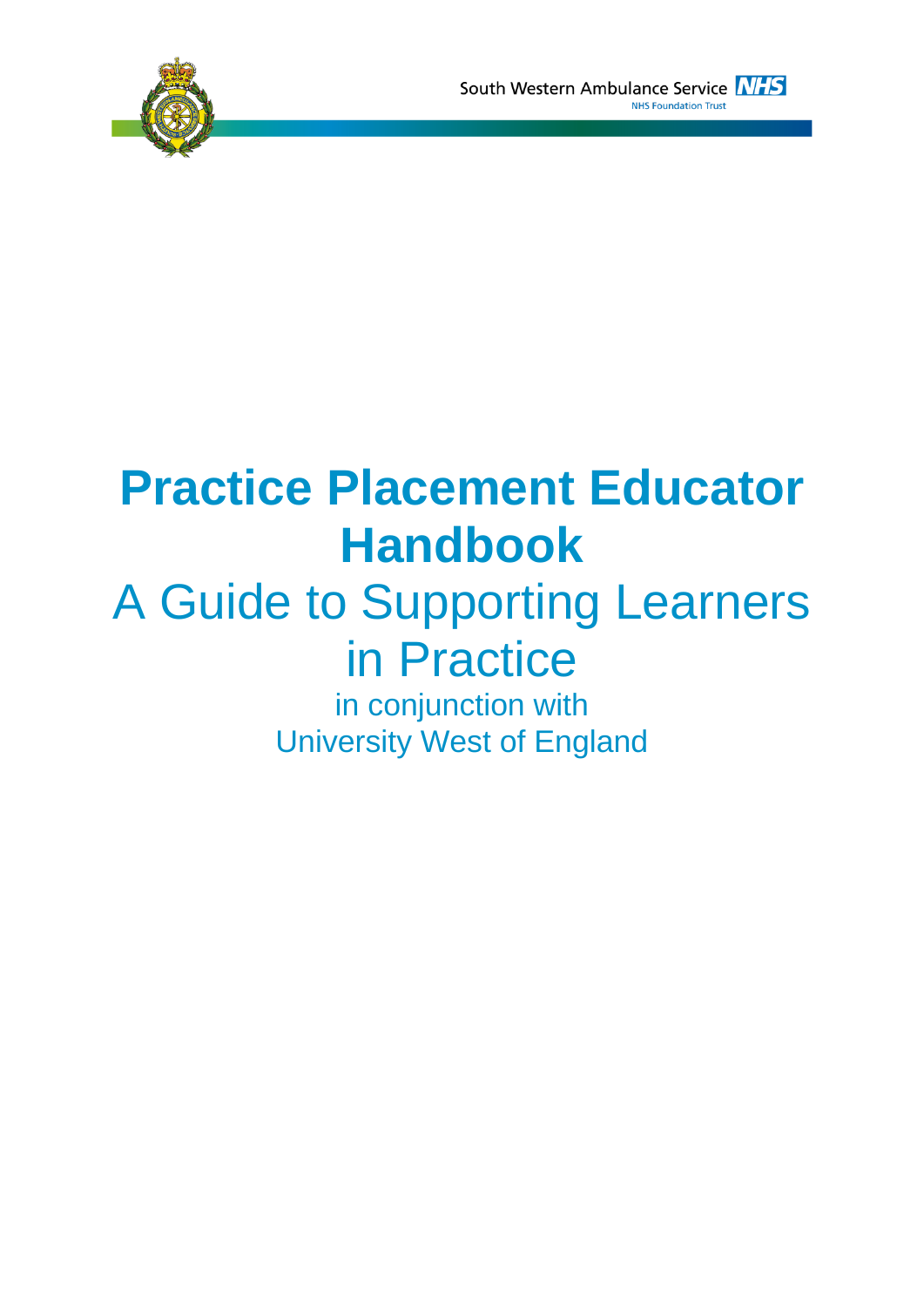#### **Foreword by the SWASFT Head of Education and Professional Development**

The period of placement the student has during the programme of study can be both challenging and rewarding. Within your professional guidelines and papers, it is well documented that good guidance, support, and supervision are essential during this period.

The support the student receives during this transition in the early stages of their course will help determine both the success of the Student and potentially the quality of care delivered by that student for years to come, allowing timely and effective management of patient care.

I recognise that our Educational Partners provide a wide range of available resources, covering many healthcare professions from a long list of Higher Education Institutions. It is hoped that this Trust document will further support the resources available.

#### **Mentor Handbook: A Guide to Supporting Learners in Practice**

This document demonstrates the commitment of the Learning and Development Department in supporting the students and staff of the South Western Ambulance Service NHS Foundation Trust with a specific resource for the development of the profession within the Trust.

The value of mentorship has long been recognised by all connected to the education of students on a paramedic programme, this guide has been developed to complement the working relationships with the universities in the region in delivering high quality paramedic programmes. Particular acknowledgement goes to North West Ambulance Service for their help in development of this work alongside the Practice Placement Coordinators for the Trust.

I hope you find this new and innovative approach to supporting education rewarding and it meets with your approval.

#### Jim Petter **Head of Education and Professional Development**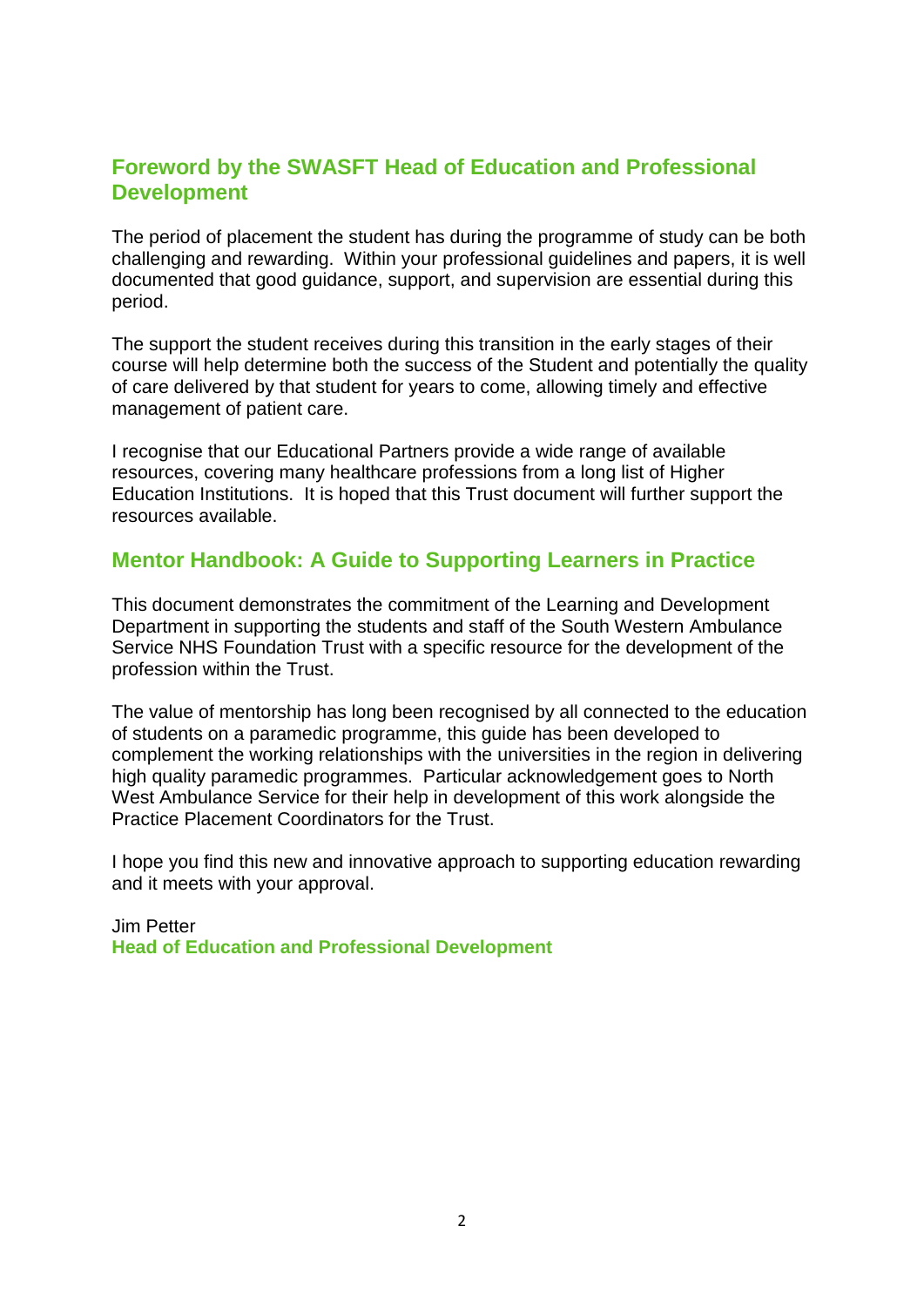#### **Introduction**

#### **Mentorship is a complex and demanding role, as is the nature of the prehospital environment.**

Within this guide, we aim to support you every step of the way.

Your assistance in facilitating and assessing learners with the Trust, e.g. Student Paramedics, is greatly appreciated and the Learning and Development Department would like you to have access to key information to support you in your mentoring role.

This document has been designed to support the Named Practice Placement Educator, also known as the Mentor, that is responsible for the clinical supervision, summative development and assessment of a learner attached to the Trust during their professional practice placement, which may be part of a Higher Education or Further Education programme. It is intended that this document should be a source of information and guidance for any member of staff who supports students in practice, providing you with a convenient frame of reference for any issue or questions you may have.

As a named or practice mentor you will be an experienced member of staff that is able to provide clinical supervision within your own professional scope of practice during the learner's professional practice placements. You will support student development by facilitating learning, supervising clinical practice and assessing students in the practice setting of the pre-hospital environment.

#### **The important contribution of Mentors in the education of Student Paramedics is pivotal to ensuring the proficiency of paramedic practice.**

We hope you enjoy your role as a mentor and find this guide useful.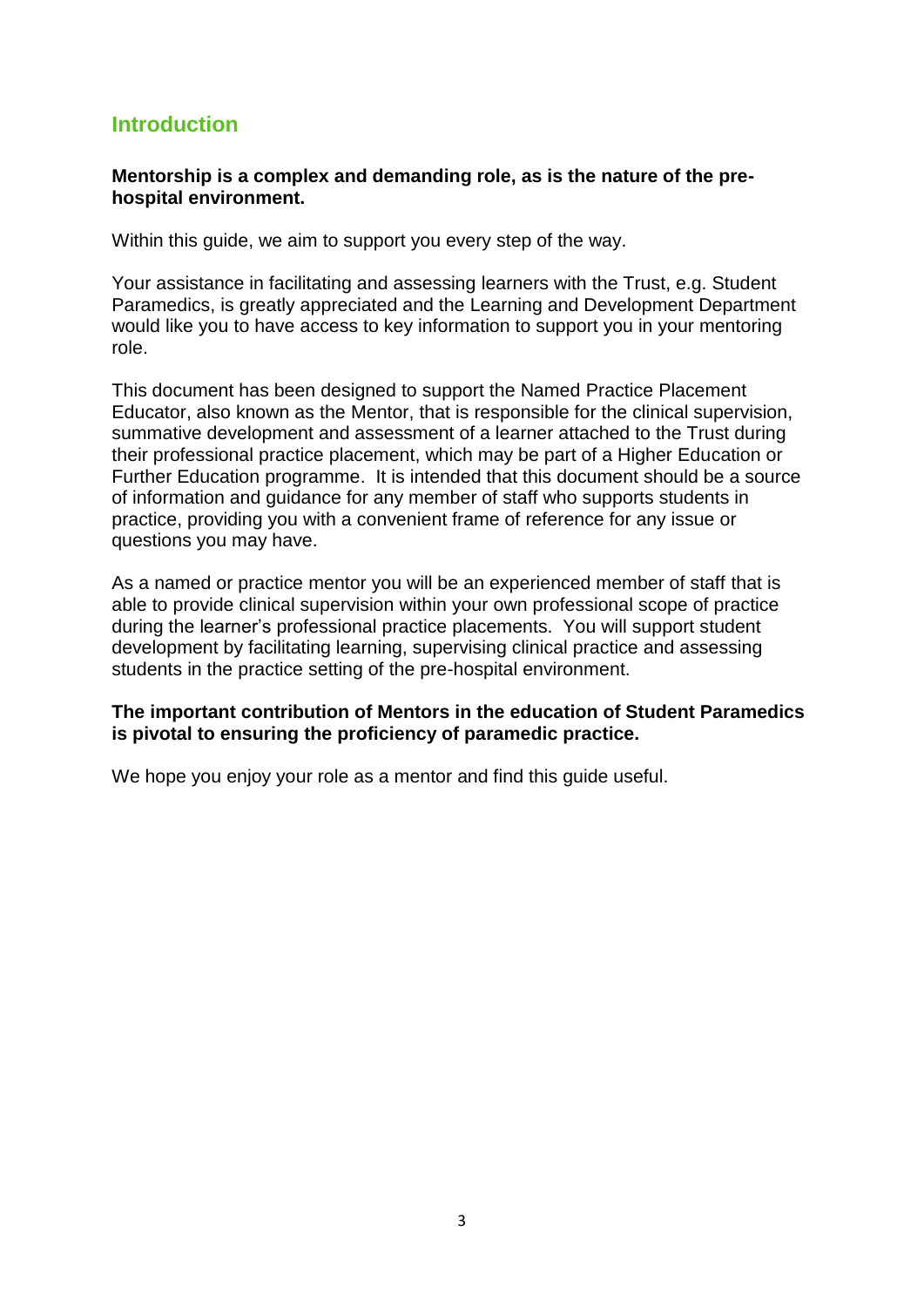## **Contents**

Mentorship in Action

The Mentorship Team

- Named Mentor
- Practice Mentor
- Practice Placement Coordinator
- Practice Placement Educator in SWASFT
- Placement Orientation

Practice Assessment Documentation

Student Development

Reflective Practice in Mentoring

Professional Practice Placements

Further Support

- Contacts
- SWASFT Learning Zone
- SLIP Documents
- Supporting Students with disabilities

Student Clinical Skills Licence

Further Reading & References

- Appendix 1
- Appendix 2
- Appendix 3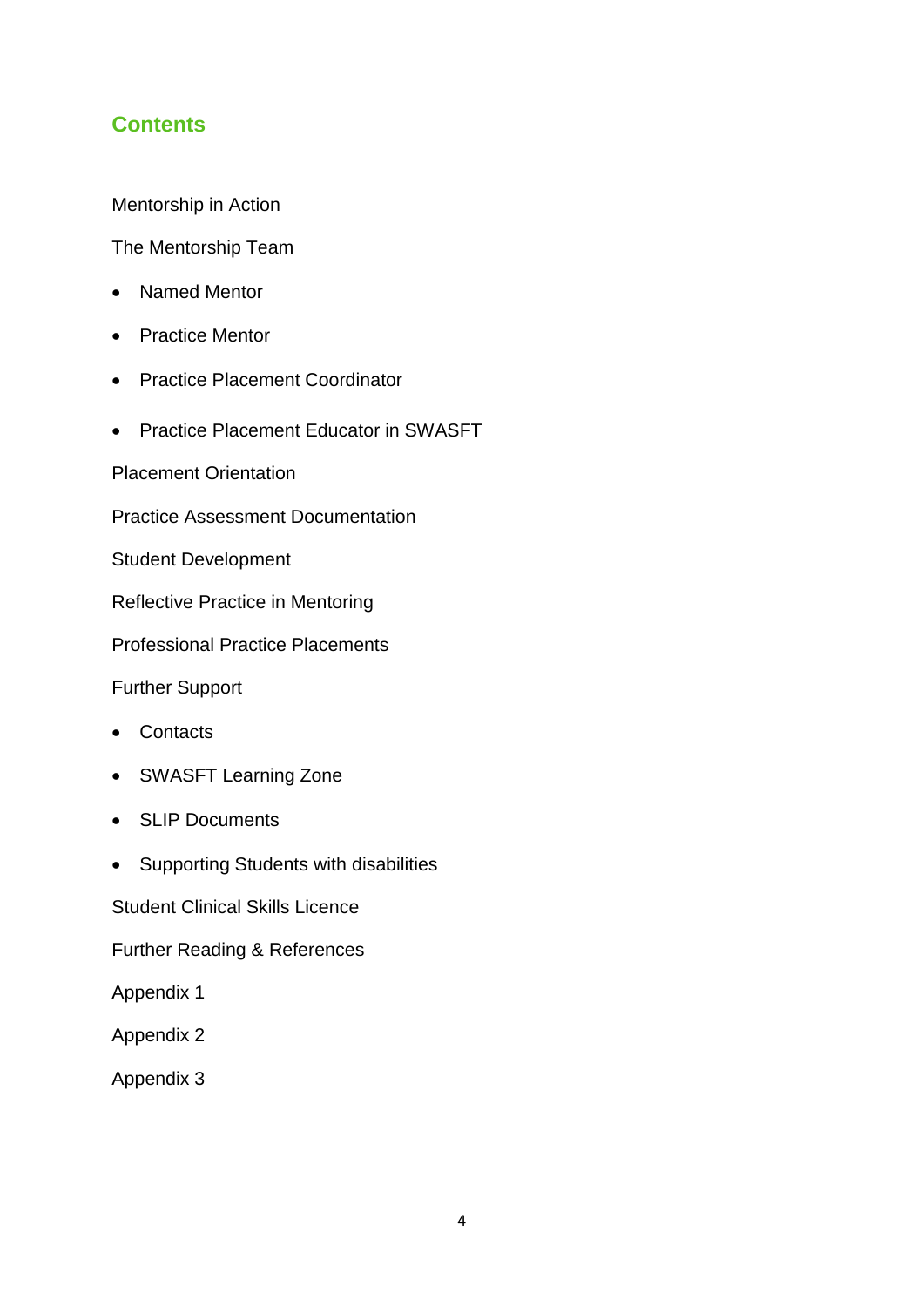# **Mentorship in Action**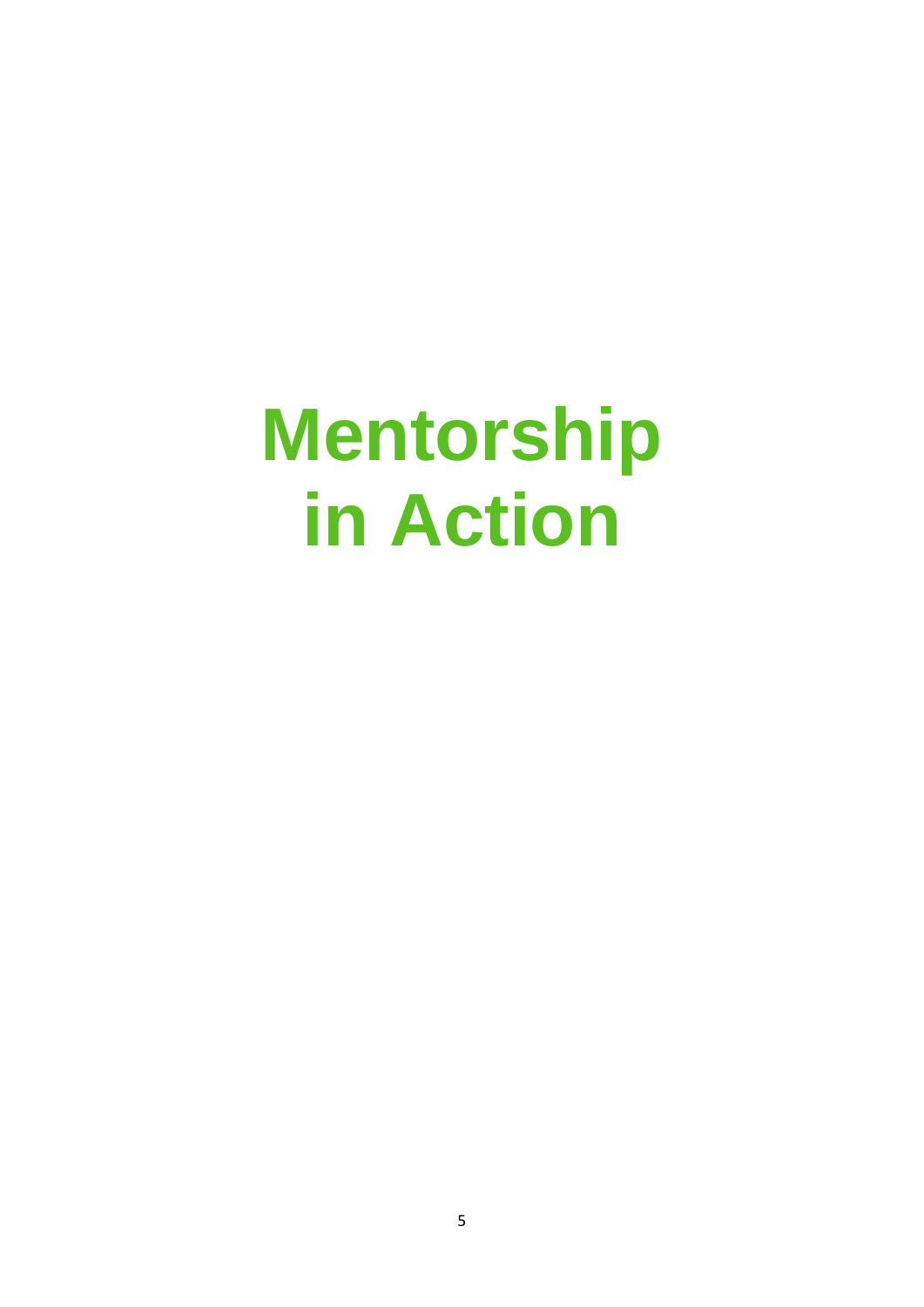## **Mentorship in Action**

The SWASFT Practice Placement Coordinators (PPC) regularly spend time out in the clinical areas providing surgeries for mentors enabling them to access knowledge, expertise in student support and clinical education. The **Mentorship in Action** surgeries are held at various stations across the trust and are an informal 'drop in' format allowing all mentors to meet PPCs and ranked PPEds and discuss anything regarding mentorship and supporting students in practice. The surgeries are also a chance for mentors to get together and discuss their experiences, reflect on their role, and share best practice.

Communication and discussion with your PPC, ranked PPEds and Operations Officers (OOs) is a vital way of getting your voice heard and ensuring that your needs as mentors are addressed so that you can carry out the important role of developing the next generation of registered practitioners, who will provide the highest standards of patient care.

#### **Mentorship**

Passing your knowledge and skills to a learner is one of the most essential roles you can undertake. As a mentor you are an essential piece of the collaborative jigsaw when supporting the development of health care professionals for the future. You have the privileged position and responsibility for helping students translate theory into practice, and making what is learned in the classroom a reality ensuring the student is fit for practice.

The importance of your mentoring role and the quality of the mentorship you offer in practice can never be over emphasised. Mentors are key to supporting students in practice, to apply their knowledge, learn key skills and achieve the required competencies for successful registration with the Health & Care Professions Council.

Mentoring involved activities that promote and enhance effective transitions between professional roles, including:

- Identifying learning goals and supporting progression;
- Developing increasing students' control over their learning;
- Active listening:
- Modelling, observing, articulating and discussing practice to raise awareness;
- Shared learning experiences e.g. via observation;
- Providing guidance, feedback and, when necessary, direction;
- Encouragement of self-assessment and reflection on learning;
- Review and action planning;
- Assessing, appraising and accrediting practice;
- Ensure any assessment is valid and reliable, and that their performance is recorded and meets the standards required in the documentation;
- Brokering a range of support.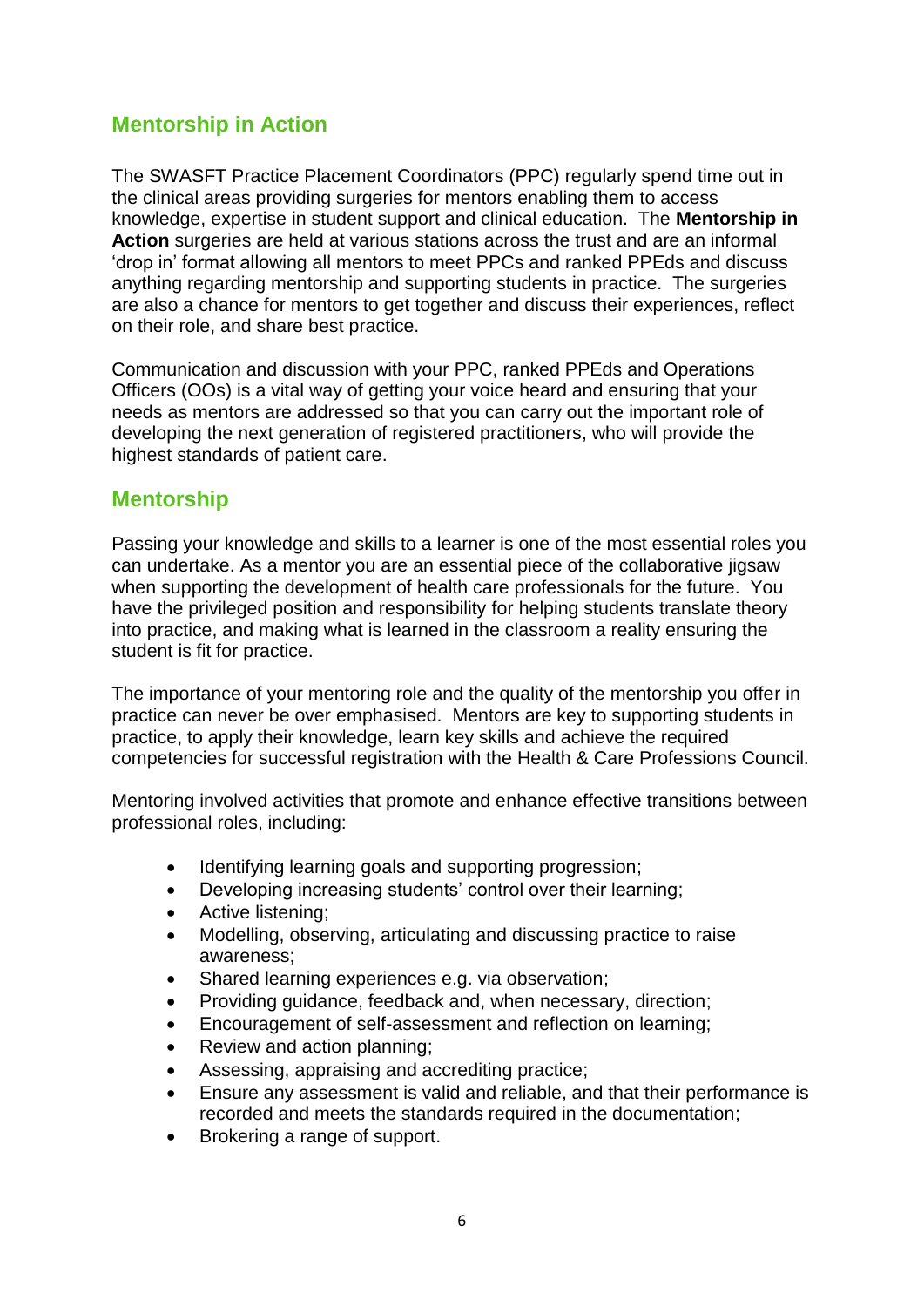And finally, let us recognise that we have a lot of good mentors out there and take a light-hearted look at what a mentor **should not** be doing, otherwise known as the toxic mentor (Darling, 1985):

- Start from the point of view that you from your vast experience and broader perspective – know better than the mentee what's in his or her interest.
- Be determined to share your wisdom with them whether they want it or not, remind them frequently how much they still have to learn.
- Decide what you and the mentee will talk about and when; change dates and themes frequently to prevent complacency sneaking in.
- Do most of the talking; check frequently that they are paying attention.
- Make sure they understand how trivial their concerns are compared to the weighty issues you have to deal with.
- Remind the mentee how fortunate s/he is to have your undivided attention.
- Neither show nor admit any personal weaknesses; expect to be their role model in all aspects of career development and personal values.
- Never ask them what they should expect of you how would they know anyway?
- Demonstrate how important and well-connected you are by sharing confidential information they don't need (or want) to know.
- Discourage any signs of levity or humour this is serious business and should be treated as such.
- Take them to task when they don't follow your advice.
- Never, ever admit that this could be a learning experience for you, too.

Clutterbuck Partnership (2012) The 12 habits of a Toxic Mentor,. Available at: [http://www.davidclutterbuckpartnership.com/wp-content/uploads/12-habits-of-a-](http://www.davidclutterbuckpartnership.com/wp-content/uploads/12-habits-of-a-Toxic-Mentor.pdf)[Toxic-Mentor.pdf,](http://www.davidclutterbuckpartnership.com/wp-content/uploads/12-habits-of-a-Toxic-Mentor.pdf) Accessed 16 November, 2015.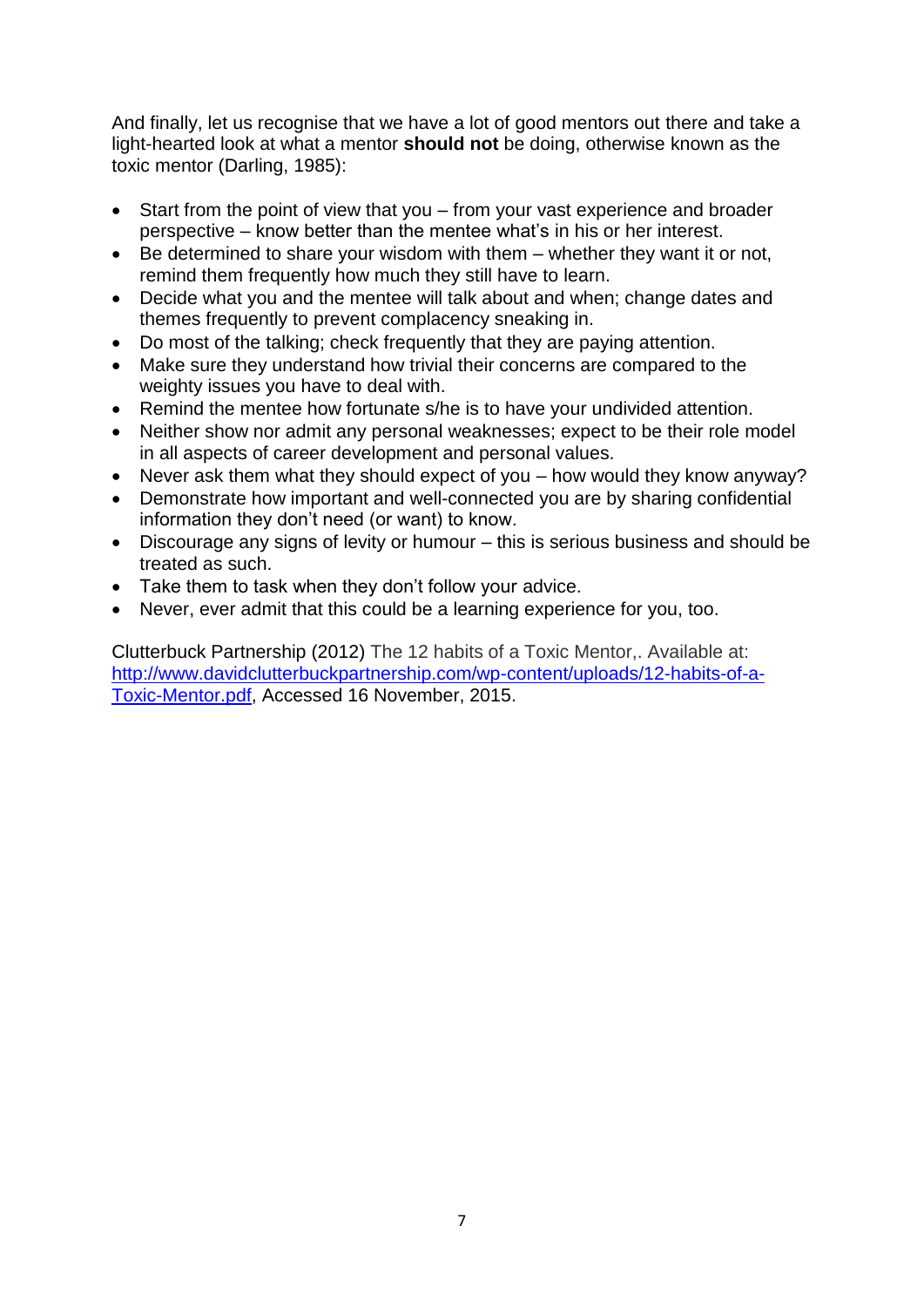# **The Mentorship Team**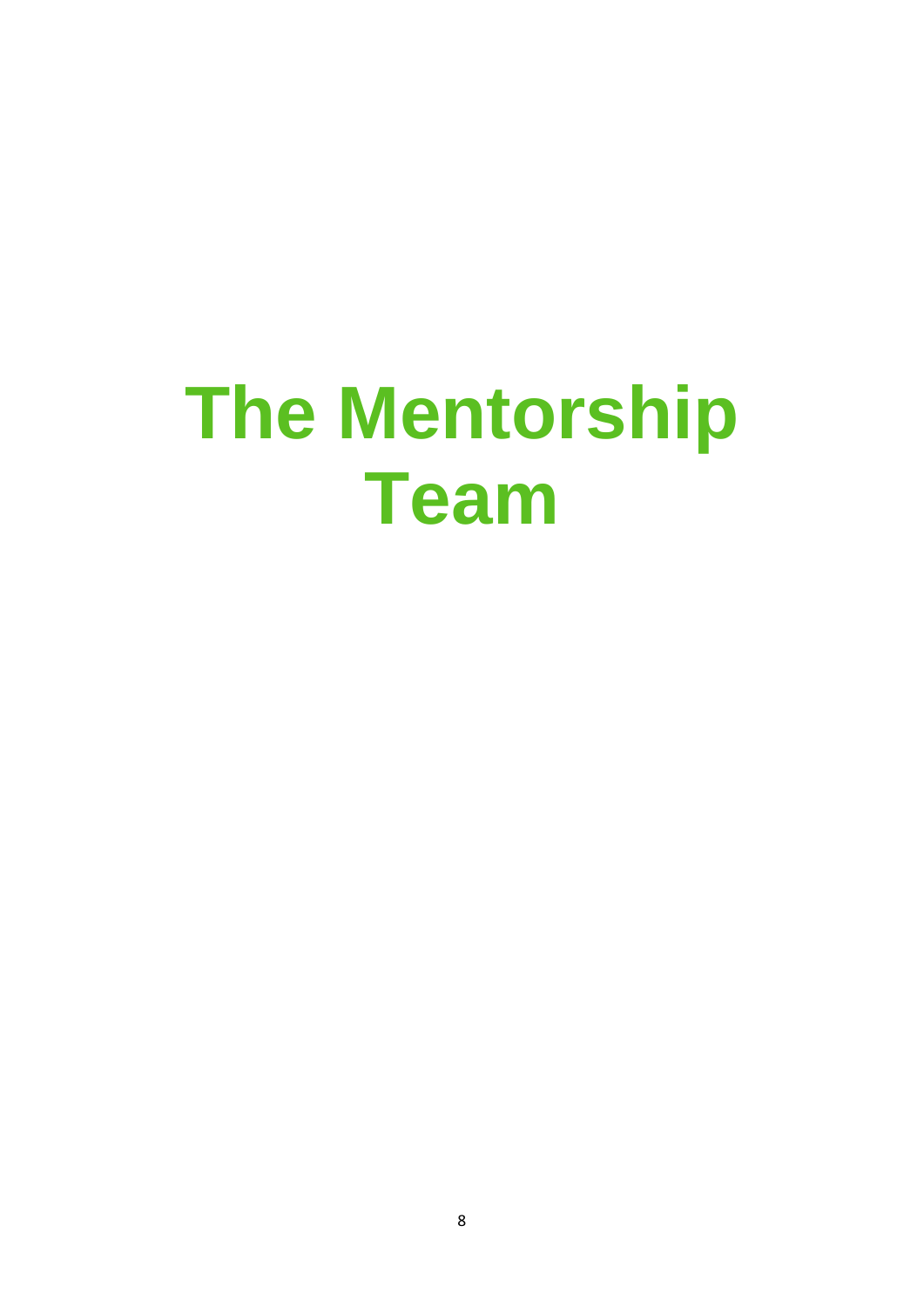# **The Mentorship Team**

Mentorship is not one person's job, the development of a student into a competent practitioner involves some key people within SWASFT. Mentorship can only be effective and rewarding if it is supported and seen as an important part of everyone's' roles.

This section is designed to explain the different roles impacting on Mentorship and hopefully give the mentor a slightly wider view of the mentorship team. These are not role definitions, more a description of the parts each person plays in supporting and developing mentorship in SWASFT.

#### **Named Practice Educator (Ped) / Mentor**

A Named Mentor is a registered healthcare professional with at least 1 year of postregistration relevant experience who holds, or is working towards, a level 6 qualification in mentorship. They are the responsible for signing off the summative clinical practice portfolio.

#### **Practice Mentor**

A Practice Mentor is a healthcare professional (not necessarily registered) working in a healthcare practice setting and with a minimum of 1 year in role. Support student development of experience and acquisition of skills, observing progression and participate in formative assessments.

**N.B. Mentors are referred to as PPEds in University documentation. This can cause confusion for students and mentors, and it should be made clear to students that a SWAST ranked PPEd has a different role.** 

#### **Practice Placement Coordinator (PPC)**

The Practice Placement Coordinator (PPC) is employed by SWAST and is a qualified professional who is cognisant of the practice environment and works closely with the Practice Placement staff and University personnel. The PPC role is funded by Health Education South West (HESW). They report to the Education Business Manager and the relevant Clinical Training Manager in each division.

The main focus of the PPC role is to assist in maintaining the quality of the practice learning environment. This is achieved by:

- Providing on-going support to any professional who has a responsibility for supporting learners in practice
- Providing advice and guidance on working within the relevant professional body standards
- Offer opportunities for staff access mentor updates
- Offer access to study sessions for staff and students
- In partnership with the Higher Education Institutions assure the quality of the practice learning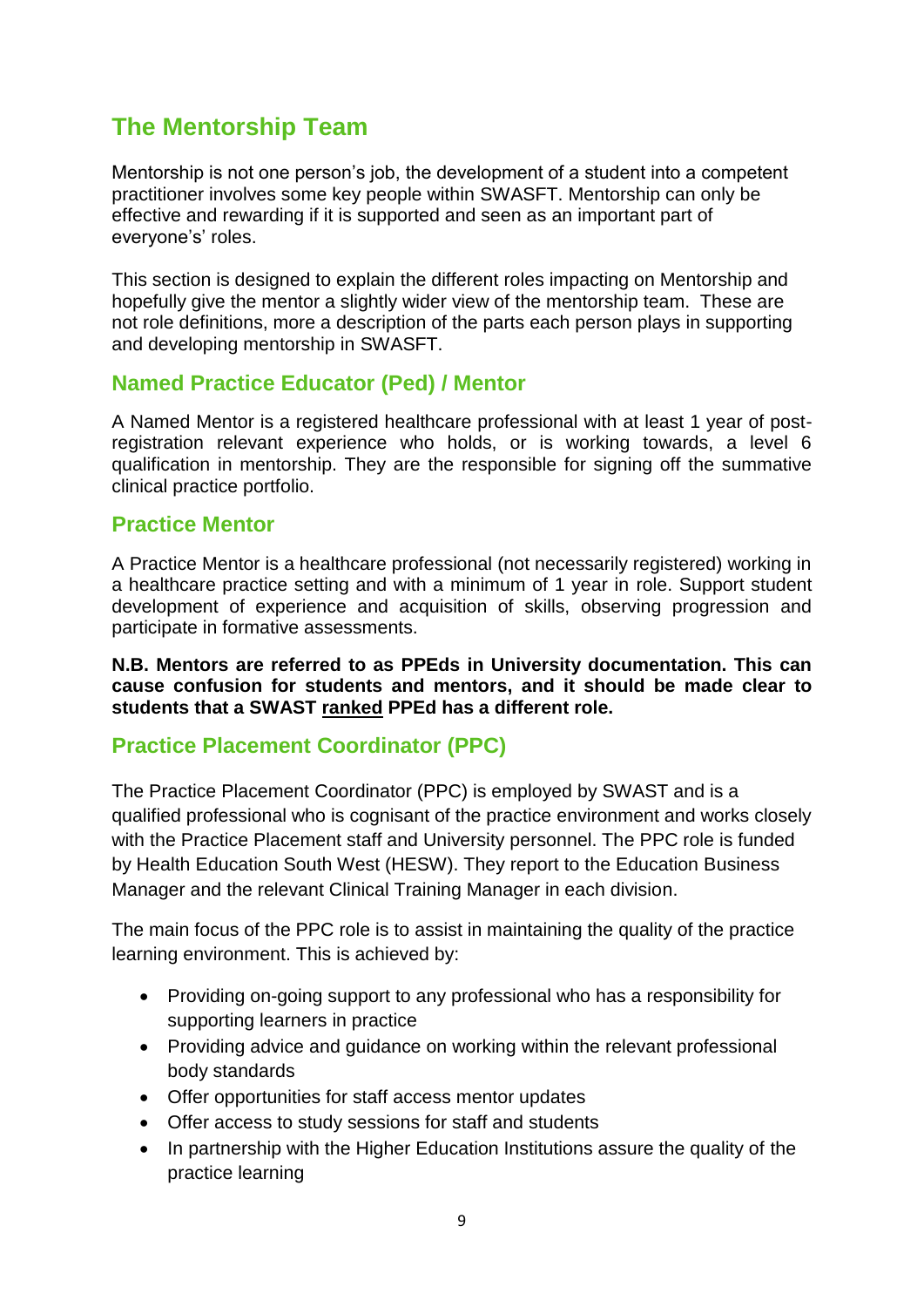#### **Practice Placement Educator**

A SWAST Practice Placement Educator (PPEd) who is ranked with 1 pip, is a paramedic who provide preceptorship support for postgraduates and new joiners; providing a stable, supportive environment for these groups to develop. **PPEds also support Trust staff and should not be confused with Named Mentors and Practice Mentors, who support regional university undergraduate students.**

#### **Frequently Asked Questions**

#### *How do I access Mentor training and other courses?*

Courses will be advertised through the Learn with SWAST website, and through the Chief's Brief. Mentors will be given priority for some courses, and may receive some funding.

*Will I have to have the student all the time for 3 years? I don't know if I can commit to that.*

No, ideally you will remain their named Mentor for the one year, but it is encouraged that the student gains experience of a variety of mentoring styles and clinical practice viewpoints. This is best done through a team approach of a named Mentor and associate Mentors. (Also, don't forget, they will be in University and on break for a large part of the year).

#### *Who will support me if it all goes wrong or I need advice?*

Your PPC is there to provide support and advice. You may also want to chat with LDOs and ranked PPEds about specific teaching and mentoring advice. Your student's University are also there to provide guidance about the student and their course. You can contact their academic personal tutor or the programme leader, Jedd Billing, at any time for advice. Please also see the 'Raising concerns in practice procedure' on page 23 of the programme handbook.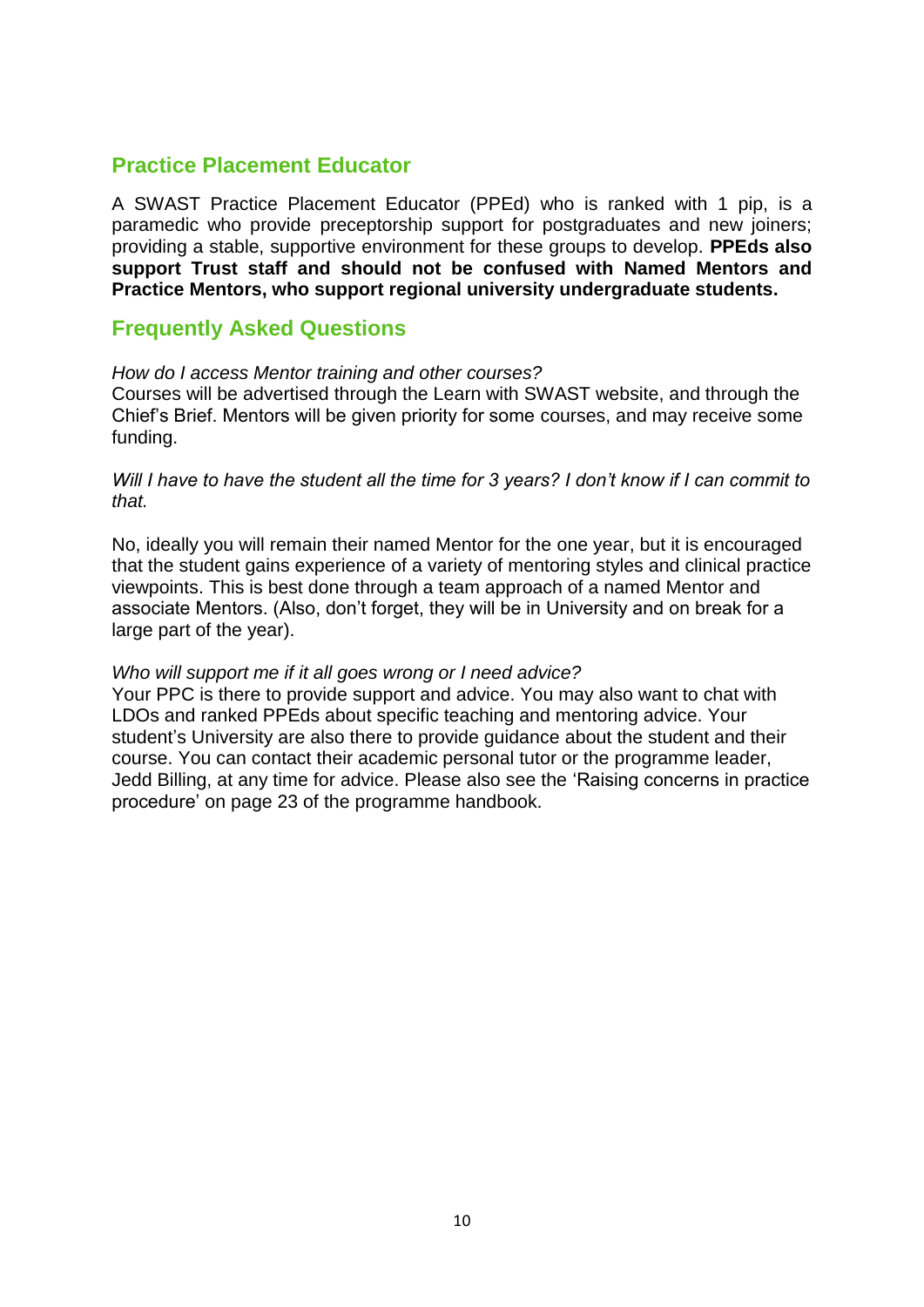# **Placement Orientation**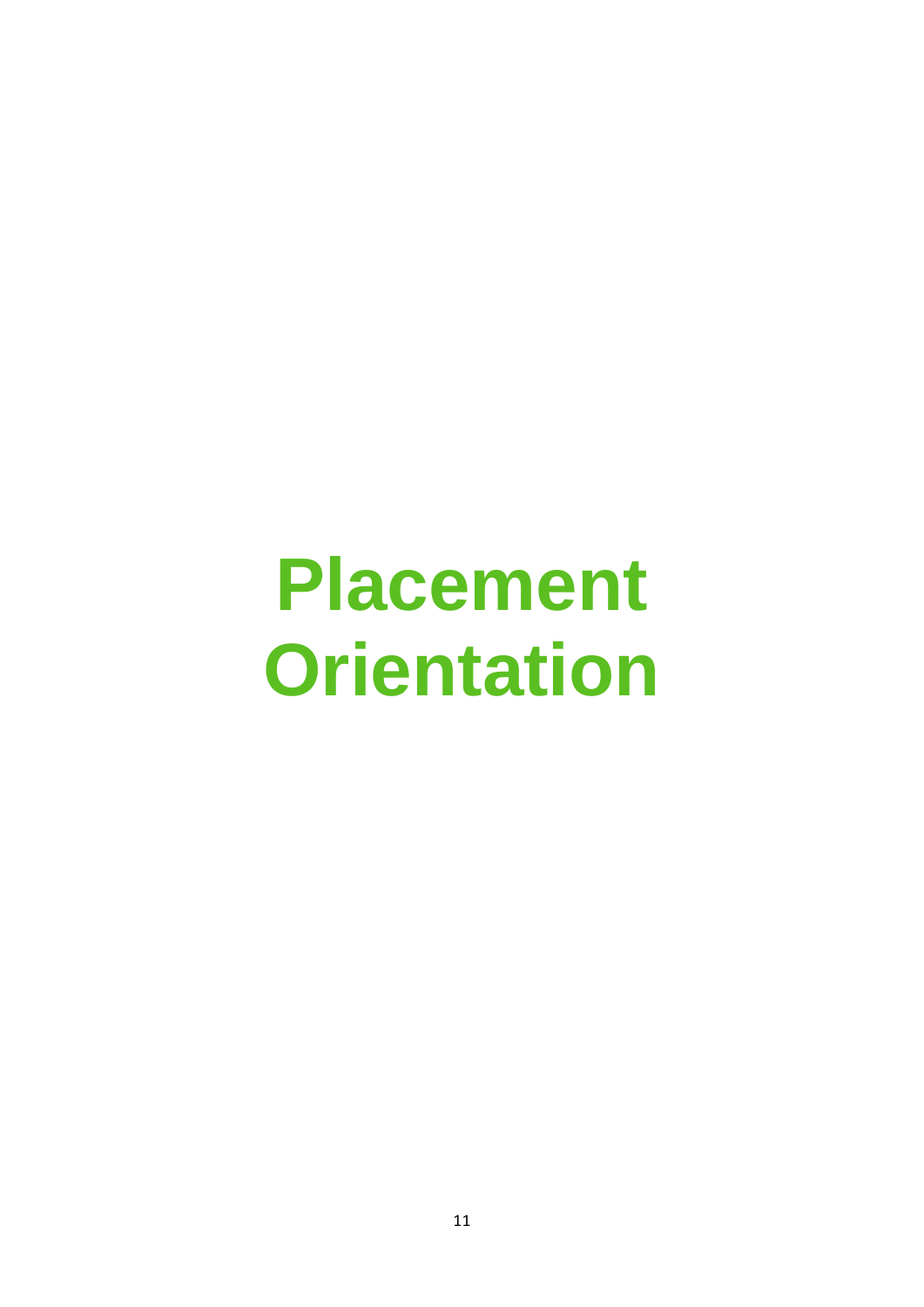# **Placement Orientation**

The Student's Placement Orientation is the most important part of the student's professional journey as they begin the journey from 'novice to expert' (Benner, 1984), during their Paramedic career development.

As with any first day in a work place, it can be extremely intimidating to walk onto an Ambulance Station for the first time. It is important to remember that the first time you meet your student is probably the very first time that they have set foot through the door of any workplace, so an informal introduction to your station and to the basic ground rules would go a long way to put the student at east. Ideally, this would be carried out prior to the first placement day, but if this does not occur it should be done on the first day and include:

- Car parking rules
- Door codes
- Where to safely store their valuables
- General layout and organisation of the placement area, with a tour of the station
- Signing on sheets and procedures for commencement of 'duty'
- Location of store rooms
- Procedure in the event of fire including: positioning of fire exits; fire blankets and fire extinguishers
- Use of moving and handling techniques and equipment
- Infection prevention control policies and procedures
- Policy and procedures for reporting accidents and incidents
- Procedures for reporting placement absence and sickness
- Confidentiality procedures
- Introductions to Managers, Administration Staff, and other member of staff
- Location of toilets
- Location of computers and brief introduction to the filing of paperwork (this can be done in more detail when the need arises)
- Kitchen etiquette i.e. labelling of foods stored in fridge etc.
- Brew etiquette (if there is one)

You may want to consider asking the student if they would like an observations shift before their placement to familiarise themselves with the practice environment.

This is where they learn the 'rules' of the placement provider and is an essential part of the process of making the student welcome. It also helps to ensure that the health and safety of the student whilst on ambulance placement remains a high priority.

Evidence is required that this has been undertaken, and this is found in the Practice Assessment Section. In all cases these require a signature from the student confirming that this has been completed, and it is best practice that each Mentor also signs and dates this section. This avoids any issues whereby the student was actually unaware that they were having a placement orientation, and emphasises the importance that both the HEI and the Placement Provider have on this process.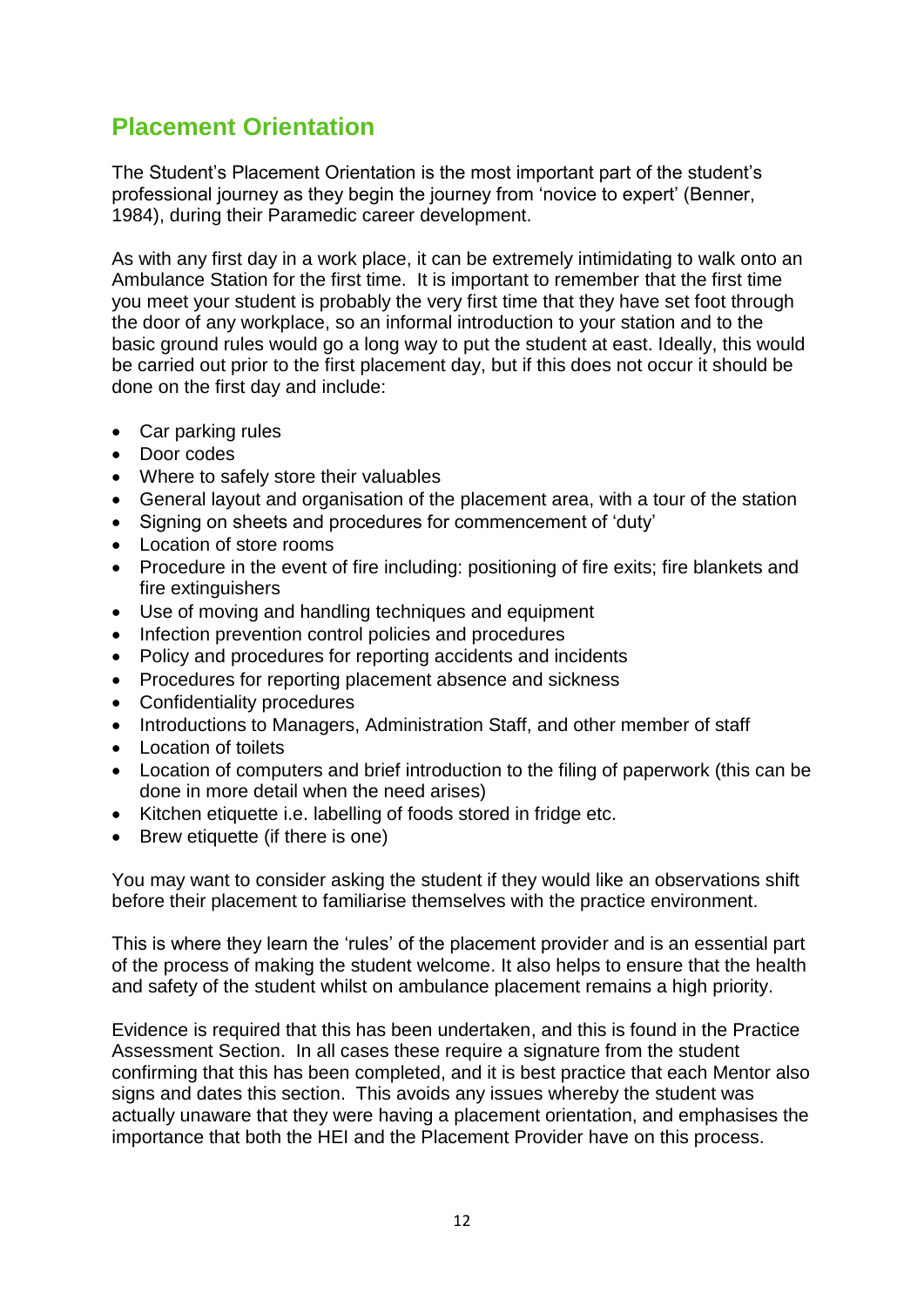Due to the nature of our work, it may not be possible to carry this introduction out in the morning/night of the first placement shift – however every opportunity should be made to complete this at the earliest opportunity……..remember you too were new once.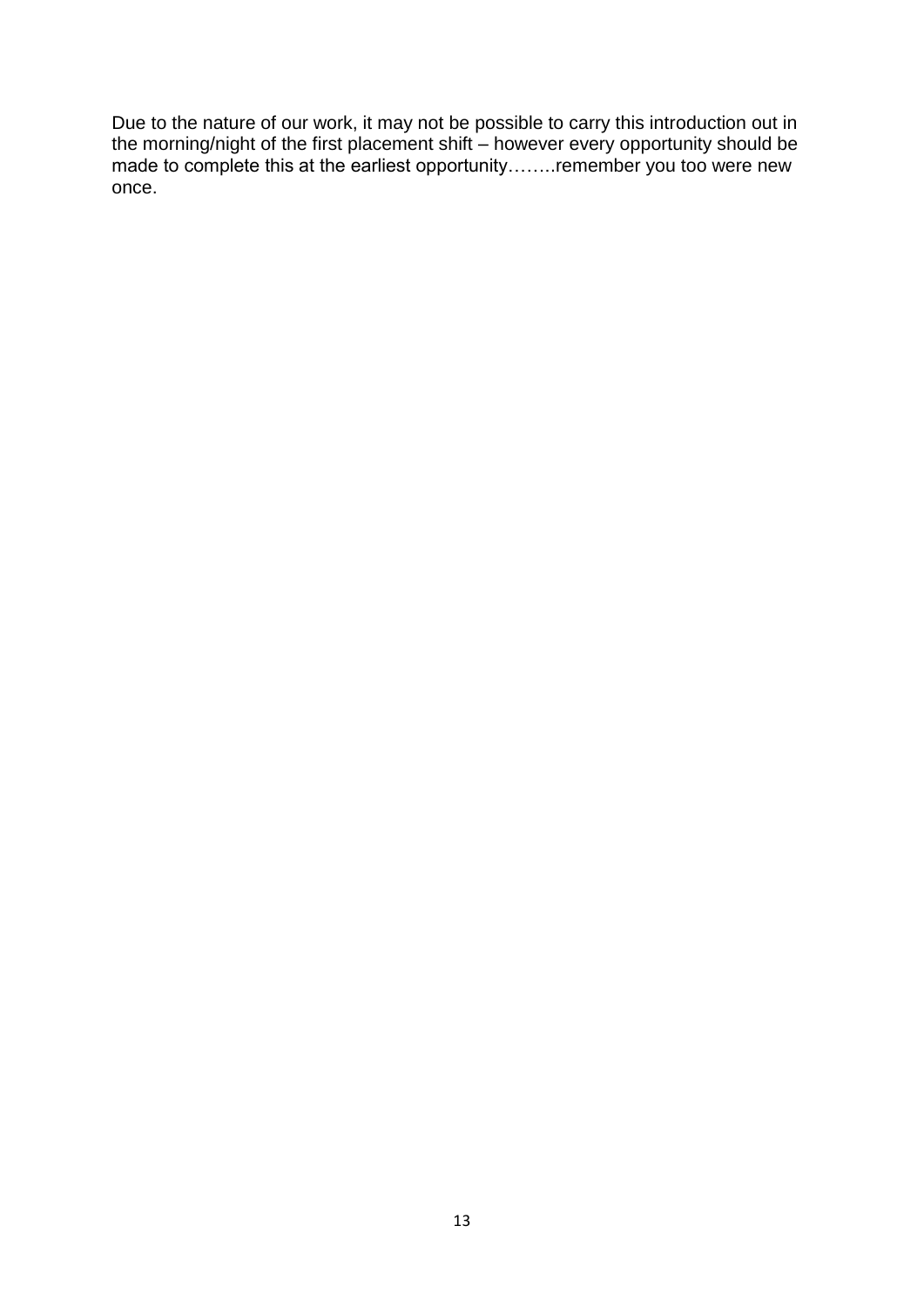# **Practice Assessment Documentation**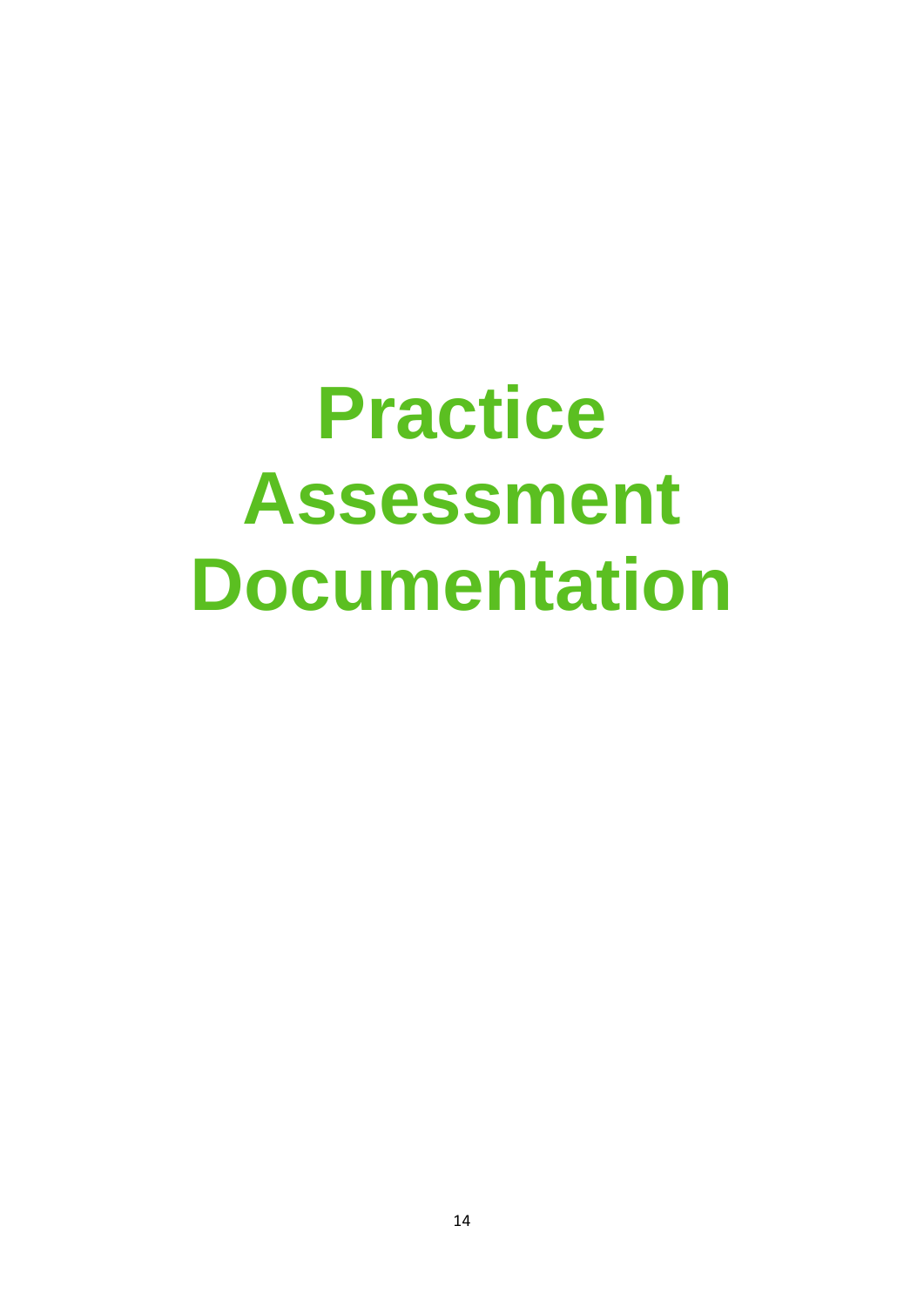#### **Overview**

A practice placement is where learning opportunities are available for the student to undertake practice under supervision. A practice placement has a direct bearing on their ability to work effectively and integrate theory to practice. A placement educator will facilitate and assess the learning, enabling the achievement of required learning outcomes and competencies.

Professional practice placements account for approximately half of the programme and students will gain experience in a variety of clinical settings. There are placements across Avon, Gloucestershire and Wiltshire in the settings of emergency and unplanned care. These include the South Western Ambulance Service NHS FT, emergency departments in most of the major hospitals, operating theatres, coronary care units, children's units, and obstetric units.

The course is modular in structure. Each module contains elements designed to develop the knowledge, skills and attitudes students will require, in order to function effectively as paramedics. There is a balance of 50% practice and 50% theory throughout the course. Whilst in practice placement settings each student is allocated to a paramedic or other suitably qualified professional to act as their mentor.

#### **Programme Structure**

| <b>I Car I DOC (HONO) Faranneald Science</b> |  |  |  |  |
|----------------------------------------------|--|--|--|--|
| <b>Credit size</b>                           |  |  |  |  |
| 30                                           |  |  |  |  |
| 15                                           |  |  |  |  |
| 30                                           |  |  |  |  |
| 15                                           |  |  |  |  |
| 15                                           |  |  |  |  |
| 15                                           |  |  |  |  |
|                                              |  |  |  |  |

**For students enrolled on the BSc Paramedic Science degree:**

#### **Year 1 BSc (Hons) Paramedic Science**

#### **Year 2 BSc (Hons) Paramedic Science**

| <b>Name</b>                                | <b>Credit size</b> |
|--------------------------------------------|--------------------|
| Psychosocial Aspects of Paramedic Practice | 30                 |
| Pre-hospital Emergency Care of the Child   | 15                 |
| Paramedic Practice 1                       | 30                 |
| Evidence Based Paramedic Practice          | 15                 |
| <b>Emergency Care of the Elderly</b>       | 15                 |
| Advanced Life Support Skills               | 15                 |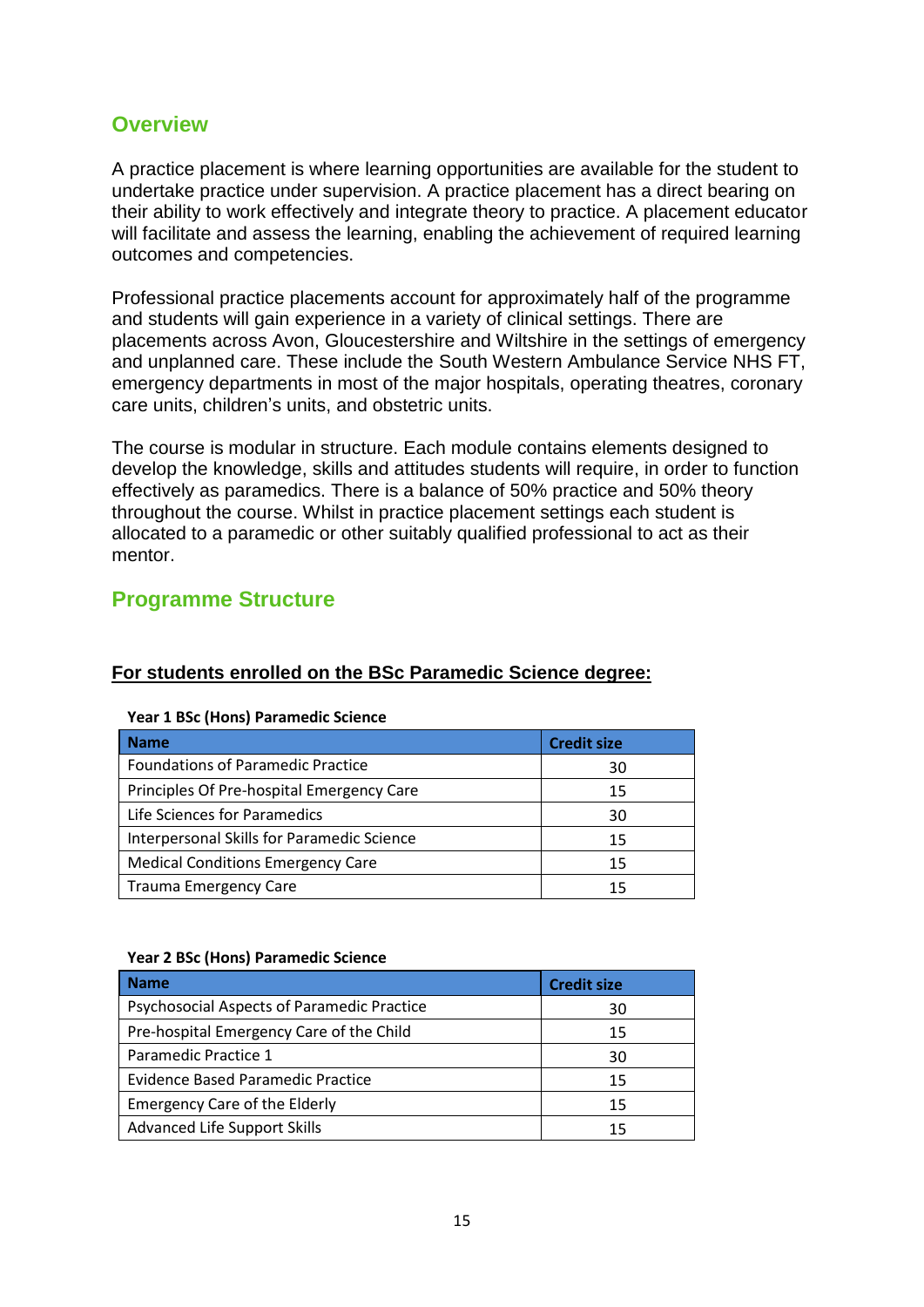#### **Year 3 BSc (Hons Paramedic Science)**

| <b>Name</b>                            | <b>Credit size</b> |
|----------------------------------------|--------------------|
| <b>Advancing Paramedic Practice</b>    | 30                 |
| Paramedic Practice 2                   | 30                 |
| Applied Paramedic Pharmacology         | 15                 |
| <b>Contemporary Paramedic Practice</b> | 30                 |
| Major Incident Clinical Care           | 15                 |

# **For students enrolled on the Distance learning HE Diploma:**

|                   | <b>Compulsory Modules</b>                                           |
|-------------------|---------------------------------------------------------------------|
|                   | UZYRMW-30-1 Applied Anatomy and Physiology for Paramedic Science    |
|                   | UZYRN4-15-1 The Essentials of Pre-hospital Emergency Practice       |
| Year <sub>1</sub> | UZYRMX-15-1 Communication Skills for Paramedic Science              |
|                   | UZYRMY-30-1 Foundations of Paramedic Clinical Practice              |
|                   | (Note: Module concludes in year 2)                                  |
|                   | <b>Compulsory Modules</b>                                           |
|                   | UZYRN3-30-1 Physical Assessment and Clinical Decision Making        |
|                   | UZYRS7-15-2 Psychosocial Studies for Paramedic Science              |
| Year <sub>2</sub> | UZYRR8-15-2 Emergency Care of the Older Adult                       |
|                   | UZYRRW-30-2 Paramedic Clinical Practice                             |
|                   | (Note: Module concludes in year 3)                                  |
|                   |                                                                     |
|                   | <b>Compulsory Modules</b>                                           |
| Year <sub>3</sub> | UZYRRX-15-2 Pre-hospital Emergency Care of the Child and Adolescent |
|                   | UZYRQN-30-2 Contemporary Paramedic Clinical Practice                |
|                   |                                                                     |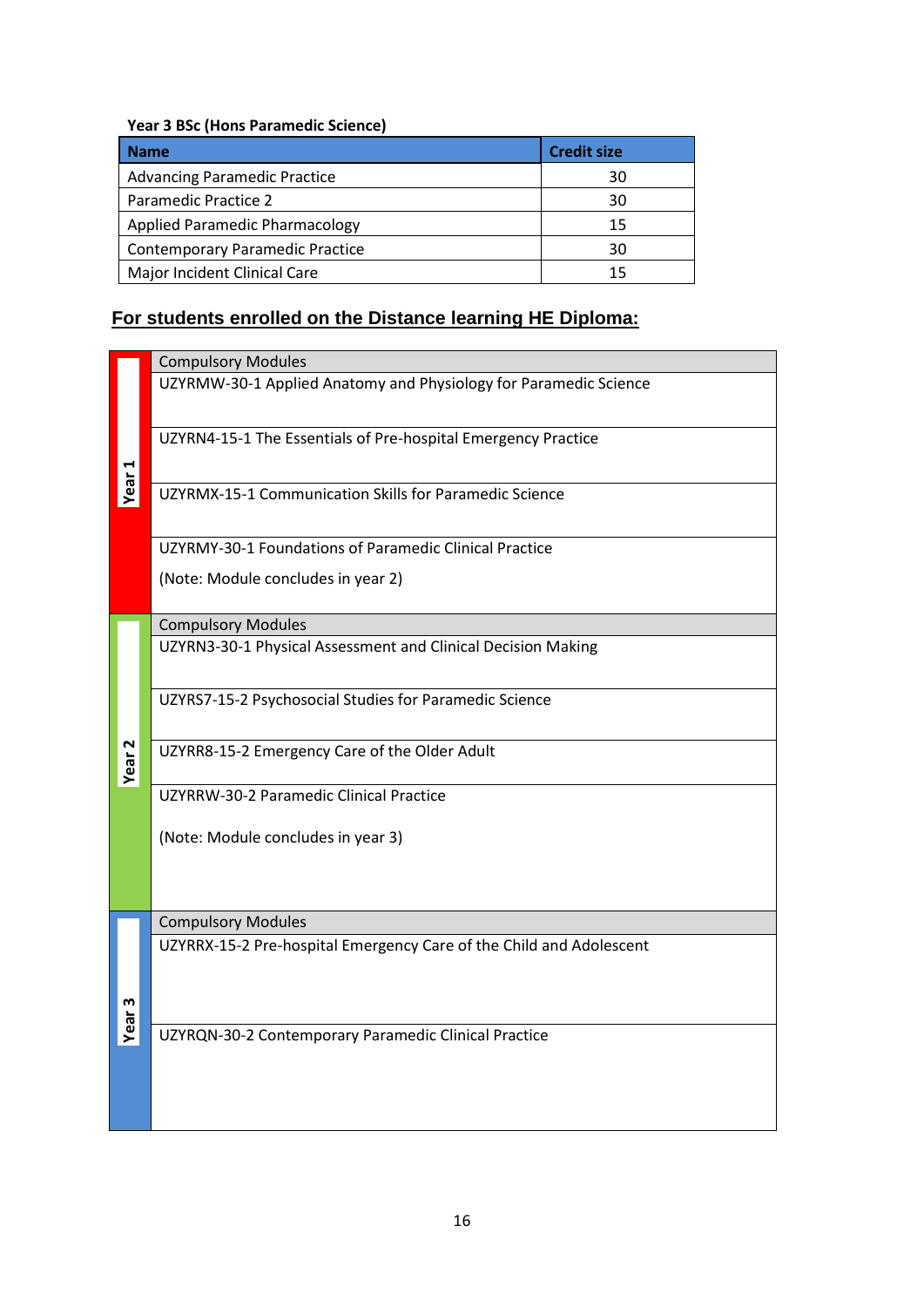UZYRSB-15-2 Research and Evidence Based Paramedic Practice

# **The Role of the Named Practice Educator (PEd) / Mentor**

#### **Guide the student towards experiences that will assist the achievement of outcomes**

**The named mentor will: -** normally be a registered **paramedic** (may be another registered healthcare professional in non-paramedic placements)

- Normally have **12 months post registration** experience;
- have undergone appropriate development for the role;
- possess a willingness to undertake the commitment of the named mentor role;
- act in a **lead role** in the co-ordination of student teaching and assessing requirements;
- have a good working knowledge of the student's **educational and clinical programme;**
- understand the expected **learning outcomes** of the student being supported;
- participate with the student in **reflective** activities;
- understand what creates a **good learning environment** and strive to achieve this within the clinical area and the mentor-student relationship;
- **facilitate** the student in the identification and achievement of their own outcomes for the placement;
- ensure that the student has a satisfactory number of **supported hours** during a placement;
- ensure adequate cover with a **practice mentor** when unavailable;
- **liaise** with the **practice mentor** to ensure continuity and fairness in teaching;
- ensure that a safe level of supervision is achieved, so that the student always works within the **HCPC Code of Professional Conduct;**
- meet with the student at regular intervals to **discuss progress**
- understand the **assessment tool** in use;
- participate in the assessment process and have an understanding of a **shared responsibility for the evaluation of the student's clinical learning outcomes** and verification of the achievement of competencies;
- contribute to a **supportive learning environment** and quality learning outcomes for students;
- be **approachable, supportive and aware** of how students learn best;
- have knowledge of the **student's programme of study;**
- be willing to share their **knowledge of patient care;**
- identify specific **learning opportunities** that are available within the placement area;
- ensure that time is identified for **interviews** with students in order to assess learning needs and develop action plans when necessary;
- **observe** students practicing newly learnt skills;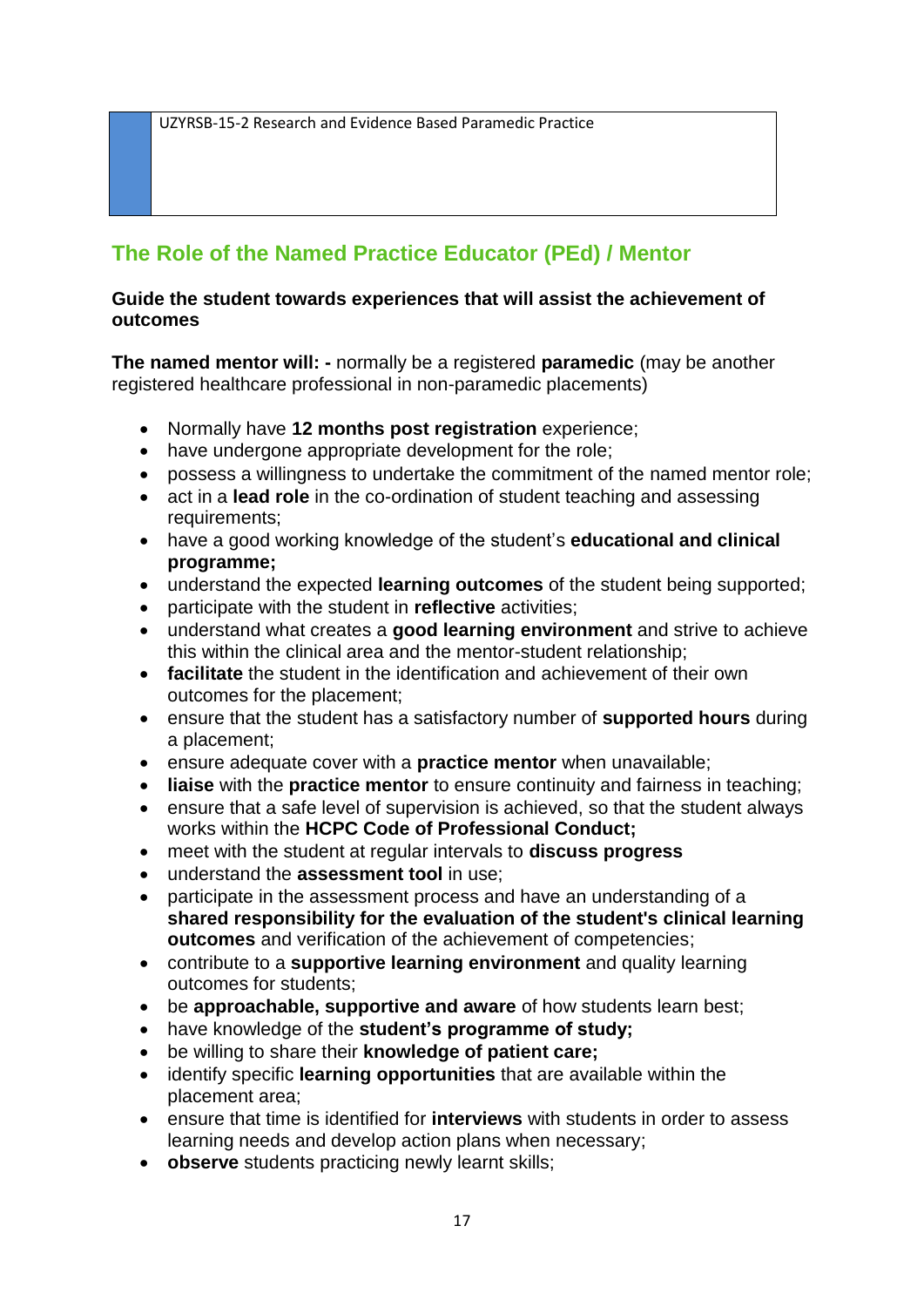- encourage the application of **enquiry-based learning** and problem-solving to situations, as well as giving factual information;
- build into learning opportunities the chance to experience the skills and knowledge of **other specialist practitioners** such as ECPs;
- provide time for reflection, **feedback** and monitoring of students' progress;
- ensure that students have constructive feedback with suggestions on how to make further improvements to **promote progress;**
- **seek evaluative feedback** from students at the end of their practice placement experience.

**The mentor role is multi-faceted,** they are expected to facilitate the student's attainment of the learning outcomes through assessment, planning, clinical support and role modelling.

Each student is required to have an educator in the clinical setting. It is understood that the educator may be unavailable at times due to leave, night duty or conflicting shift patterns. When this occurs an associate educator should normally be allocated to take over the mentoring responsibilities.

The educator is expected to facilitate the student's progress during the clinical placements by assisting the student to achieve outcomes relevant to that placement. The educator also has a joint role, with the university programme leader, in the verification of the student's competence and fulfilment of the requirements for progression to the role of entry-level paramedic.

#### **The Mentor as Facilitator**

The term facilitator comes from the Latin 'facilitas' meaning 'easiness', and the verb 'to facilitate' means 'to make easy, promote or help forward'.

The educator facilitates the practice placement for the student. Facilitation is a means of teaching which has the following characteristics:-

- Provides the environment for learning;
- provides the resources for learning;
- provides the opportunities for learning;
- provides the opportunities for teaching;
- removes obstacles to accessing placements;
- encourages reflection;
- encourages self-directed learning;
- encourages participation;
- keeps the student focussed;
- provides the means for achievement of competency.

#### **The Mentor as Teacher**

The mentor's role as teacher is well defined by its derivation from the old English word, 'taecan'*,* meaning to 'point-out' or to 'show'.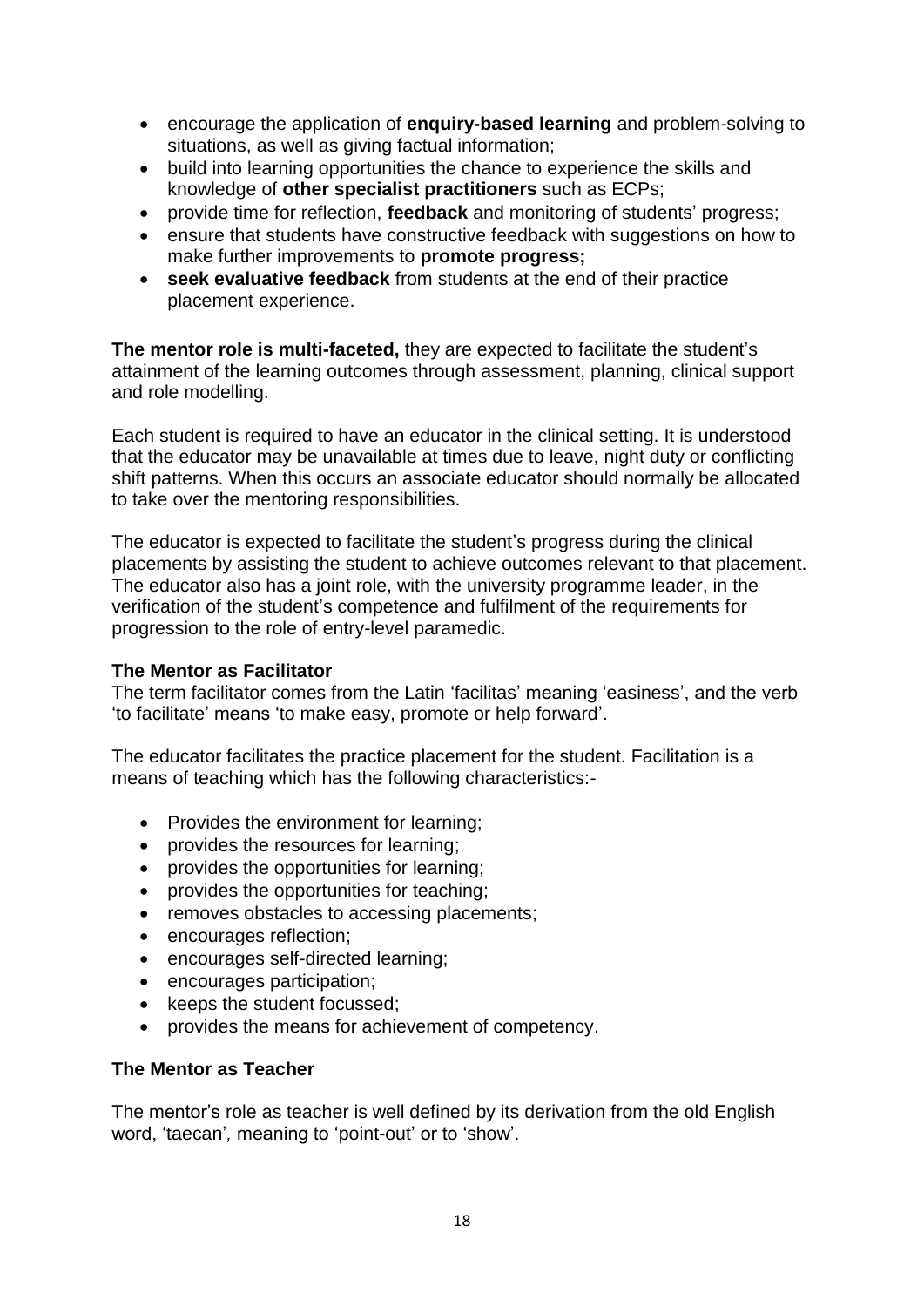The mentor teaches that most important part of the curriculum; establishing connections between learned theory and clinical practice. It is not enough just to teach a sequential technical skill; skills teaching needs to also encompass the following:-

- When the skill should be applied;
- When the skill should not be applied;
- Why the skill is needed. What rationale underpins its use;
- How might the skill be adapted in differing scenarios;
- Identifying links with other areas of practice;
- What might the patient be feeling as a result:
- How it links with the overall, holistic care of the patient;
- It may identify a learning need.

In practice, the mentor should explore and develop this learned theory by questioning the student. Within the emergency environment, it may not be practical or ethical to do this at the time. It may be more appropriate to do this immediately after the call has been completed using the questions as a form of ';reflection-onaction' (Schön: 1983).

#### **The Mentor as Assessor**

There are clearly potential issues of conflict between your supporting role and assessing role. When providing feedback there is a fine-line between the negative and the positive. Perhaps the best way of looking at this is as **supportive assessing**.



**Figure.5: Feedback Sequence:** It can be seen that the feedback process facilitates 'reflection'. It is the job of the mentor to emphasise the positive and facilitate action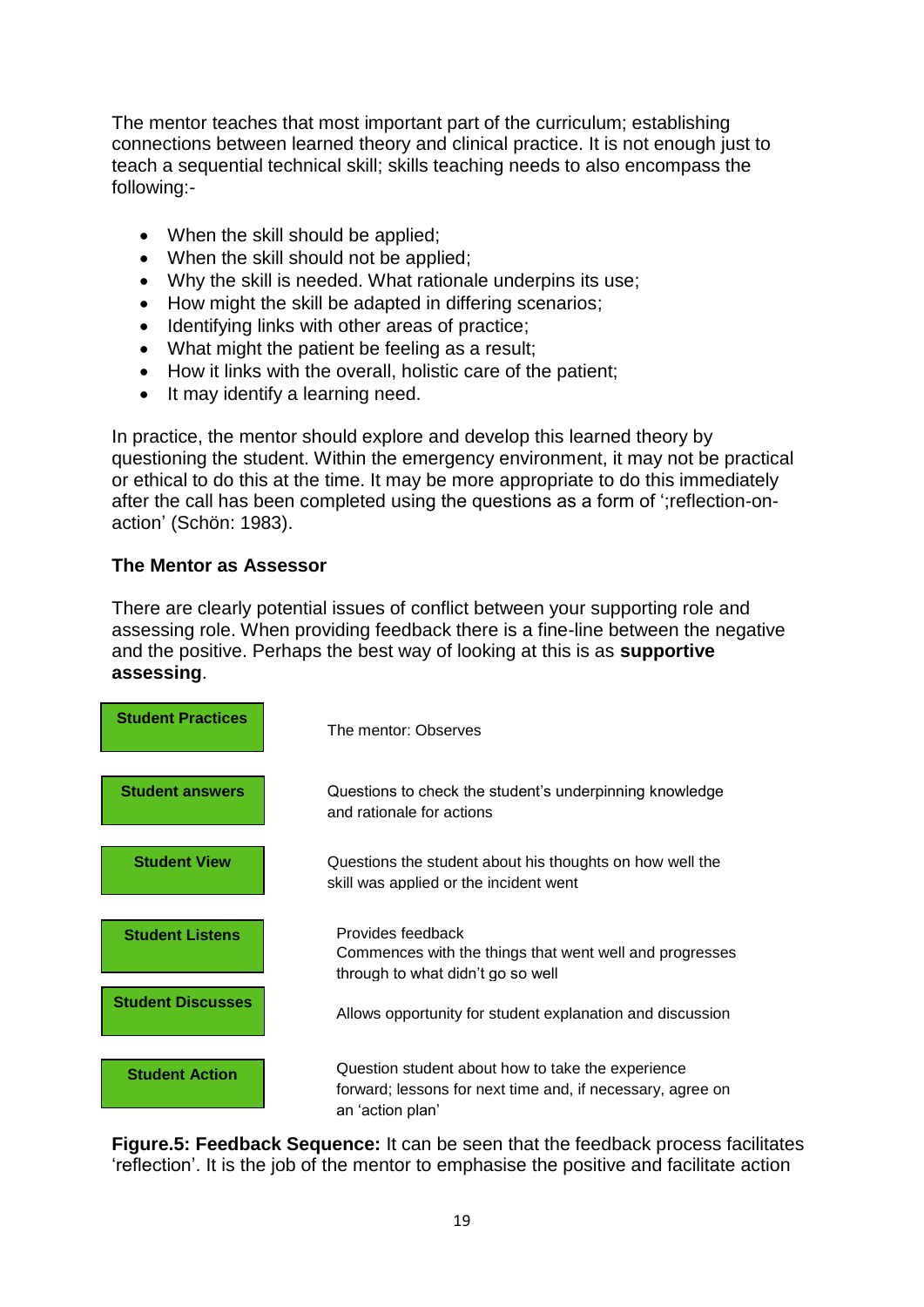planning to manage the negative. Depending on how things went, it is important to keep the feedback proportionate, but not allow it to become disillusioning.

Assessment is a continuous process and in the final analysis a single incident should not be allowed to 'make or mar' a learner's reputation

Assessment is a continuous process of learning in which the learner is equally involved with their assessment. Within this process there is both formative and summative assessment.

**Formative assessment** is diagnostic in nature and is concerned with the development of the student, with identifying strengths and weaknesses, and with providing the student with feedback on their progress during the learning process.

**Summative assessment** is a final assessment that occurs at the end of an experience and is decision making in nature.

### **The Placement Educator as Role Model**

The dictionary defines a role model as "a person whose behaviour in a particular role is imitated by others" (Webster's Medical Dictionary: 2008). It can be seen that this definition does not identify the type of behaviour to be imitated. As soon as you put on the paramedic uniform you become a role model. It might be said that you have no choice about this. Your appearance, your bearing, your language, your intonation, your interpersonal skills and your clinical skills; all can be seen by your peers, patients, relatives, other health care and emergency care workers and student paramedics. The paramedic is in a high profile profession and every move is observable and therefore open to interpretation and criticism by others.

Does your practice stand up to scrutiny; imagine if you were to appear in a 'undercover' documentary about your profession; would you be proud of your actions or would you squirm with embarrassment?

Whilst you may have no choice about whether you are a role model; you do have a choice about the sort of role model you will be. Will you be positive or negative; constructive or destructive; only you can decide.

| Role Model - How shall the student know us? |                    |  |  |
|---------------------------------------------|--------------------|--|--|
| <b>Positive</b>                             | Negative           |  |  |
| Constructive                                | <b>Destructive</b> |  |  |
| Encouraging                                 | <b>Dismissive</b>  |  |  |
| Thoughtful                                  | Thoughtless        |  |  |
| Smart                                       | Scruffy            |  |  |
| Reserved                                    | Gossipy            |  |  |
| Proactive                                   | Reactive           |  |  |
| Open                                        | Closed             |  |  |
| Listener                                    | <b>Talker</b>      |  |  |
| Professional                                | Unprofessional     |  |  |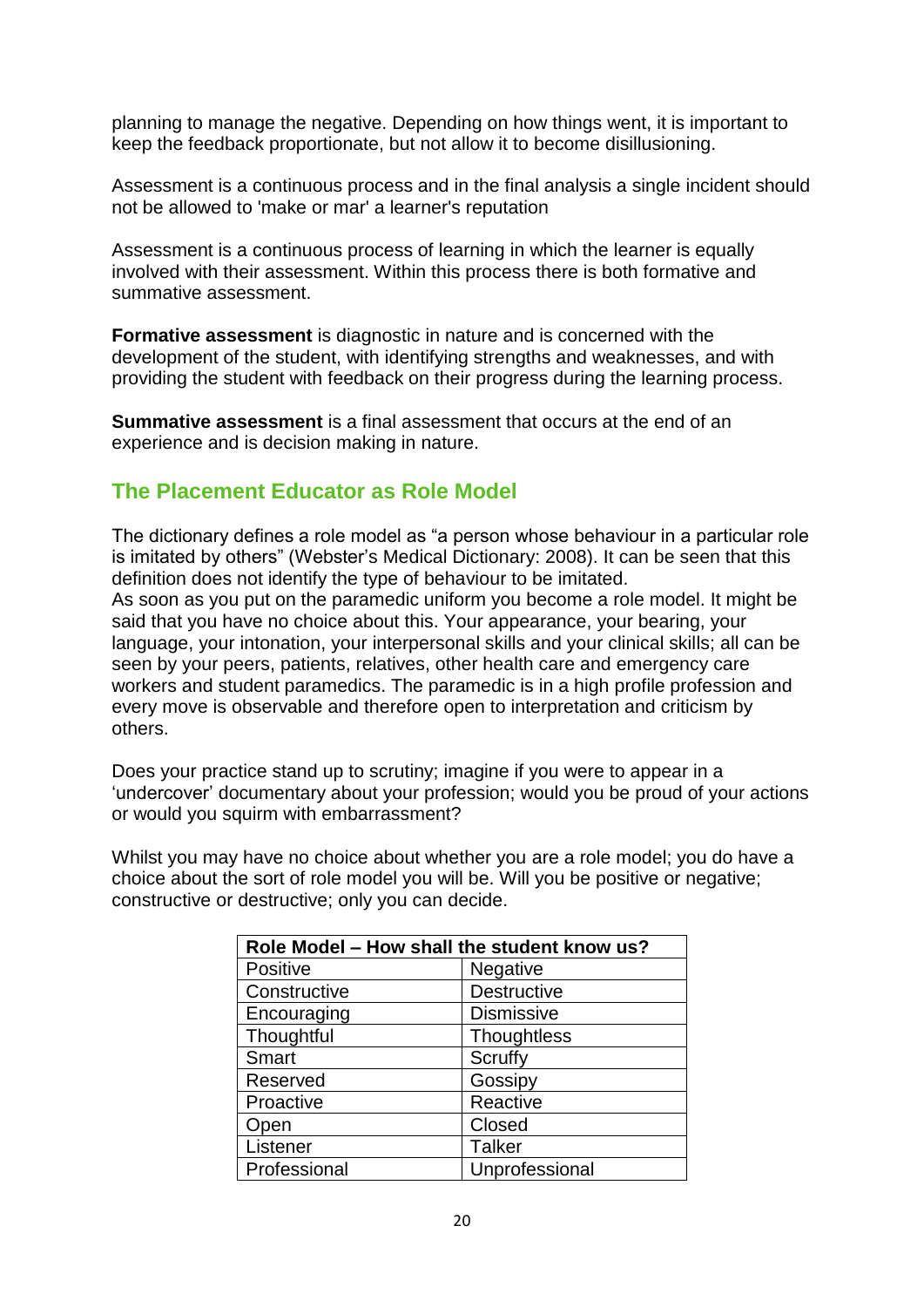As paramedics, we are shaped by our experiences of working alongside others. These experiences are absorbed and inform our decisions about the way we apply our knowledge and skills.

#### **Documentation**

As part of the three years, students are required to develop a portfolio of evidence towards the basic and advanced practice outcomes.

The development of this practice assessment document reflects the HCPC Standards of Proficiency for Paramedics (2014), as identified in each individual element of practice. Each element also reflects the Joint Royal College Ambulance Liaison Committee (JRCALC) Clinical Practice Guidelines (2019) and the College of Paramedics Curriculum Guidance (2019). Any additional information /documents deemed relevant i.e. Department of Health and the Quality Assurance Agency have also been referenced, in order that students and mentors can cross refer to each document, if required.

Clinical practice and the development of knowledge and skill are at the centre of this assessment document. This Practice Assessment Document records the student's progression, in placement throughout the programme. It also provides information concerning the roles and responsibilities in the assessment process. Further information is also provided within the Student and Mentor Handbooks.

#### **Assessment Criteria**

There are four ascending levels against which the student Paramedic should be assessed. Each element of practice has a target level to be achieved by the end of each year.

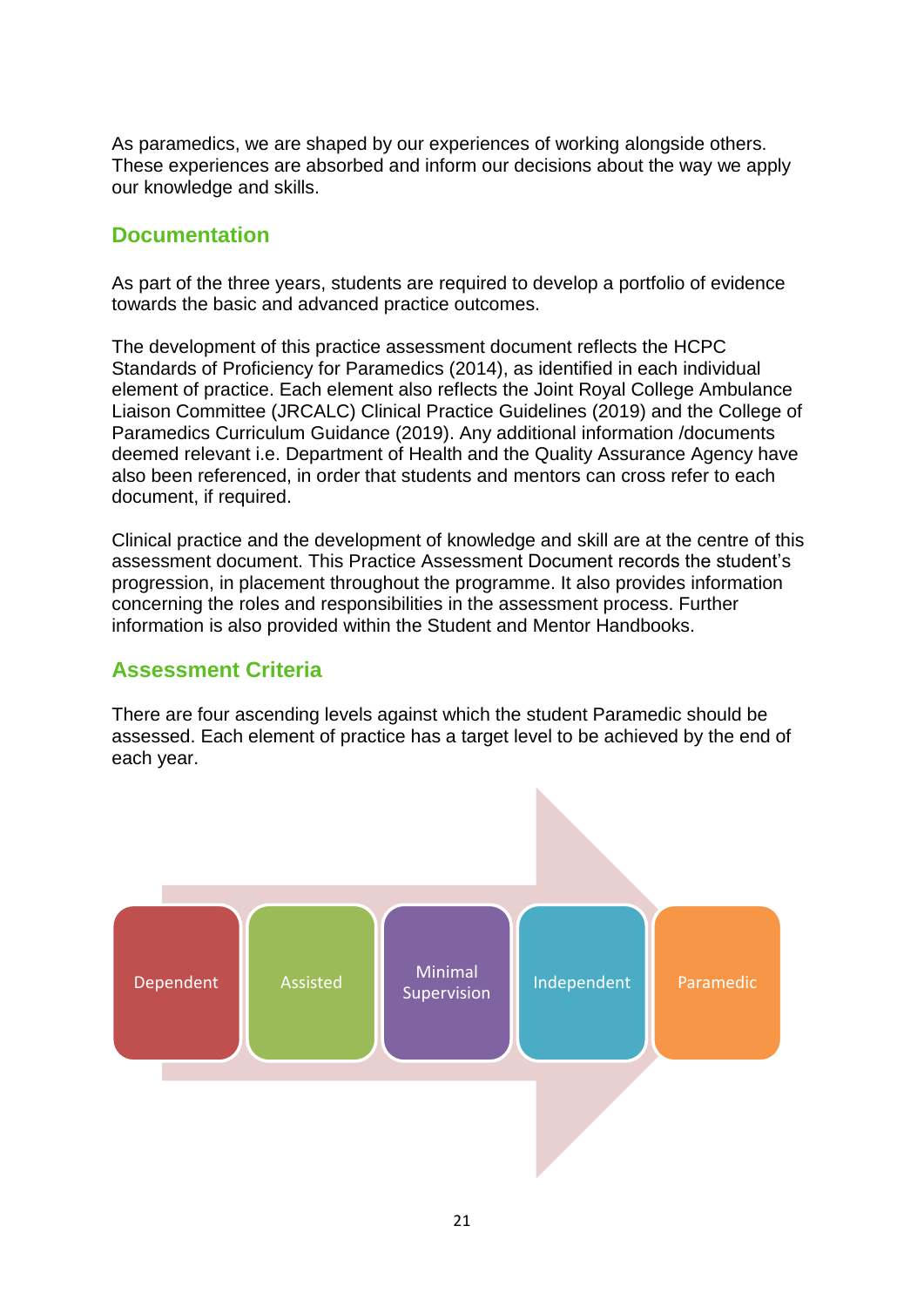# **Formative and Summative Assessment**

- The student can be assessed formatively in any area, at any time;
- The student should have a minimum of one and a maximum of three **formative** assessments recorded for every element of practice ;
- In order to pass at the first attempt the student MUST have one **summative**  assessment recorded for every element of practice by the end of the year;
- It is acknowledged that the student might not get the opportunity to demonstrate competency through lack of exposure to certain types of emergency calls;
- The mentor who undertakes the summative assessment must record the result in the record of achievement;
- All the elements of practice must be assessed by the student and the mentor, but the mentor's decision will be considered as final;
- At any time during the placement, the student and educator may record achievement of an element of practice. Students are expected to provide sufficient evidence of learning to enable effective dialogue to take place in relation to their capabilities. A portfolio of evidence of learning is important and should not just be a record of what has been undertaken (i.e. descriptive). Students **must also** present sufficient reflective written evidence in their portfolio for the educator to be able to make an assessment decision.

#### **Assessing the elements of practice**

- Each element of practice has a required level of competency. (See Figure 6 and Appendix A)
- In order to pass, the student must have achieved all the criteria within that particular required level of practice for each element
- The student must have achieved the level of 'Independent' by the end of the programme to be accepted as an entry-level paramedic.

| <b>KNOWLEDGE</b>       | <b>PERFORMANCE</b>      | <b>UNDERSTANDING</b>      |
|------------------------|-------------------------|---------------------------|
| Applies evidence based | Confident / safe /      | Conscious / deliberate    |
| knowledge              | efficient               | planning                  |
| Demonstrates           | Works without direction | Actions/ interventions/   |
| awareness of           | / supervision           | behaviour are             |
| alternatives           | Able to prioritise      | appropriate to the client |
| Sound rationale for    | Able to adapt to the    | & situation               |
| actions                | situation               | Gives coherent /          |
| Makes judgements /     |                         | appropriate information   |
| decisions based on     |                         | Identifies & makes        |
| contemporary evidence  |                         | appropriate referrals     |
|                        |                         |                           |

Figure 9: Criteria against which the paramedic will be assessed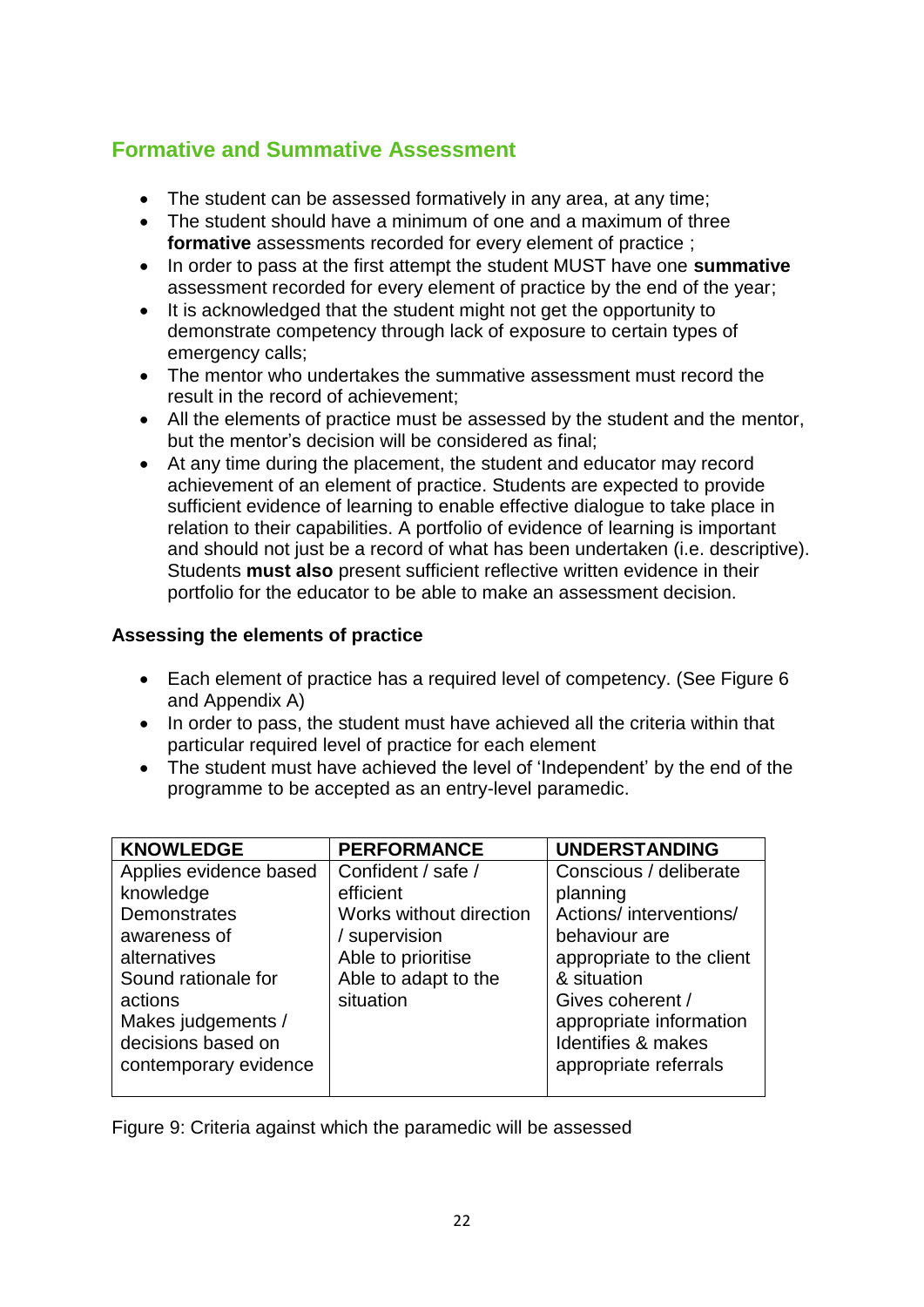## **Record of Progress Interviews**

- The student must meet with their practice placement educator in order to ensure that the elements of practice are being achieved and to provide every opportunity for discussion and reflection;
- Meeting dates must be negotiated and agreed within the first two days of each placement area. The content of these meetings and any additional meetings must be documented in the record of meetings;
- The formal record of progress interviews should take place 3 times a year; at the beginning; at the mid-point and again at the end of the year;
- The **Record of Interview** (Appendix B) forms should be used to note discussions and progression, plus any additional learning achieved
- Students and clinical staff need to document discussions and use the records actively;
- If at any point the practice placement educator is concerned that the student will not meet the required standard, then a **developmental action plan** (Appendix D) should be used to help the student achieve the identified elements of practice.

#### **Interpersonal Skills Profile**

The Placement educator should complete the **interpersonal skills profile**  (Appendix C) at the mid-point and at the end of each year at the same time as conducting the progression interviews. The mentor should identify 5 comments, which describe the interpersonal skills of the student.

The completion of these profiles requires the subjective opinion of the placement educator and therefore, should be accompanied by explanation to the student. Together with the student, they will also develop a personal action plan to address any identified issues.

# **Passing or Failing Practice**

If the practice placement educator is concerned that the student may not achieve the elements of practice within the document**, the programme leader must be contacted promptly in order to provide support.** 

If at any point the practice placement educator is concerned that the student will not meet the required standard, then a developmental action plan should be used to help the student achieve the identified elements of practice.

### **Record of Achievement**

The student will **have passed** the practice element of the year if they have successfully achieved the summative assessments for ALL of the elements of practice stated within the practice assessment document. This decision will need to be recorded on the final **record of achievement** form (Appendix E).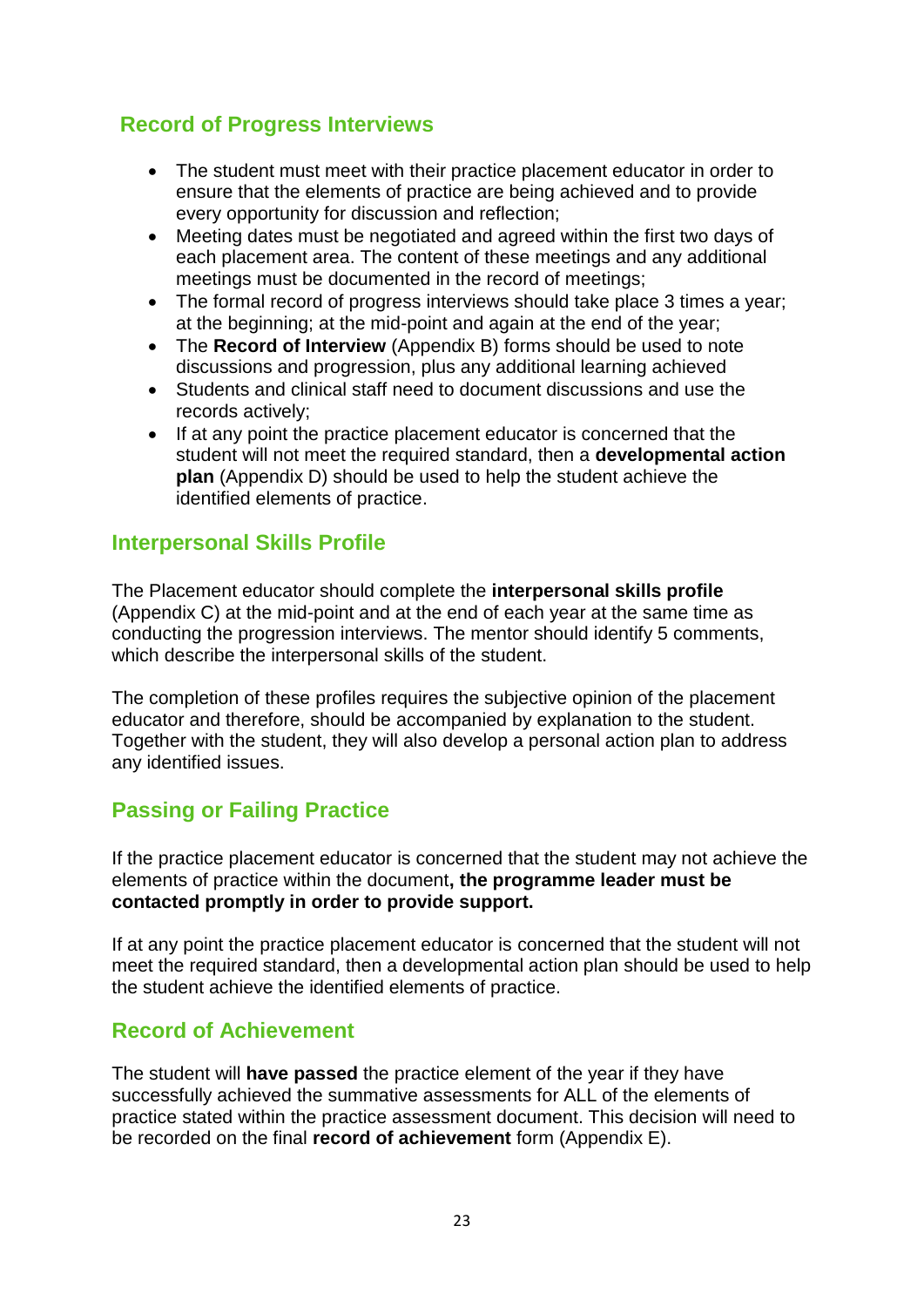If a student **has not passed** the practice assessment, it **must be** recorded in the record of achievement form and the content of the discussions with the student leading up to this decision must have been recorded in the record of meetings.

#### **What clinical skills can a student paramedic perform?**

A Standard Operation Procedure document C09 is in place to advise you on what student paramedics are clinically allowed to practice under supervision. Following this each student's PAD document will have a skills passport included. This passport will be signed by the Student's University tutor when the student has received adequate training on the skill and is now competent to practice under direct supervision and discretion of a registered professional.

#### **Guide to Portfolio Assessment**

*A portfolio is a collection of evidence which demonstrates the continuing acquisition of skills, knowledge, attitudes and achievements. It is both retrospective and prospective, as well as reflecting the current state of development and activity of the individual.* Brown, R.A. (1995) Portfolio development and profiling

The aim of this section is to assist placement educators to support students in practice with evidence collection for their portfolio, and to advise on the assessment of a student's portfolio of practice evidence.

A student's overall portfolio will demonstrate their ongoing learning throughout the course, in academic and practice learning environments as well as reflection by the student on their learning.

While in practice mentors are assessing students against the HCPC and College of Paramedics' standards of proficiency. These are national standards all student paramedics must achieve in practice during their course. The proficiencies are stated in the elements of practice record each student brings with them onto placement. The records are different for each year of the course, to enable the student to demonstrate their progression in ability and proficiency. The student should use the initial interview to identify the skills and learning they wish to achieve during the placement. Practice learning can then be planned and specific evidence identified. The student should ensure all learning opportunities are recorded. Towards the end of the year a final interview will be conducted with the mentor who will review the quality of all evidence presented to that point and discuss their assessment decisions with the student and record these in the Elements of Practice Record and the Record of Achievement.

In order to show their mentor what knowledge skills and attitudes they have, the student is asked to collect evidence, referenced against the elements of practice. In order for you to be able to do this you need to be clear on what evidence can be collected, and how you check this against the elements of practice. This guide aims to help you with this.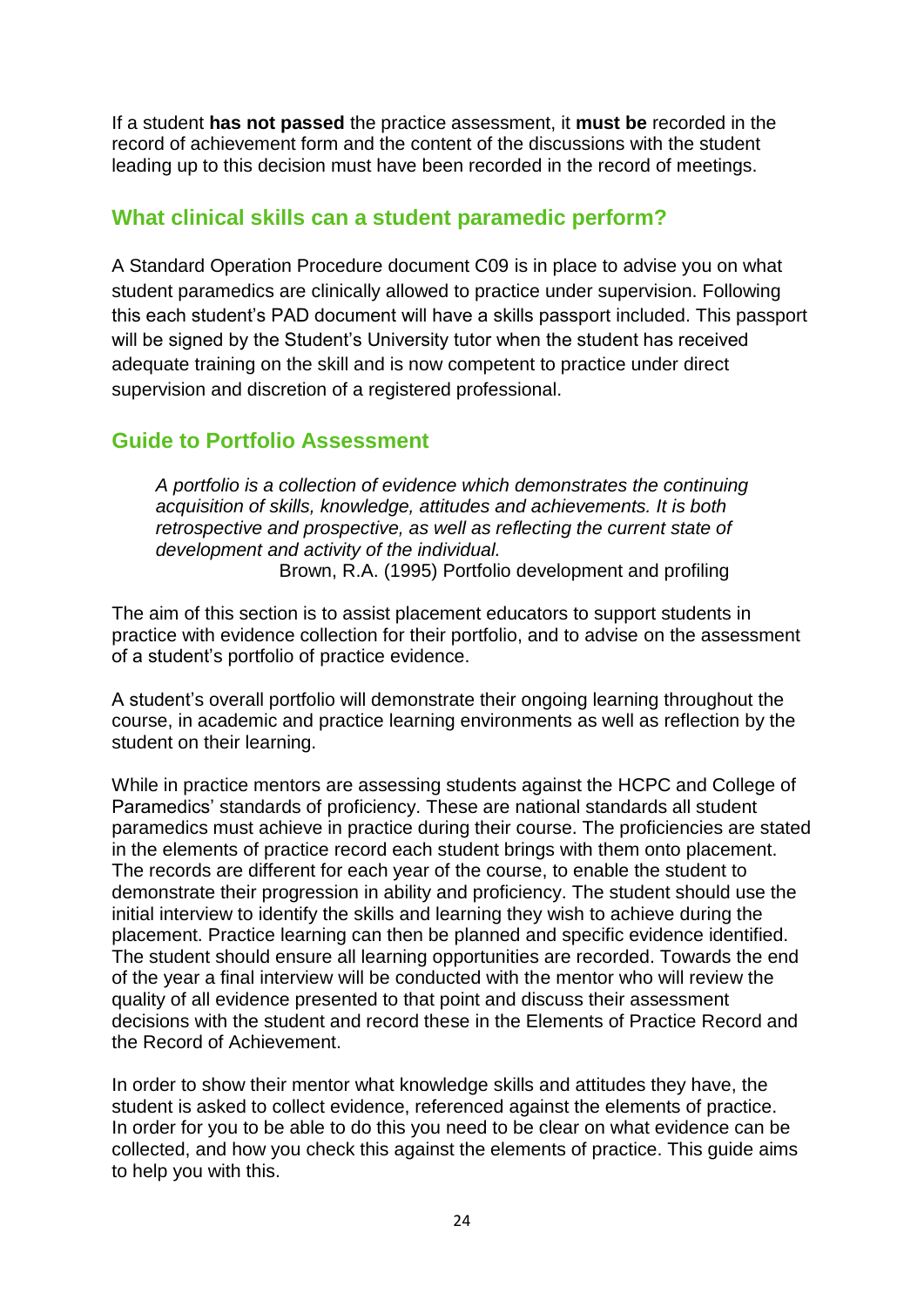Paramedics practice in an environment of constant change:

- Expanding role
- Increasing technology
- Advances in treatment and care
- Extending evidence base

It is the paramedic's responsibility to:

- Cope with these changes and their effects on practice
- Develop professional knowledge
- Develop professional expertise
- Develop professional competence

Professional paramedic practice is made up of many elements and these can be categorised in to the 'seen' and the 'unseen'. It can be likened to an iceberg:-

**The seen** is what we do in everyday practice. It is what which can be seen by others; patients, peers and other health care professionals. This is the 'tip of the iceberg'.

**The unseen** is the; education, critical thinking, problem solving and decision making processes that underpin everyday working practice. This is the larger part of the iceberg that lies beneath the surface.

#### **Not just the tip of the iceberg**

The portfolio is a presentation of the student's practice. It should reflect the *whole* of the iceberg, not just the tip. It therefore should not be a just a description of what the student has done; it should show the underpinning knowledge, thought processes, attitudes and reflection.

In order to show their mentor what knowledge skills and attitudes they have, the student is asked to collect evidence, referenced against the elements of practice. You will assess if this evidence is acceptable and meets the standards required for practice.

In order for you to be able to do this you need to be clear on what evidence should be collected, and how you check this against the elements of practice. This guide aims to help you with this aspect of assessment.

#### **Portfolio Sections**

- Introduction: Contact Details, CV and Personal Statement
- Section 1:Record of placements; to include the two blocks of supervised practice and hospital placement areas
- Section 2: Record of progress interviews and interpersonal skills profile
- Section 3: Developmental action plans
- Section 4: Record of signatures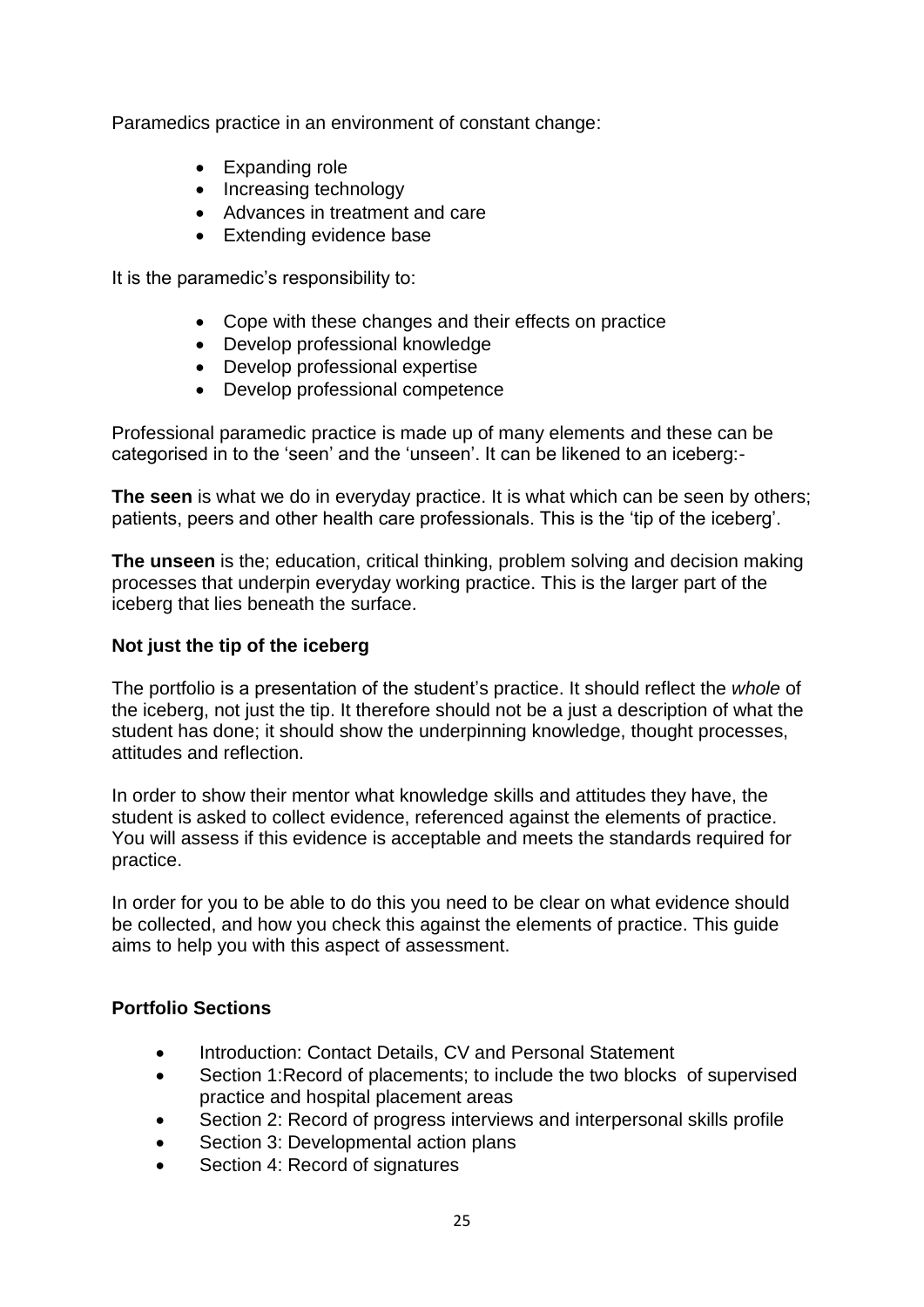- Section 5: Placement attendance record
- Section 6: Elements of practice / competencies
- Section 7: Airway and ventilation record; cannulation record; drugs audit
- Section 8: Continuing professional development record / record of other courses / conferences
- Section 9: Third party evidence
- Section 10: Reflective writing
- Section 11: Critical reading
- Section 12: Patient care forms/Incident Log
- Section 13: Year 2 & 3 : Hospital placement records
- Section 14: Final sign off

#### **Section 2: Record of progress interviews and interpersonal skills profile**

#### **Record of progress interviews should occur:**

- At the start of first block of supervised practice
- At the start of the second block of supervised practice
- At the end; before hand-in date

#### **Interpersonal skills profile should occur:**

- At the end of first block of supervised practice
- At the end before hand-in date

#### **Section 3: Developmental action plans**

- You and your student should use this to record areas that have been identified that they need to work on
- The Student may recognise areas that need improvement
- Or the mentor will recognise them
- They can include:
	- o a practical skill
	- o knowledge area requiring greater understanding
- You and your student should use this to record areas that have been identified that you need to work on
- The student may recognise areas that need improvement
- Or the mentor will recognise them
- They can include:
	- o a practical skill
	- o knowledge area requiring greater understanding

#### **Section 4: Record of Signatures**

• A specimen signature for anyone who signs any part of the portfolio

#### **Section 5: Placement attendance record**

• Record of hours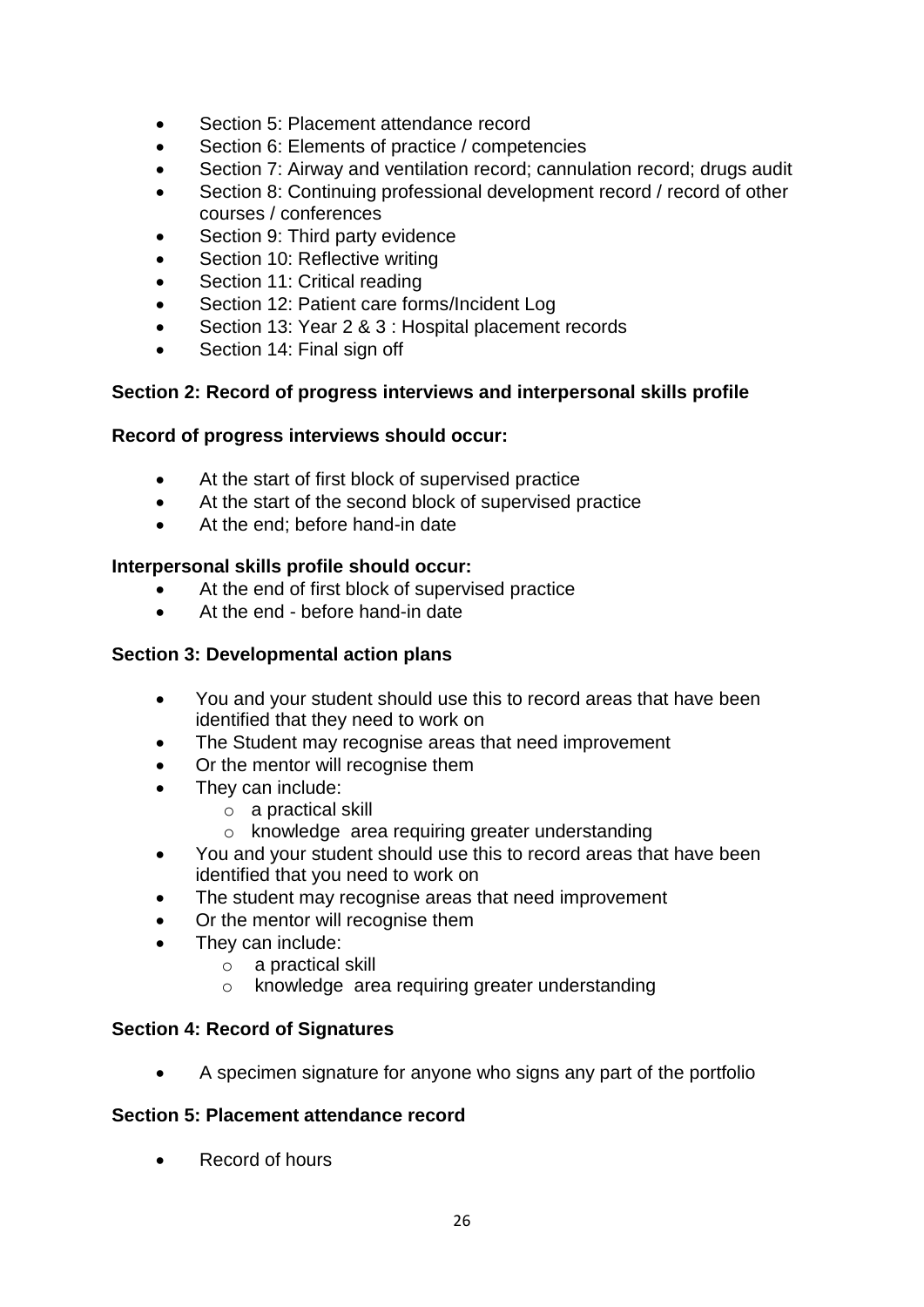- Students are expected to complete 500 hours per year, with a minimum of 400 to be eligible to pass. In total, students must complete a minimum of 1,500 hours during the course.
- Target must be achieved to pass module
- The more  $-$  the better!
- If its not signed it doesn't count!

#### **Section 6: Elements of practice / competencies**

• Only the designated Named PEd/Mentor can assess and sign the summative

assessment

- Other paramedics the students work with can assess them and sign the Formatives
- Other paramedics you work with are deemed *Practice Mentors*

| The Student is able to<br>demonstrate the<br>knowledge and skills<br>to: | Rea<br>level |                  | Assessed<br>level | <b>Signature</b>     | Date     | <b>Comments</b>                                                                                                                                                     | <b>Portfolio</b><br>Ref     |
|--------------------------------------------------------------------------|--------------|------------------|-------------------|----------------------|----------|---------------------------------------------------------------------------------------------------------------------------------------------------------------------|-----------------------------|
| 19. Manage a                                                             |              | 1. Formative     | MS                | APPEd or PPEd        | 00.00.00 | Uses the head tilt chin lift technique, after two<br>attempts and with coaching is able to maintain<br>a patent airway.                                             | PCF 123456<br>Reflection 02 |
| patent airway<br>using basic<br>positional                               | Ind          | 2. Formative     | MS                | <b>APPEd or PPEd</b> | 00.00.00 | Is able to maintain a patent airway on a trauma<br>patient while paramedic is preparing to<br>intubate.                                                             | PCF 123456<br>Crit Read 12  |
| skills                                                                   |              | 3. Formative     | MS                | <b>APPEd or PPEd</b> | 00.00.00 | During resuscitation is able to maintain a<br>patent airway on a paediatric patient.                                                                                | PCF 123456<br>Reflection 02 |
|                                                                          |              | <b>Summative</b> |                   | PPEd only            | 00.00.00 | Is able to manage a patent airway on a dult<br>unconscious diabetic patients. Using the above<br>evidence is able to manage a range of patent<br>airway situations. | PCF 123456<br>Reflection 02 |

| Criteria<br>Level                  | Level of performance                                                                                                                                                                                   |  |  |
|------------------------------------|--------------------------------------------------------------------------------------------------------------------------------------------------------------------------------------------------------|--|--|
| Dependent<br>(Dep)                 | Lacks accuracy & confidence<br>Needs continuous guidance &<br>supervision<br>Poor organisation<br>No awareness of priorities                                                                           |  |  |
| Assisted<br>(Ast)                  | Accurate performance but some<br>lack of confidence & efficiency.<br>Requires frequent direction /<br>supervision<br>Some awareness of priorities /<br>requires prompting                              |  |  |
| Minimal<br>supervision<br>(MinSup) | Safe and accurate; fairly confident /<br>۰<br>efficient<br>Needs occasional direction or<br>support<br>Beginning to initiate appropriate<br>actions<br>Identifies priorities with minimal<br>prompting |  |  |
| Independent<br>(Ind)               | Confident / safe / efficient<br>Works independently without<br>direction / supervision<br>Able to prioritise<br>Able to adapt to unpredictable<br>situations                                           |  |  |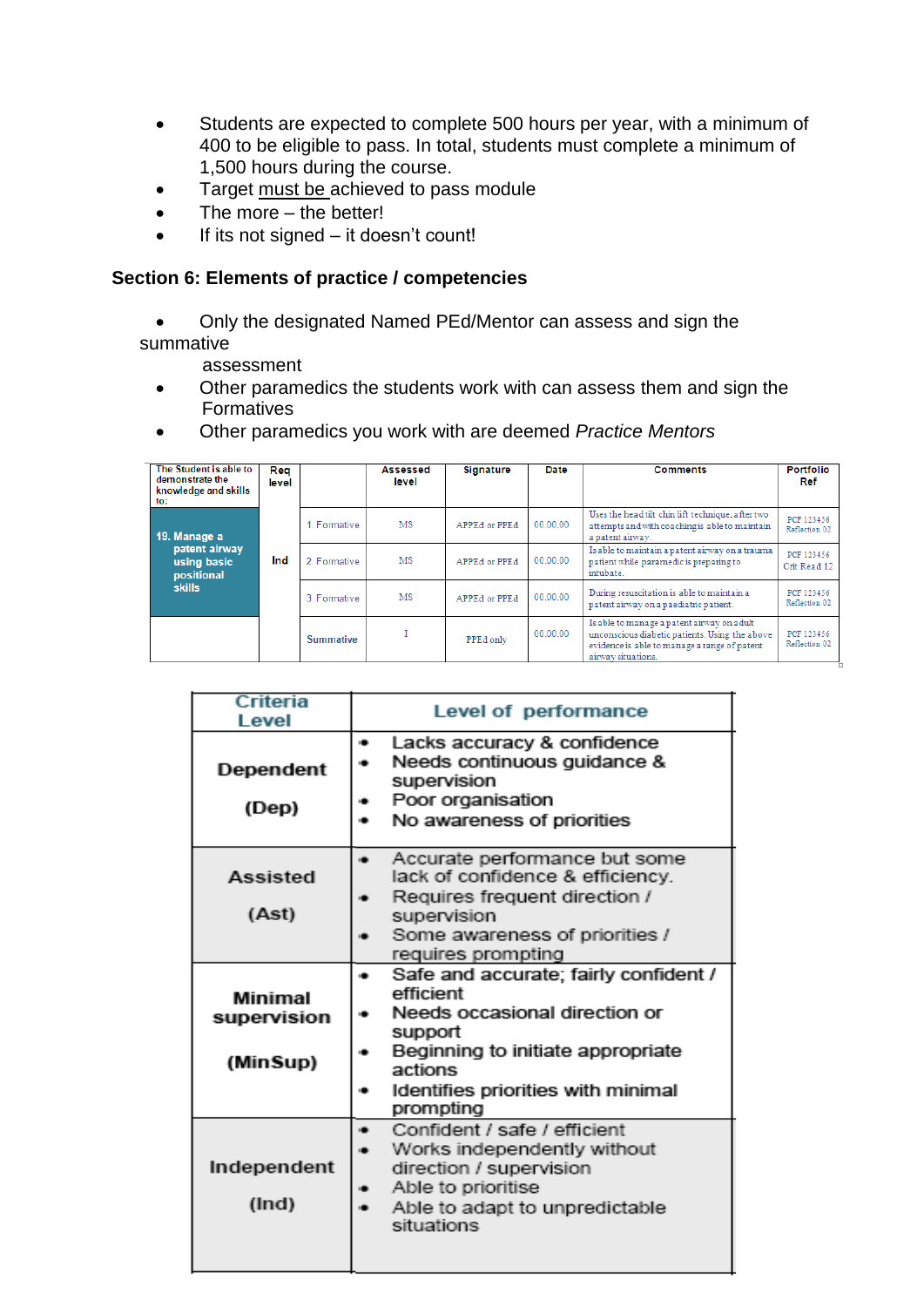#### **Section 7: Airway and ventilation record; cannulation record; drugs audit**

- Maintain a record of your practice
- This includes simulation, hospital placement and supervised practice
- BVM; LMA; ETI
- Cannulation

UWE students are able to administer medications as per the SWAST 'Who can give what' document, the latest version of which is available on the SWAST intranet.

In order to deliver the medication specified on the 'Who can give what' document, the UWE student will need to:

1. Be under direct supervision of the PEd or APEd.

2. Have passed the relevant OSCE/competency for that route of administration. E.g. no medications can be given by the intramuscular route until the intramuscular injection training and competency has been completed. Equally, no medications can be given by the intravenous route until the IV cannulation and OSCE had been completed.

However, students can still audit medications given by the PEd prior to students achieving competency in the required administration route based on the decisionmaking process behind the provision of that medication. Medications are to be audited in the context of clinical reasoning, in line with JRCALC guidelines (2019). Indications, contra-indications, dosages and side effects should be considered.

#### **Section 8: Continuing professional development record / record of other courses / conferences**

- Any other information the student has from CPD events they have attended:
	- o Study days
	- o Seminars
	- o Lectures
	- o Workshops
	- o Refresher courses

#### **Section 9: Third party evidence,** includes:

- Letters/ cards of thanks from patients/relatives
- Commendations from others:
- Other emergency services
- Other health and social care professionals
- Witness statements from other healthcare professionals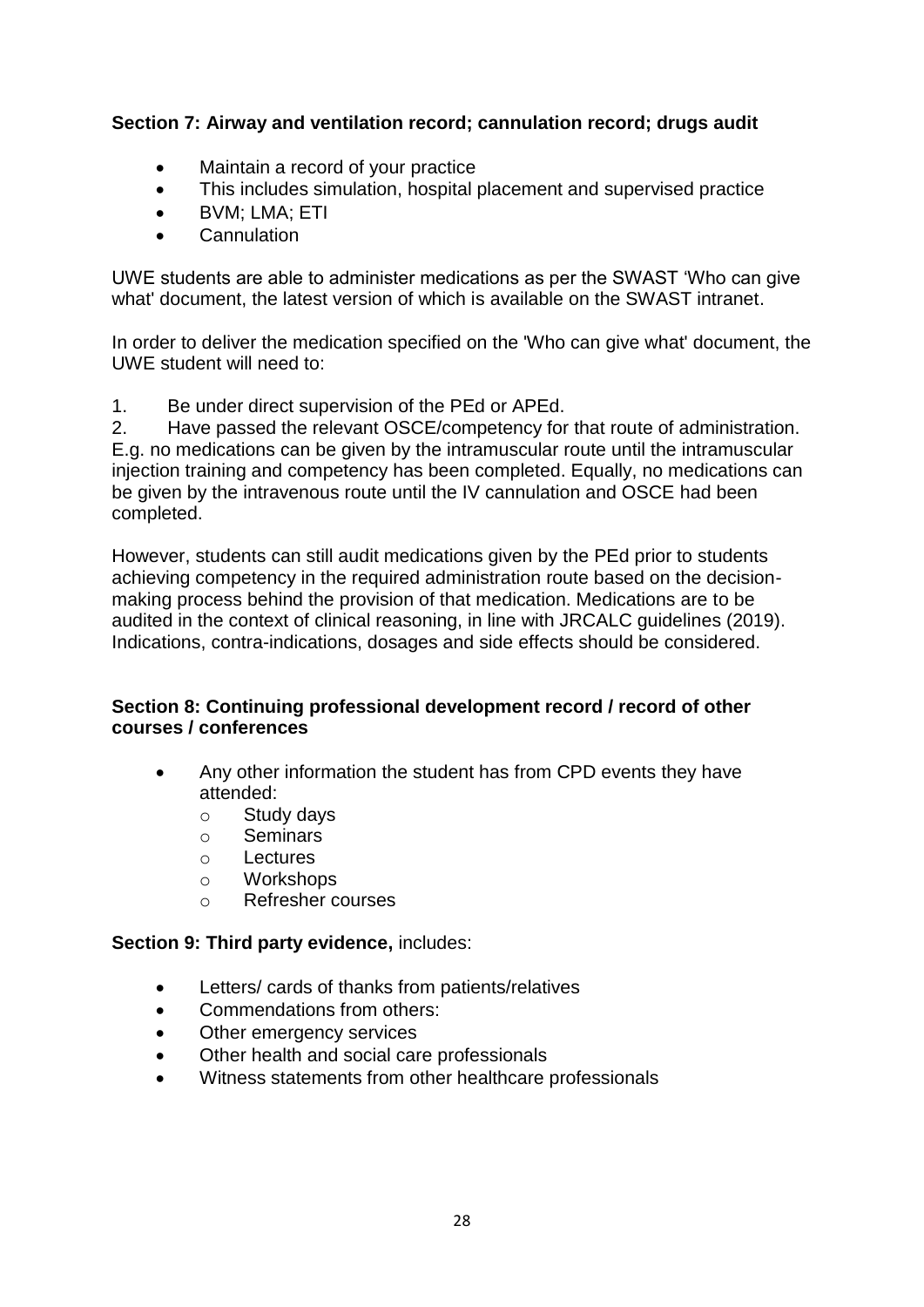#### **Section 10: Reflective writing**

- The student must use a reflective framework e.g. Gibbs, Driscoll, Boud etc.
- Reflective practice is not just their thoughts on current practice, but involves them having to critically think about a situation or series of situations which have occurred in their clinical practice;
- They need to turn them into learning opportunities which can then be shared and in the long term incorporated into future clinical practice

#### **Section 11: Critical reading**

- The wider the student reads, the more they can reference: the more they read, the better informed they will become
- Provided with the portfolio is an example of a template to record and reflect upon their reading
- Completed example also on Blackboard

| Topic:                           |                                                    |
|----------------------------------|----------------------------------------------------|
| (Head injury, CHD etc.)          |                                                    |
| Date Article Read:               |                                                    |
| Name of Journal/Text             |                                                    |
| Book:                            |                                                    |
| <b>Title of Article/Chapter:</b> |                                                    |
| Author:                          |                                                    |
| Why I chose to read this:        |                                                    |
|                                  |                                                    |
|                                  |                                                    |
|                                  |                                                    |
|                                  |                                                    |
|                                  |                                                    |
|                                  |                                                    |
| Main points from my reading:     |                                                    |
|                                  |                                                    |
|                                  |                                                    |
|                                  |                                                    |
|                                  |                                                    |
|                                  |                                                    |
|                                  |                                                    |
|                                  |                                                    |
|                                  |                                                    |
|                                  |                                                    |
|                                  |                                                    |
|                                  |                                                    |
|                                  |                                                    |
|                                  |                                                    |
|                                  |                                                    |
|                                  |                                                    |
|                                  |                                                    |
|                                  |                                                    |
|                                  | Possible changes in my clinical practice that will |
|                                  |                                                    |
|                                  |                                                    |
|                                  |                                                    |
|                                  |                                                    |
|                                  |                                                    |
| result:                          |                                                    |
|                                  |                                                    |
|                                  |                                                    |
|                                  |                                                    |
|                                  |                                                    |

**CRITICAL READING TEMPLATE** 

#### **Section 12: Patient care forms / Incident Log**

- These must be cross referenced to the elements of practice
- ? One for each formative
- The student must take care to ensure complete anonymity for the patient
- The student must avoid naming crew-members and other medical staff
- UWE does not expect students to include PCR's unless relevant and with the permission of an Operational Officer (OO), and different OO's have differing views on whether this is appropriate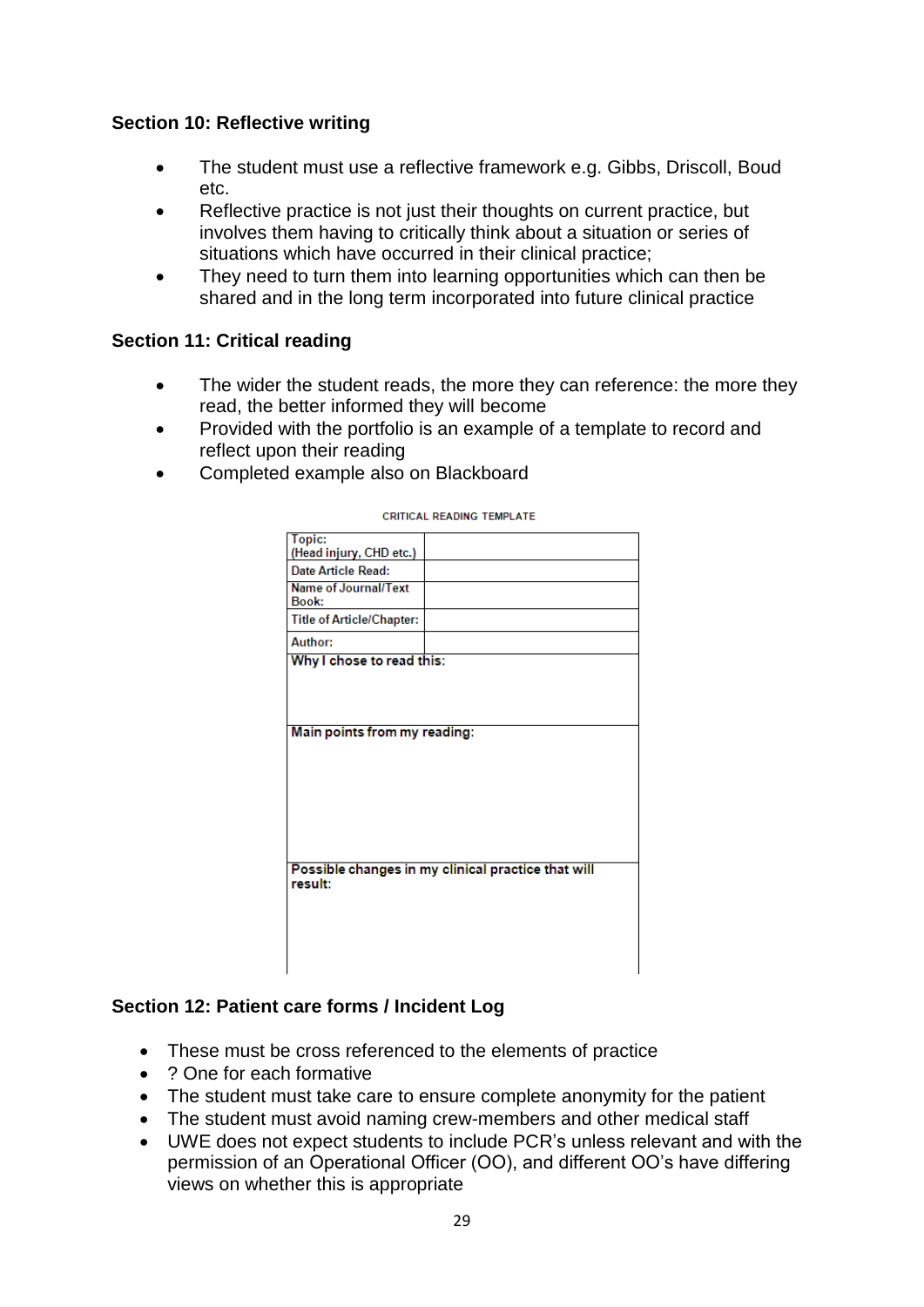• An incident log now replaces this section and should contain a list of all cases attended including date & time, general description (i.e. chest pain) and any skills used. The aim of this section is as an aide memoire for students (they can use it to then choose cases for reflection) and so that a general overview of the variety of cases attended can be seen at a glance. It can also be used to cross reference to their elements of practice, reflective essays and critical reads etc.

| ₽ |       |                                                                                                                                                                                     |  |  |  |  |  |
|---|-------|-------------------------------------------------------------------------------------------------------------------------------------------------------------------------------------|--|--|--|--|--|
|   | Day 1 | State the placement area                                                                                                                                                            |  |  |  |  |  |
|   | 07.00 | Maintaining a Placement Reflective Journal                                                                                                                                          |  |  |  |  |  |
|   |       | The student paramedic will maintain a daily reflective journal in which they<br>write about their learning experiences. For advice on reflective writing,<br>please see section 10. |  |  |  |  |  |
|   |       | The journal should be word-processed and follow the directions in the<br>introduction section of the portfolio, i.e. -                                                              |  |  |  |  |  |
|   | 09 15 | Typing should utilise the same font size throughout – 12; and lines<br>۰<br>should be double spaced to allow room for marker's annotations.                                         |  |  |  |  |  |
|   |       | Typing should also use the same font throughout. Avoid using a<br>mixture of different font styles                                                                                  |  |  |  |  |  |
|   |       | Handwritten evidence should be avoided. Where it is unavoidable, it<br>۰<br>must be legible.                                                                                        |  |  |  |  |  |
|   | 10.30 | The layout should follow a consistent pattern.                                                                                                                                      |  |  |  |  |  |

#### **Example of Layout: for the Reflective Journal**

#### **Section 13: Year 2 : Hospital placement records**

• This section is for hospital placements only

#### **Section 14: Final sign off**

• The student must sign this and ensure that they get the named mentor to sign this also. If this is not completed the student will be presumed to have failed the module.

#### **General Comments**

The student must remember:

- To clearly index each item
- To clearly label each item
- That each piece of evidence you are submitting should be numbered and logged against the appropriate competence in the evidence column
- Items must be easy to handle and read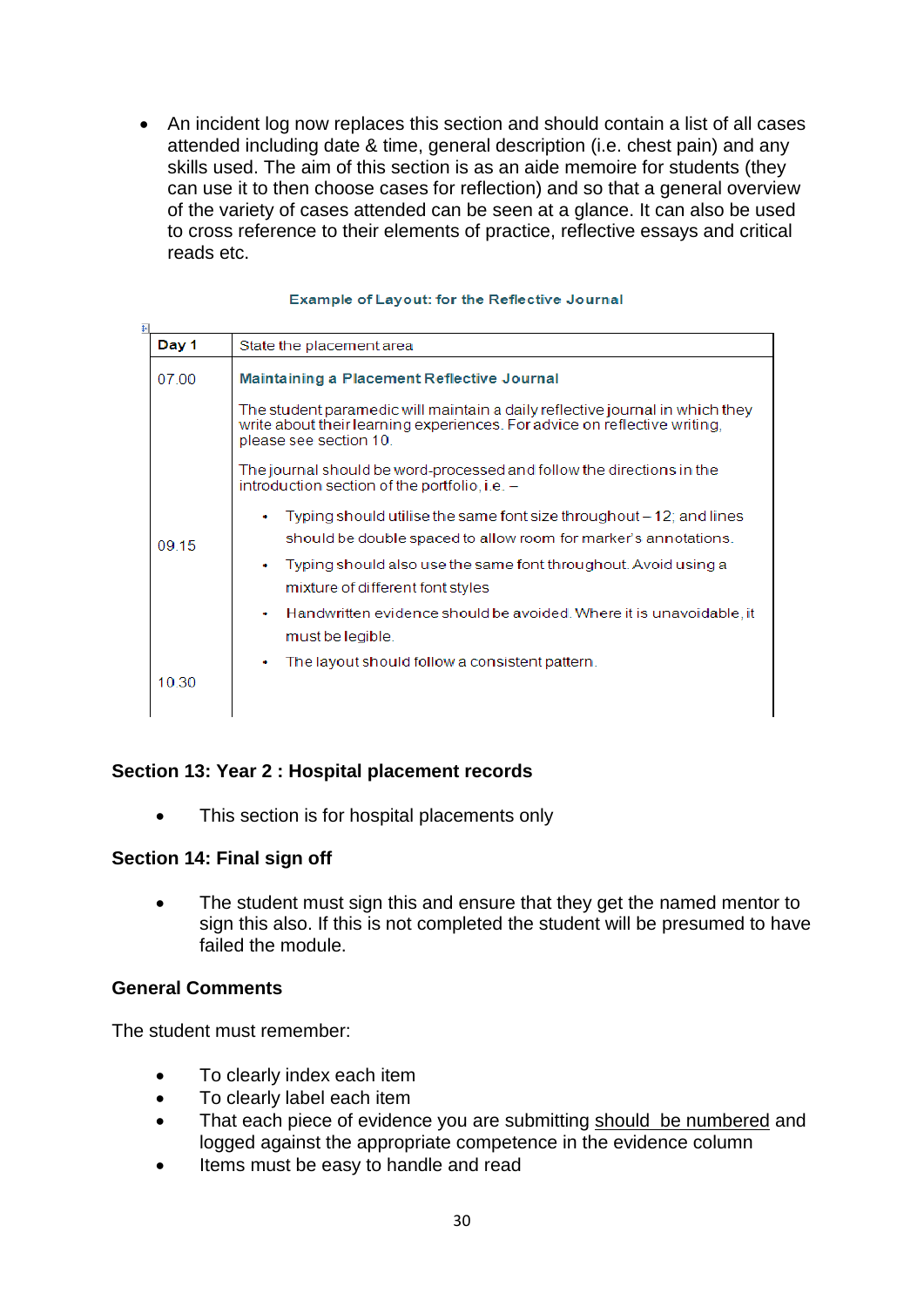- Only 2 items, back to back, must go in each clear pocket
- Entries should be typed and lines double spaced free from spelling and grammatical errors
- Where appropriate the portfolio must be fully referenced throughout using the Harvard referencing system adopted by UWE
- A reference and bibliography list must be appended to the work
- The references must reflect current thinking and research in the subject area and be within the period of 2011 – 2021. Older references used to support your work should be justified within the body of the text

#### **The student must ensure that all documentation relating to individuals must be anonymised**

#### **What is acceptable evidence?**

There are many ways a student can show their placement educator what they do and know in practice.

**Direct observation (DO)** is when a mentor observes a student performing an activity / skill whilst under supervision. You would observe that the student is working to the correct and appropriate standard for their level of training. You may observe them on more than one occasion to ensure they consistently work at this level. Observations should take place as part of the normal working activity. Direct Observation is recorded in the student's assessment of practice record as **DO** and would be dated and then signed by you to verify the student had been seen delivering this area of practice.

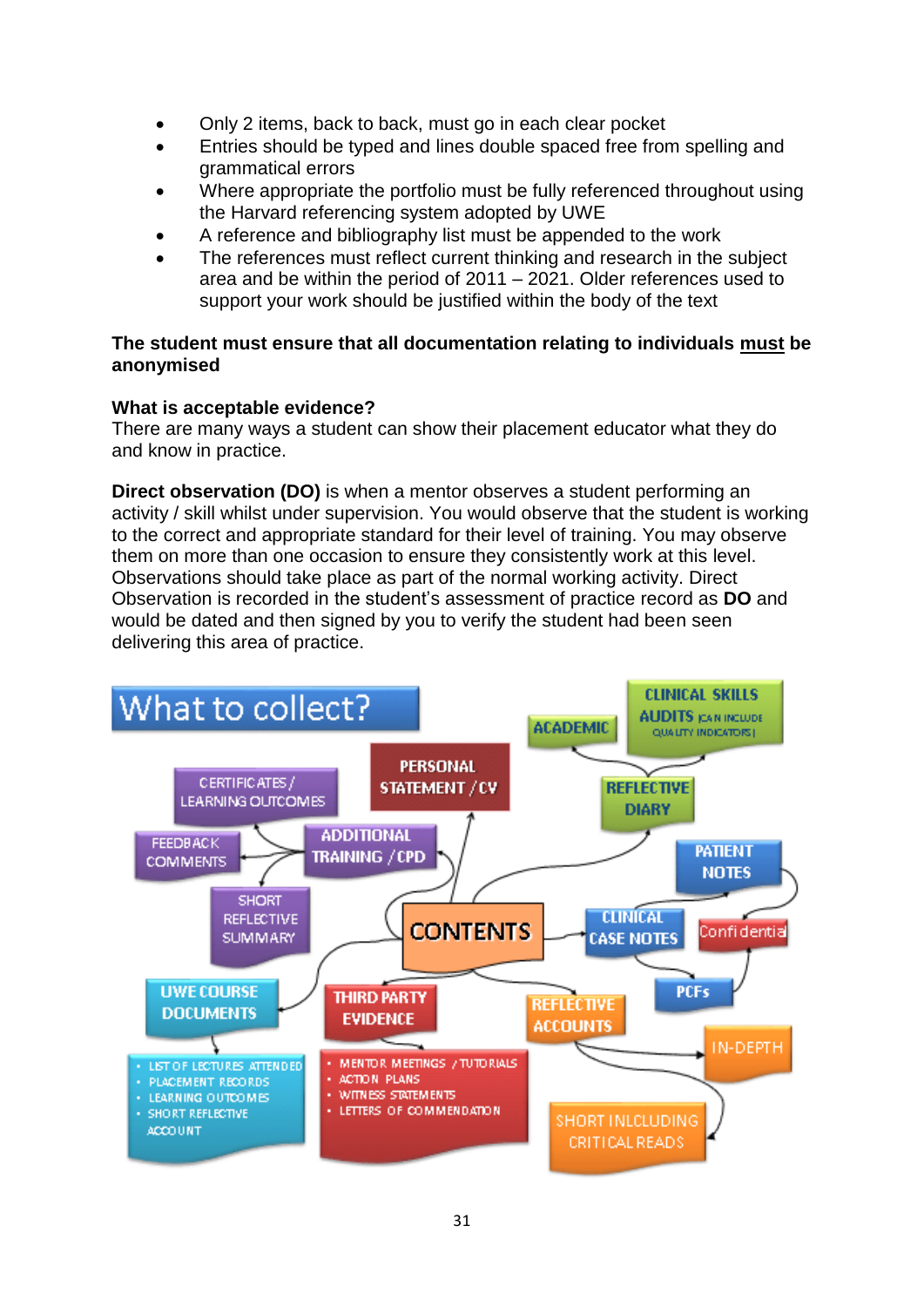#### Figure 12: Sources of Evidence

**Questions and answer sessions (QA)** can be used by the mentor to assess a student's underpinning knowledge. This is usually done as you work alongside the student and ask them questions as you work about the activities and skills you observe. This would be recorded as **QA**, dated and then signed by you to verify the student had answered sufficiently to show their knowledge appropriate to their level of training. It may be useful to note the focus of the topic of questioning.

**Observed practice statement (OP)** can be obtained from any member of staff (other than the mentor) the student has worked with, as evidence of their observed performance and skills. The student **must** write the statement and the witness sign it. It should link directly to the elements of practice that the student is working towards.

Patients will not be approached to provide statements. However, should a letter of commendation or thanks be received, it may be included within the portfolio.

**Reflective accounts. (RA)** Following a particular incident or episode of learning / care delivery a student may write an account of this and use a model of reflection to analyse their learning experience. They may then present this as evidence. As the mentor assessing this you are checking the evidence is valid, that the incident or learning did occur during this placement, and that the standards are met. They may ask you for some support with the structure of this account when using a reflective model.

**Anonymised patient documentation.** During care delivery students will complete documentation that they may wish to add as evidence of their achievement. Documentation **must be anonymous** and not identify the patient. Photocopies of documents or blank documents completed retrospectively are acceptable.

#### **Other forms of acceptable evidence are:**

- Reflective accounts of reading
- Reflective diary
- SWOT analyses
- Certificates of attendance

**Academic assignments** the students have completed can also be added to support their practice evidence. This is good practice as it links the relevant academic and practice learning and demonstrates the student is able to integrate the two and transfer skills and knowledge.

Students should be aiming for **quality of evidence not quantity** where possible, so an account that covers many standards is seen to be more valuable as evidence than many pieces of evidence that only meet one standard each.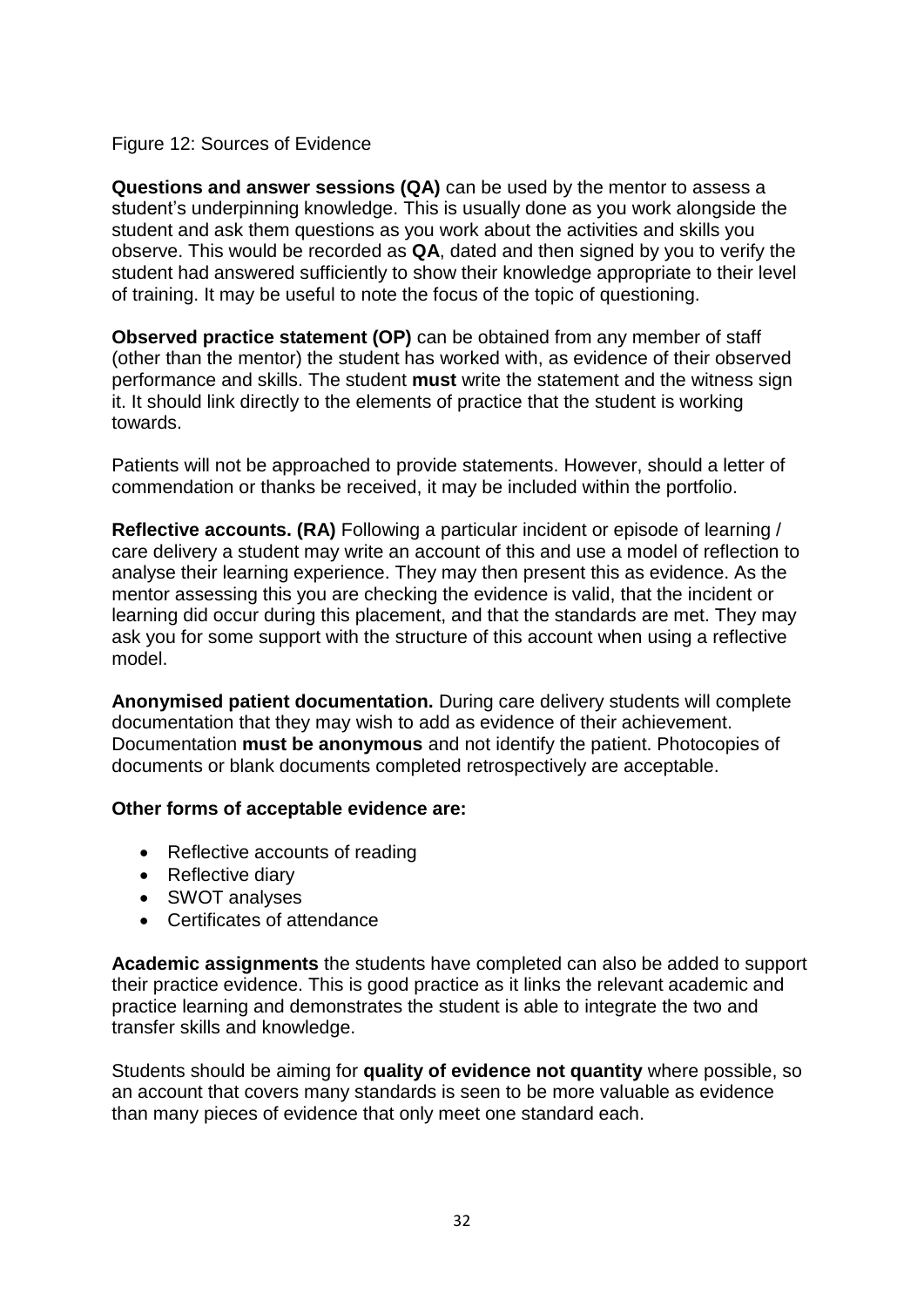### **Feedback**

A very important element in the development of any Student is the use of regular feedback, as most people have a basic need to know how well they are doing. Effective feedback occurs when the Students are offered insight into their actions and the possible consequences of these actions; this should drive learning progress and is essential in allowing a student to remain on course to reach their goals.

Feedback should describe behaviour, which can be changed rather than personality. The process should help the student and not provide a platform for the mentor to promote their knowledge, superiority or power and is all about sharing information. (Chowdbury et al, 2004).

There is no one way of giving feedback, but there are a number of models available which help to provide a safe environment for the Student, reducing defensiveness and making the experience constructive.

Models include:

#### **Pendleton's Rules**

- The Student performs the activity
- Questions are allowed on points of clarification
- The Student says what they thought went well
- The Mentor says what they thought went well
- The Student says what could be improved
- The mentor suggests ways for improvement in a supportive fashion

(Pendleton et al, 1984)

#### **The Chicago Model**

- Review aims and objectives of the task
- Give interim feedback of a positive nature
- Ask the student to give their own self-appraisal of performance
- Give feedback focussing on behaviour
- Give specific examples to illustrate views
- Suggest specific strategies to improve performance

(Buckner at al, 1999)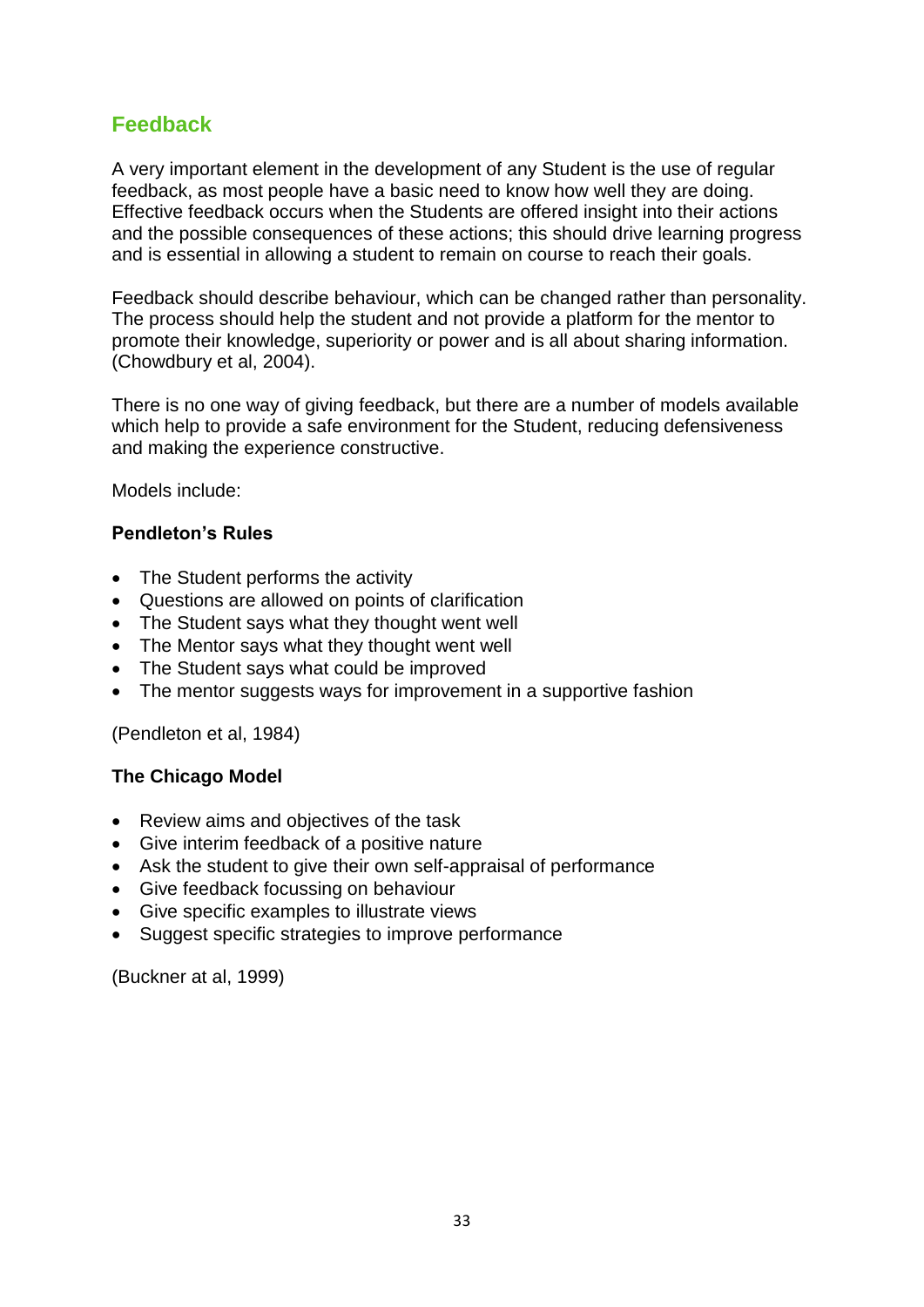# **Student Development**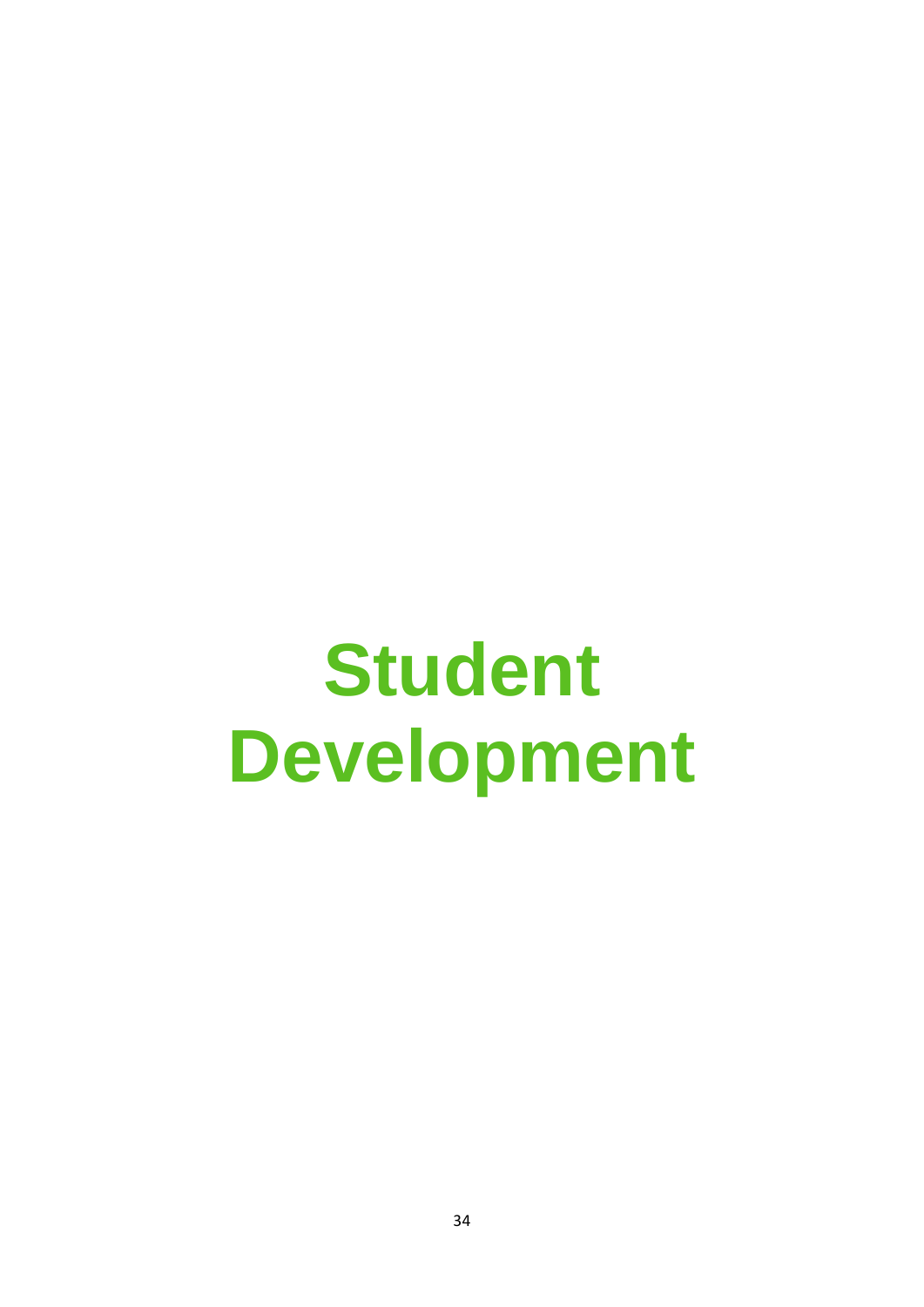### **Student Development**

Continuous assessment of the student throughout the practice placement is important as it will give you the information required to make judgements on an individual student's development. The Practice Assessment Document (PAD) will provide you with the assessment criteria, level descriptors and statements that will assist you in making fair and accurate assessments. To assist you with this, it is very important you become familiar with this document and encourage your student to complete their own assessment prior to you.

### **Underachieving Students**

If the student is failing to achieve and make satisfactory progress within the practice area it is essential that this is identified as early as possible. A failing student is probably one of the biggest of mentoring challenges and mentors may be unsure of the ways that they could tackle this situation. The important thing to remember is that you are not alone and there is support out there to help you. You are not expected to deal with this in isolation.

As a general guide

- ❖ Early identification is essential
- ❖ Speak to your student about these concerns; they may be completely unaware they are not progressing as they should and this may resolve the issues
- ❖ Discuss your concerns with the PPC who will be able to advise and support you
- ❖ Should you feel the student is struggling in academic areas such as underpinning knowledge, the HEI students' personal tutor or other lecturer is a good source of contact and will be able to advise and support you
- ❖ Complete a Mentor Advisory Log (FORM 001) and send a copy to your PPC. It is essential that we have accurate documentary records and evidence in order to provide support and give guidance
- ❖ Develop an action plan in order to address the identified practice elements and include this in the student's Practice Assessment Document. Try to be specific and make achievable learning outcomes with a time for completion/review date. Your PPC and allocated personal tutor can help you with this.
- ❖ On the view date re-visit and discuss with the student how they are progressing. (You can have the PPC present with you if this will help). If the problems have not yet been resolved, a further action plan will need to be drawn up with a new review date. This can be supported by the student's academic personal tutor.

If the student fails to achieve by summative assessment time the PPC and HEI need to be informed so that a referral system can be put in place. You must be happy that your student has achieved the required standard in all areas before signing off summatively. You **will not** be pressured to sign off a student who you have assessed as not meeting the standard required.

Appropriate and well-timed communication is the key to assisting you in your mentoring role and the student in being able to achieve the standard required. In summary identify issues early, advise the student, notify the Senior Paramedic and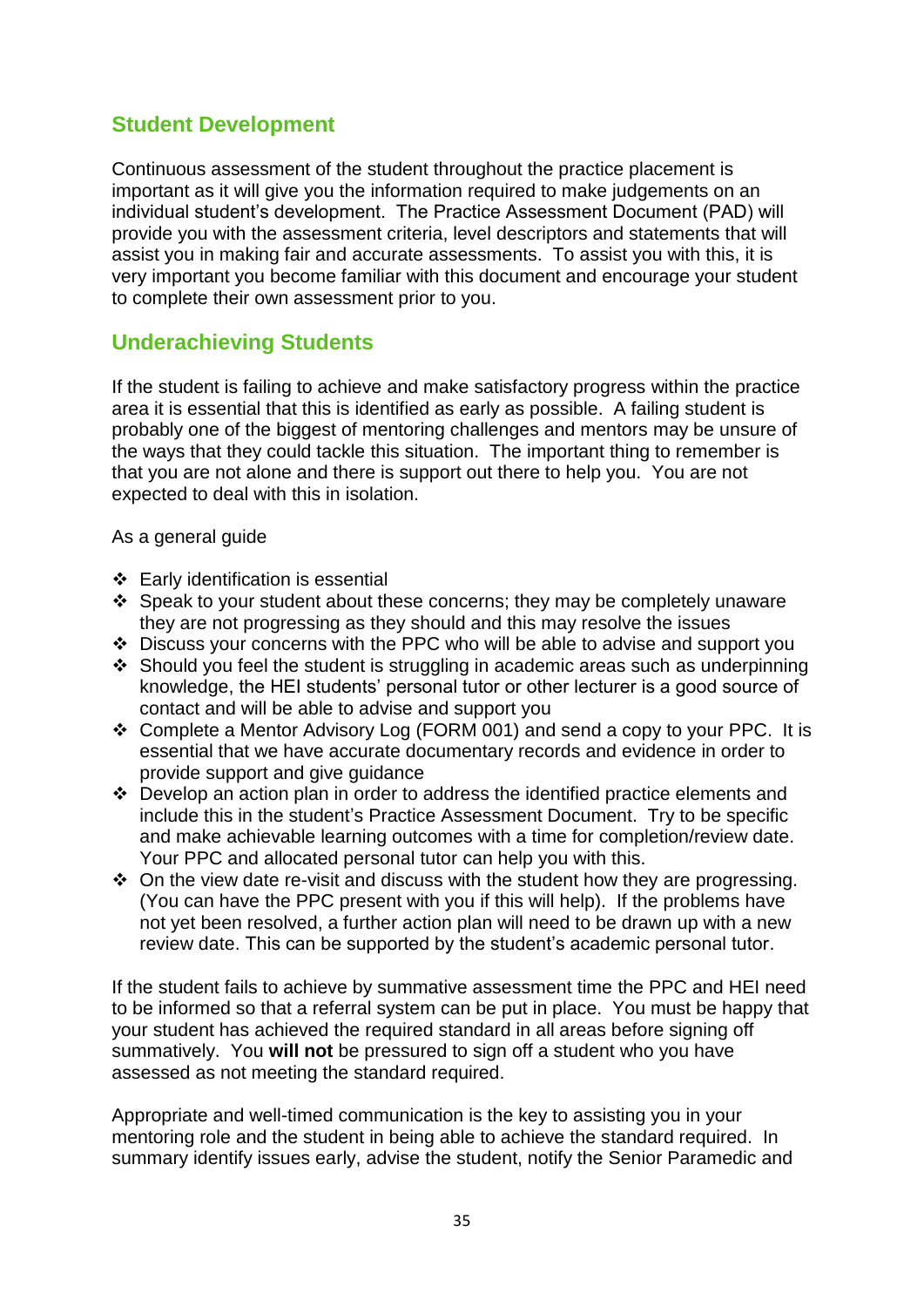Practice Education Facilitator and document all concerns and action plans in the practice assessment documentation.

# **Mentor 'Hopping'**

The delicate relationship between mentor and student inevitably involves dealing with some confrontation and this is a point that some students in practice will turn to different mentors with whom they may feel more comfortable with and less challenging by the practice of 'Mentor Hopping'.

Mentors who do not necessarily have that formal relationship with the student or perhaps don't have the whole picture of the student's progress are less likely to challenge them regarding their underpinning knowledge or the less tangible skills and so the student is more likely to be signed off.

Avoiding this practice is never easy; the positive learning environment created by a student working with a variety of practitioners should be encouraged but this can give students the opportunity to mentor hop when things get difficult so using the formative assessment process in the PAD can help to build up a students practice allowing other practitioners to comment on a student's progress so that the mentor can make a better assessment of the student at summative assessment. It is very important to ensure that the summative sign off of a student is only completed by their named mentor as the normal, or with the involvement of the local SP if this is not practical.

Any requests for change of mentor should be very carefully considered keeping the mentor hopping practice in mind. While students might have genuine reason to want to change mentor, but with the use of the FORM 002 mentor transfer request process involving the whole mentorship team this should be avoided.

# **Overachieving Students**

Occasionally you may mentor a student who you feel is developing over and above where they would typically be at the stage of the programme (Ryan and Halliwell 2012). What can you do if this happens? The important thing is to recognise this and look at how you can encourage the student to continue to achieve and perhaps find ways to produce further challenges for them. If you feel your student is doing something particularly well or you can relate their performance to a particular job they attended you can complete a Mentor Advisory Log (FORM 001) and send this to the PPC who will forward this to the HEI. This can then be included in their Record of Achievement. It is always nice to be able to give a student a pat on the back and we feel it is important to recognise and record this.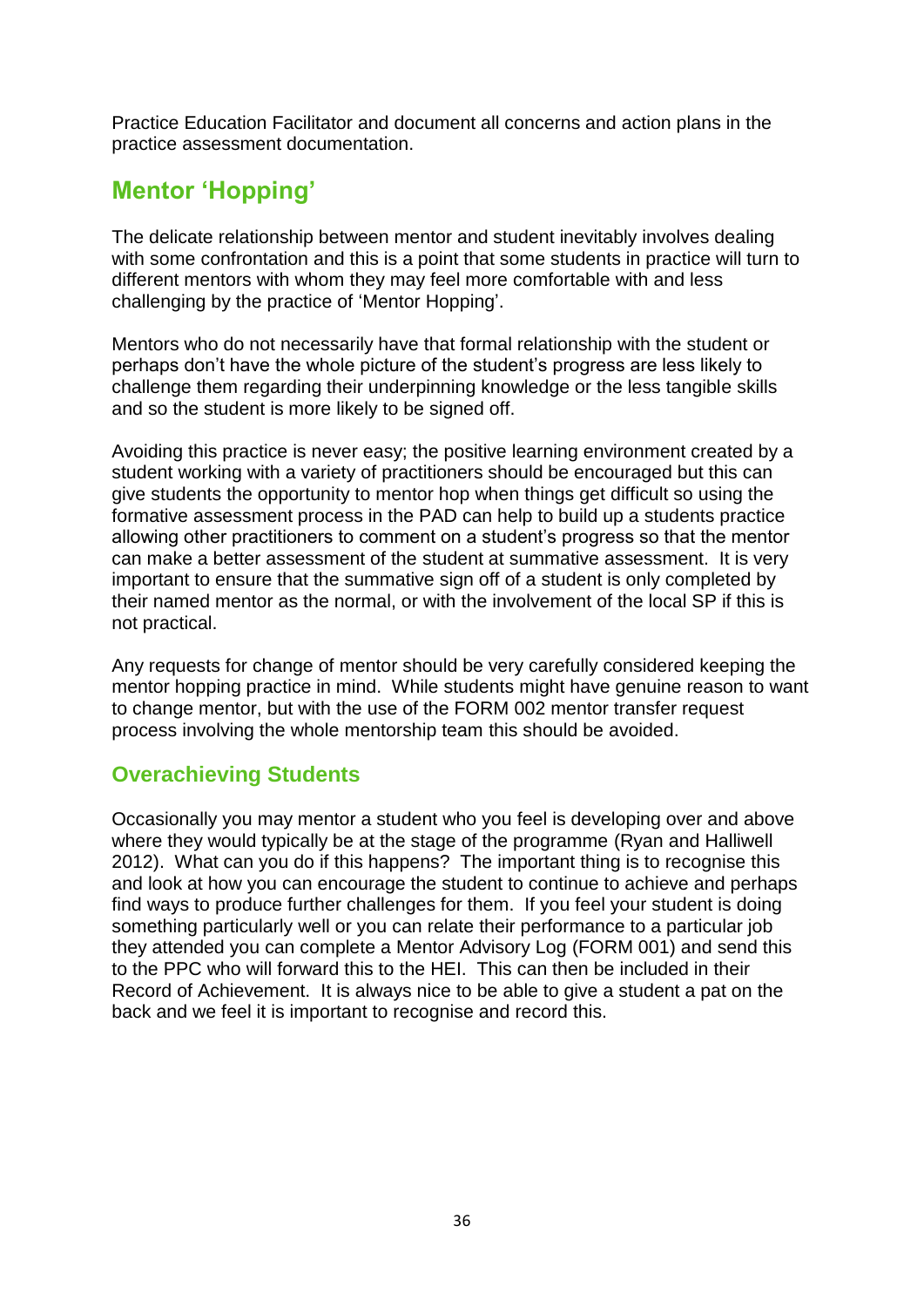# **Reflective Practice in Mentoring**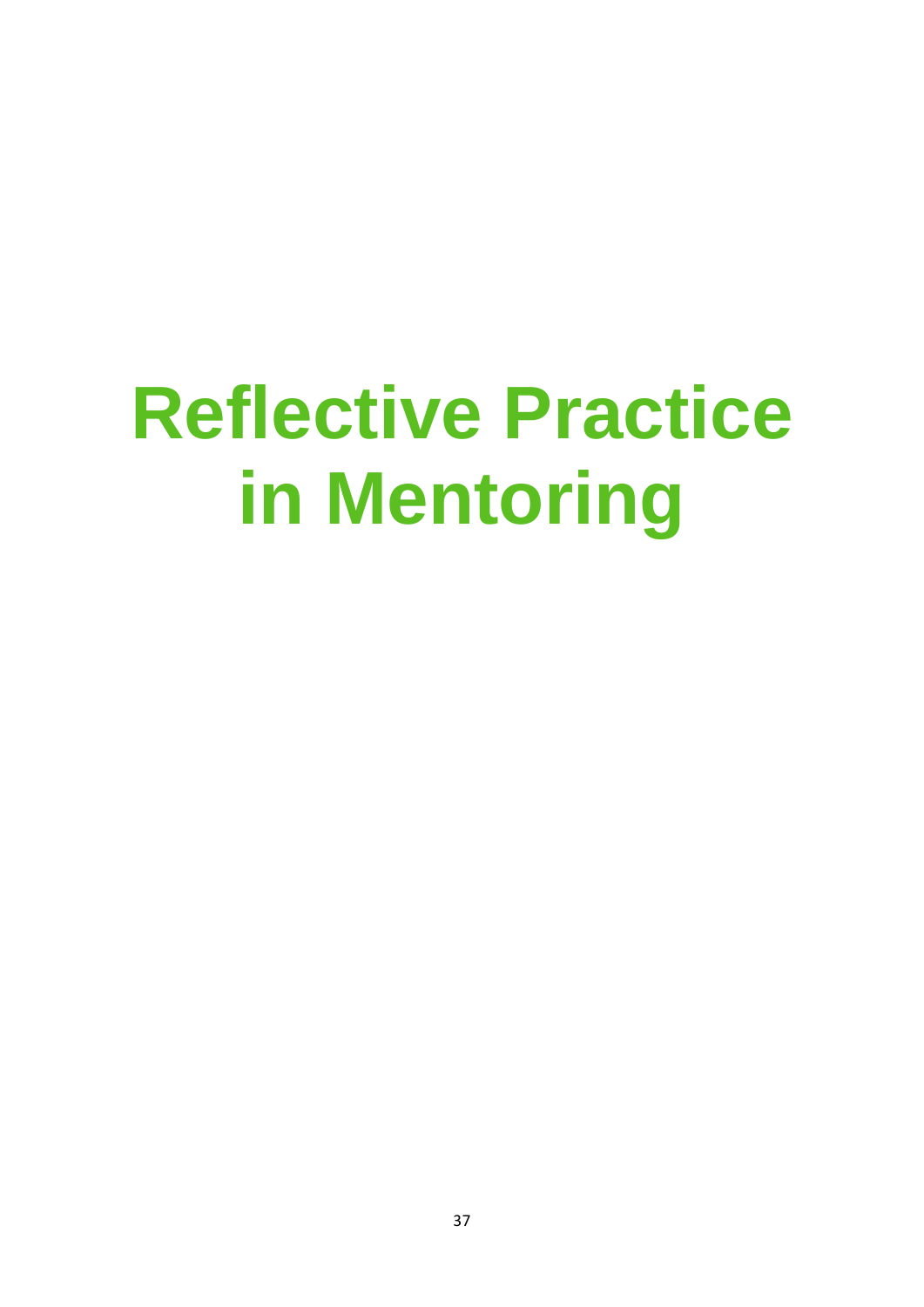# **Reflective Practice in Mentoring**

Reflective practice is a useful part of your Mentorship tool kit and should be seen as a positive practice in all areas of your work.

Students in practice often adopt an aspirational learning style; the behaviour they see in their mentor is the behaviour they want to mimic. (Bandura, 1977).

As flattering as this is, a Mentors Role isn't about creating a "Mini-Me"; it's about enabling a student to explore their own style and behaviour and guide them through the choices they make in practice: **Developing thinkers, not training doers!**

Mentors need to encourage students to question the practice they see, find the evidence that practice is based upon, use the knowledge they have been taught in University and, using reflection, start to make decisions about the way they will practice independently.

Reflective practice in a mentoring situation has two uses;

- A tool to help the Mentor to explore their own practice and reflect upon what the student is seeing and therefore aspiring to;
- A tool to help the Student to reflect on the mentor's actions, their reaction to the mentor's actions and how they will let this form their practice in the future.

Reflection isn't complicated and is actually part of human behaviour; the skill in reflection is to use it in a more positive way.

Simple basic of Reflection are 5 questions;

- 1. Who was involved?
- 2. Where did it happen?
- 3. When did it happen?
- 4. What happened?
- 5. Why did it happen?
- 6. How did I react to this, and how do I move on from this?
- 7. What have I learned from this?

(Jasper 2003)

The different models created over the years focus on different parts of the process and guide you to think about things in different ways, but the basic process is that simple.

A Mentors role in developing a Students reflective practice can be an uncomfortable one; encouraging the Student to critically reflect on the Mentors practice identifying what they felt was positive and, indeed, negative about the Mentors practice is a difficult thing to do but an essential part of the mentorship process. A Mentor who reflects openly and objectively on their own practice will encourage the Student to do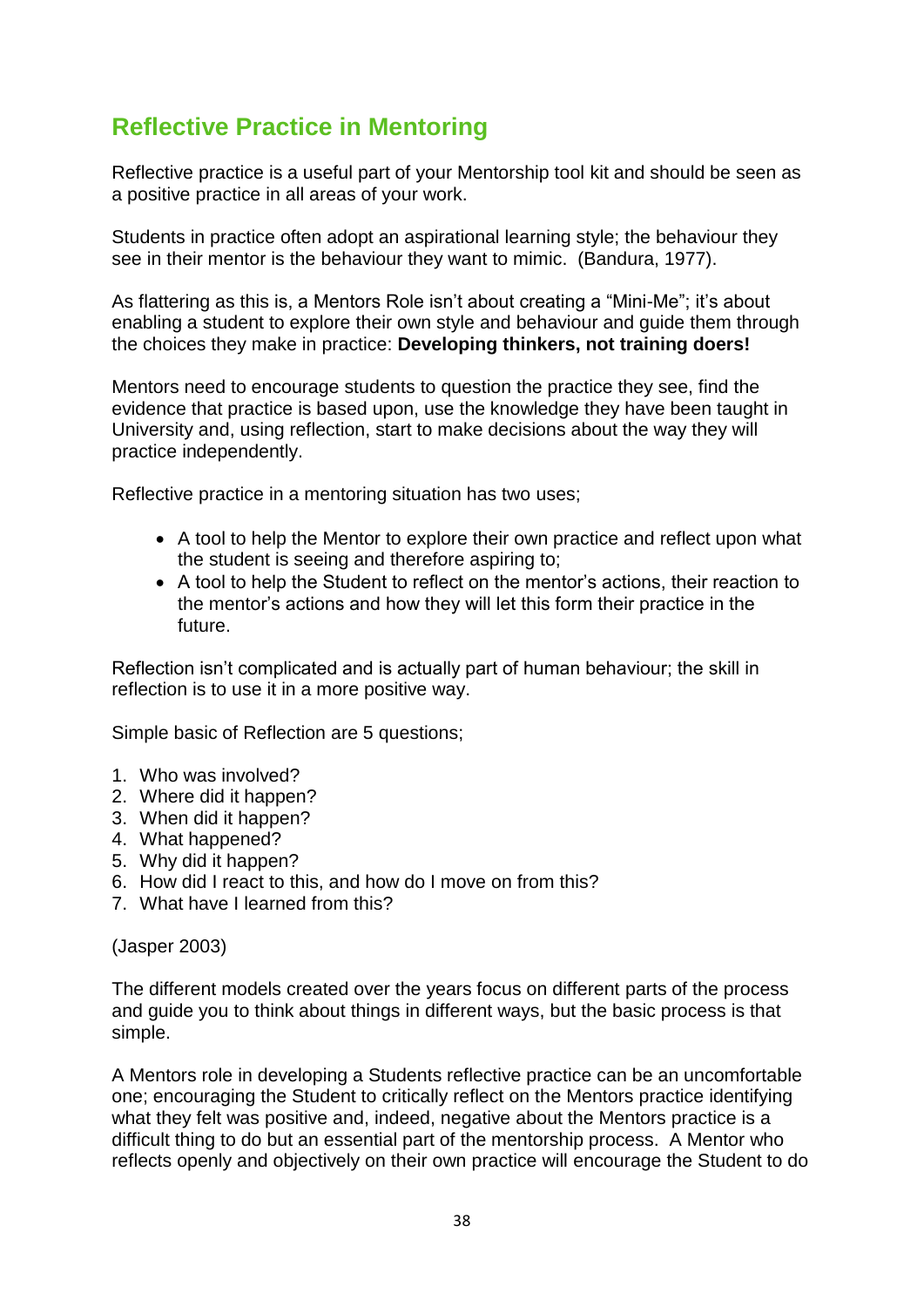the same. So effective Reflection will not only improve the Mentor's own practice, but also instil this principle in the Student for their future practice.

A reading list is provided with this guide that you may find useful in exploring what model of reflection suits you best.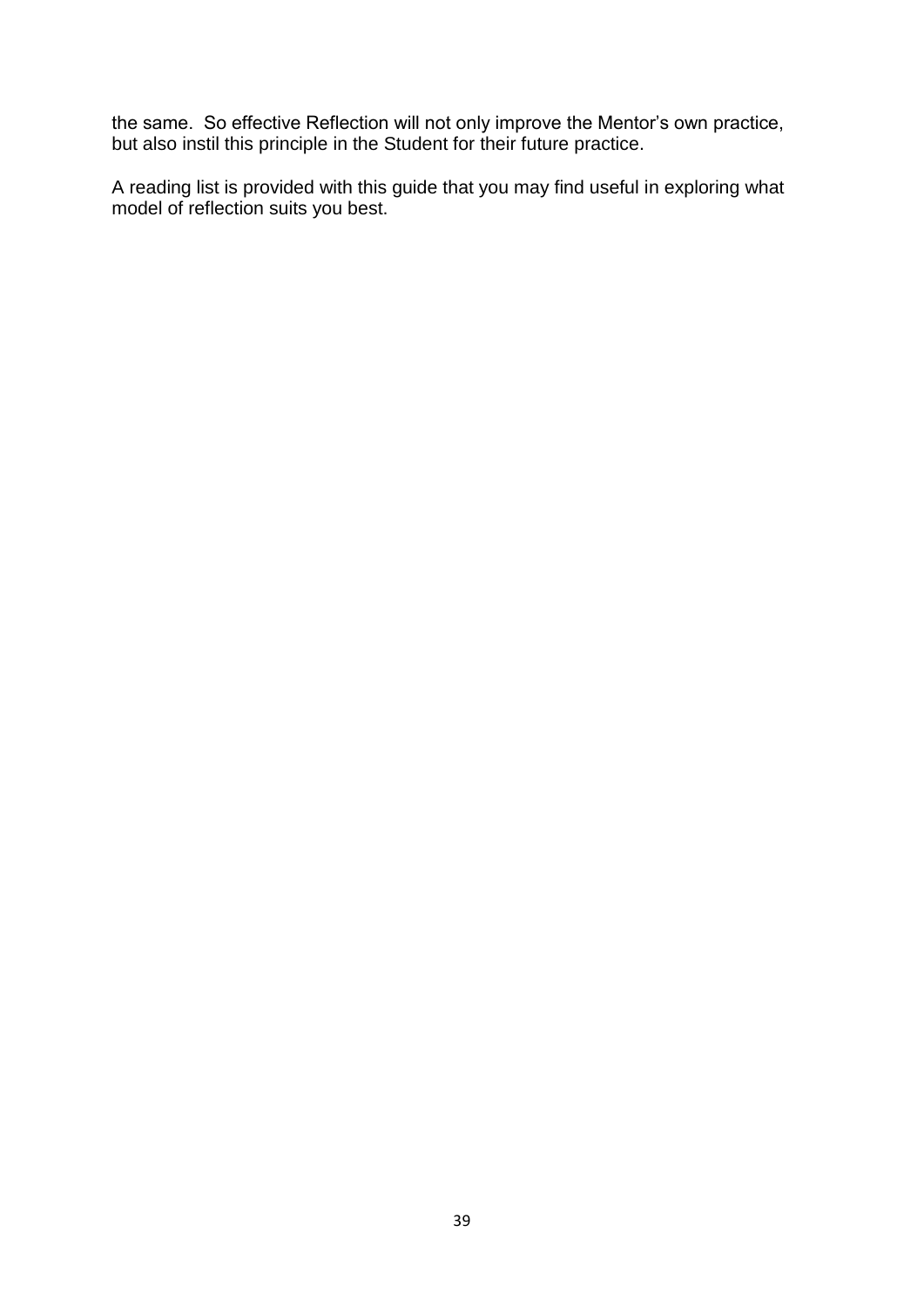# **Professional Practice Placements**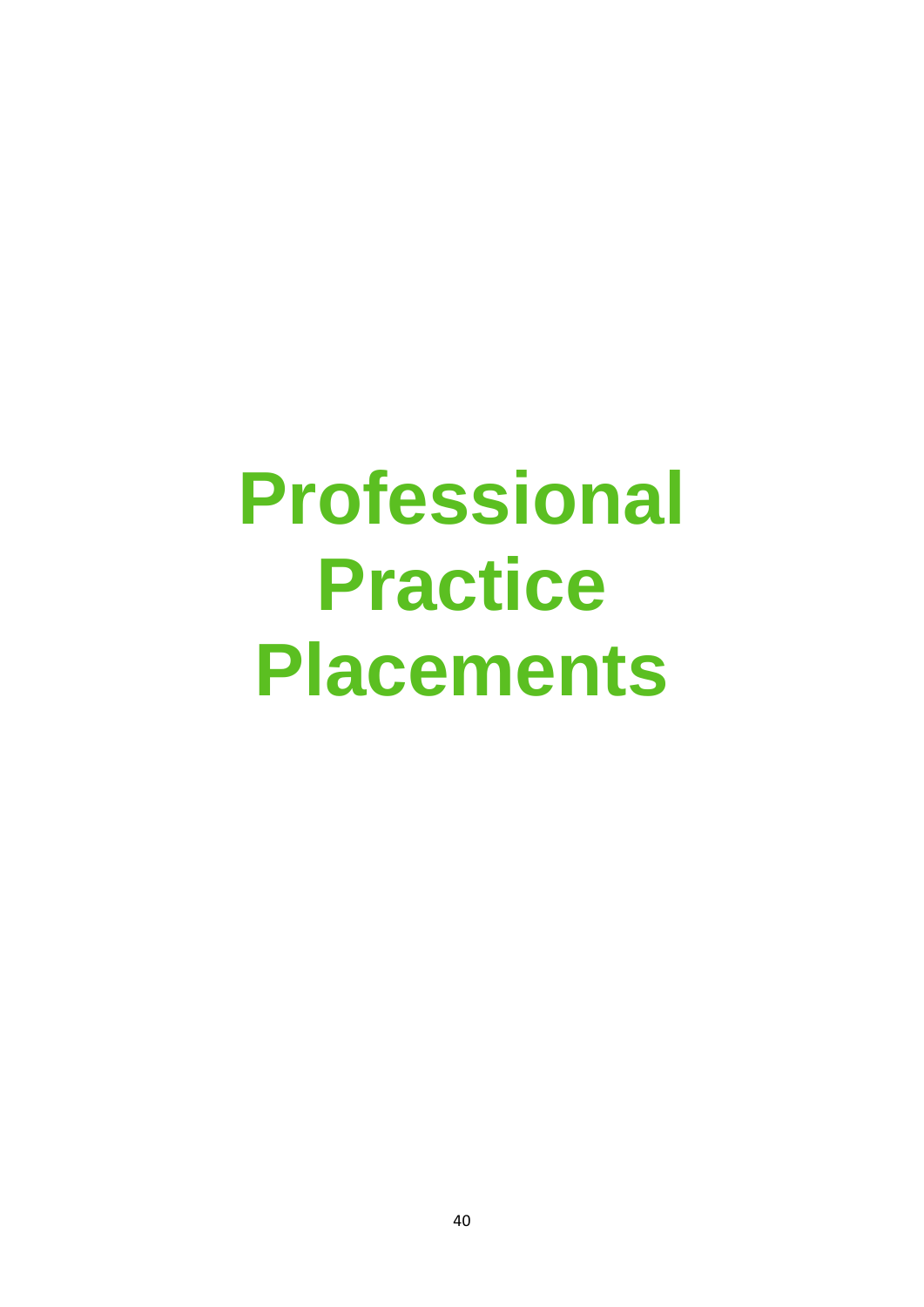### **Professional Practice Placements**

As a placement provider we undertake to provide placement learning opportunities for all health related learners from any of the agreed higher education institutions in the south west, this includes:

- Operating department practitioner students
- Physio, OT, podiatry, radiography, and all professions allied to health
- Medical students
- Registered nurses undergoing post registration education
- Trainee Assistant Practitioners/Cadets

These learners are given placements within SWASFT through the Observer Policy, and we ensure that they are on appropriate programmes of study and that their learning outcomes can be met through their experience with us; though it is very unlikely that mentors, as such are required for these learners it may be that you will be asked to supervise a learner in practice whilst they are with us and ensure they are welcomed and well looked after.

Placements are arranged for these learners by the PPC in conjunction with the University Placement Coordinators and the Education Business Manager in collaboration with the ROC and local Operations Officers.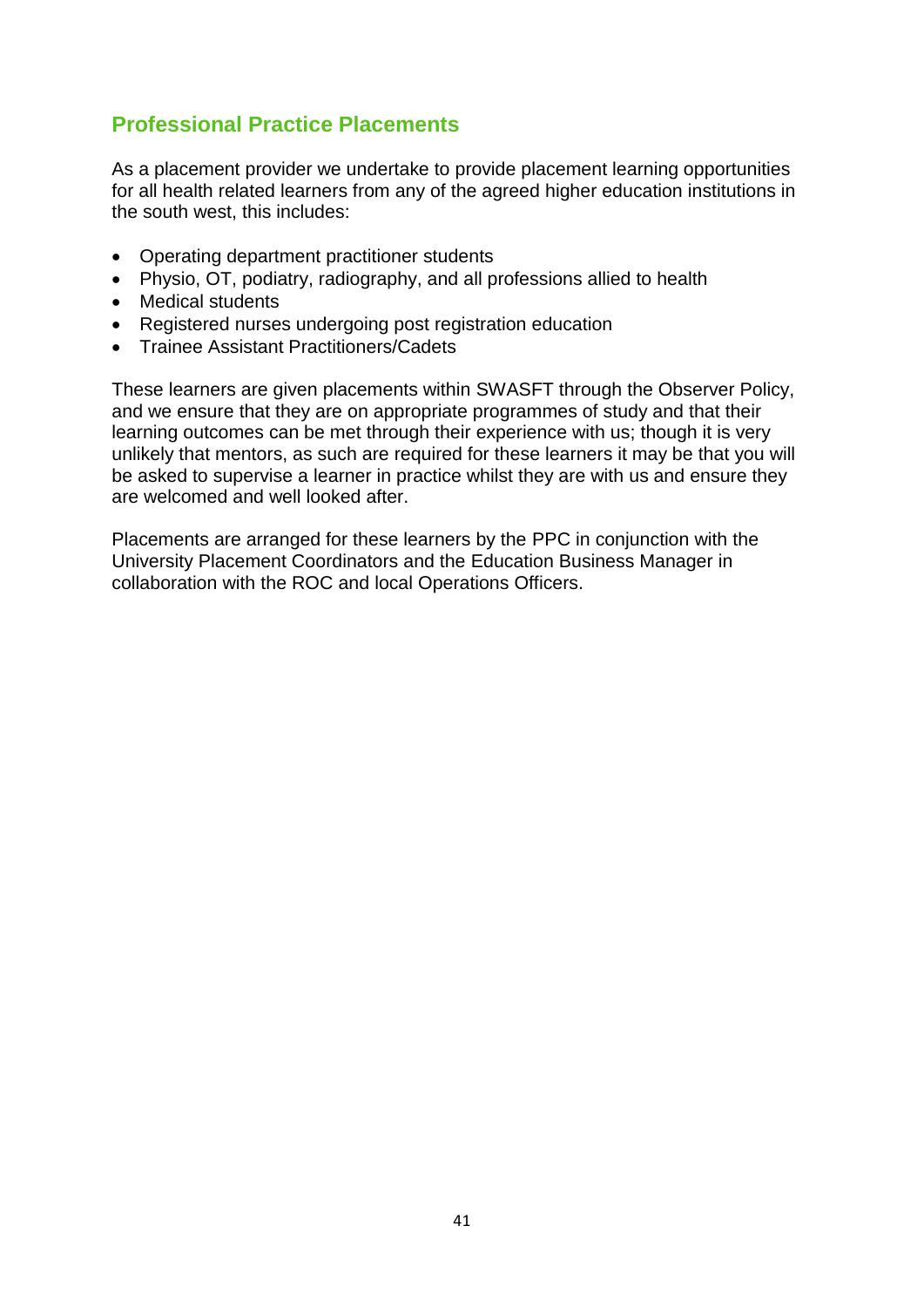# **Further Support**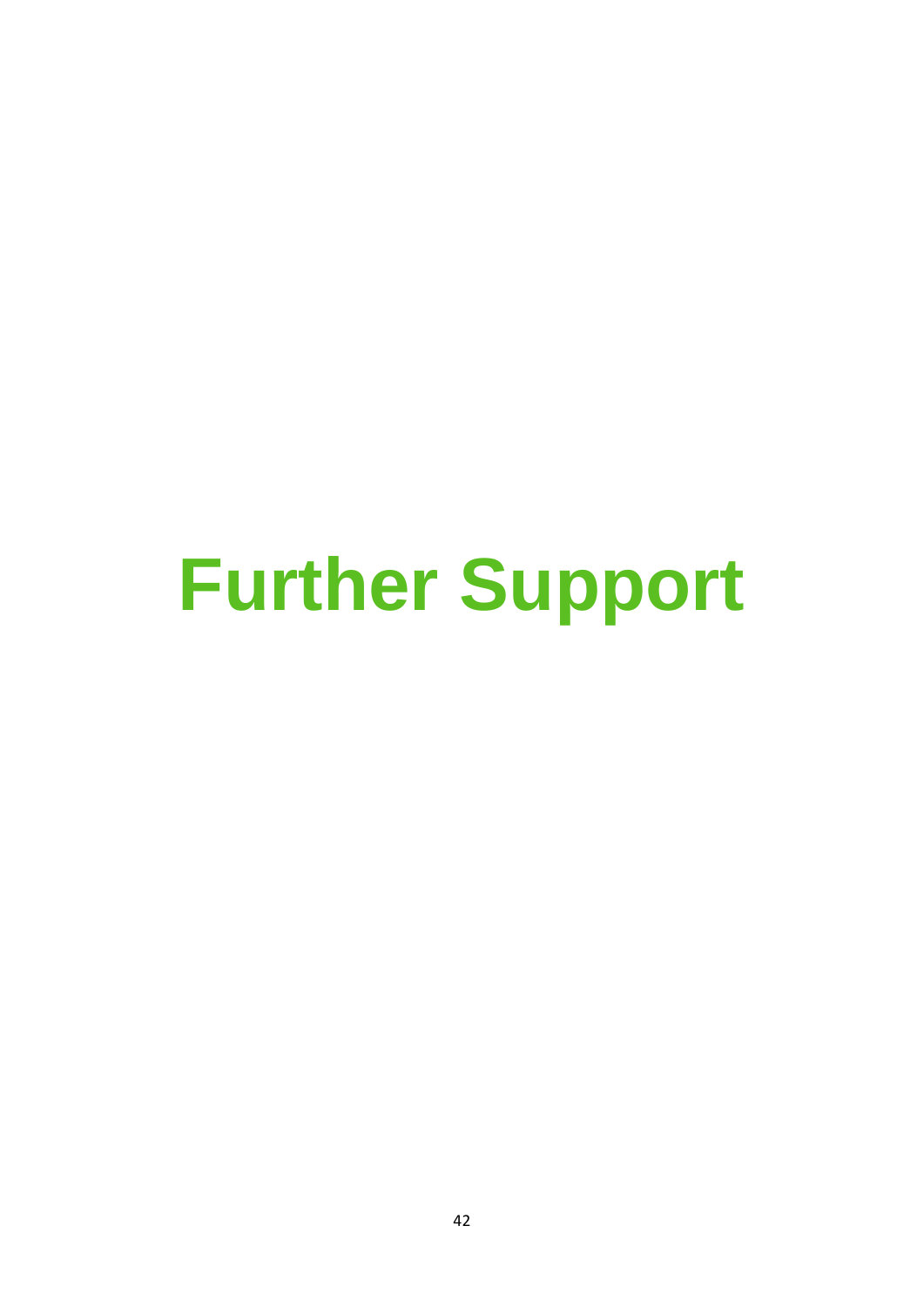# **Further Support**

There are various personnel and resources available within the Higher Education Institutions (HEI) to provide you with support and guidance on some student issues. These include:

- Lecturer
- Academic Personal Tutor
- Programme Leader

| <b>Staff Name</b>              | Room         | <b>Email</b>               | <b>Phone Number</b> |
|--------------------------------|--------------|----------------------------|---------------------|
|                                |              |                            |                     |
| Sarah Todd                     | 2BBC         | Sarah.Todd@uwe.ac.uk       | 01173288540         |
| <b>AHOD</b>                    | C029         |                            |                     |
| <b>Jedd Billing</b>            | 2BBC         | Jedd.Billing@uwe.ac.uk     | 01173288951         |
| Programme lead<br><b>BSc</b>   | C024         |                            |                     |
| <b>Julian Simpson</b>          | 2BBC         |                            | 01173288952         |
| Programme lead<br><b>DipHE</b> | C024         | Julian.simpson@uwe.ac.uk   |                     |
| <b>Gary Smart</b>              | 2BBC         | Gary.Smart@uwe.ac.uk       | 01173288844         |
|                                | C028         |                            |                     |
| <b>Jane Collins</b>            | 2BBC         | Jane5.Collins@uwe.ac.uk    | 01173288950         |
|                                | C019         |                            |                     |
| <b>Nick Miller</b>             | 2BBC         | Nick.Miller@uwe.ac.uk      | 01173287674         |
|                                | C019         |                            |                     |
| <b>Nigel Fortune</b>           | 2BBC         | Nigel2.Fortune@uwe.ac.uk   | 01173287583         |
|                                | C019         |                            |                     |
| Martyn                         | 2BBC         | Martyn.Whatmore@uwe.ac.uk  | 01173288540         |
| Whatmore                       | C024         |                            |                     |
| Simon Kersey                   | 2BBC         | Simon2.Kersey@uwe.ac.uk    | 01173287795         |
|                                | C019         |                            |                     |
| Louisa                         | 2BBC         | Louisa.Jamieson@uwe.ac.uk  | 01173282835         |
| Jamieson                       | C019         |                            |                     |
| Joanne                         | 2BBC         | Joanne.Markerson@uwe.ac.uk | 01173285137         |
| Markerson                      | C024         |                            |                     |
| George Turner                  | 2BBC         | George7.Turner@uwe.ac.uk   | 01173285139         |
| David Williams                 | C019<br>2BBC |                            |                     |
|                                | C024         | david29.williams@uwe.ac.uk | 0117 3286772        |
|                                | 2BBC         |                            | 0117 3281207        |
| <b>Jake Stanley</b>            | C024         | jake.stanley@uwe.ac.uk     |                     |
| Georgina                       | 2BBC         | Georgina.Lambert@uwe.ac.uk |                     |
| Lambert                        | C024         |                            |                     |
| <b>Chelsie Read</b>            | 2BBC         | Chelsie.Read@uwe.ac.uk     |                     |
|                                | C024         |                            |                     |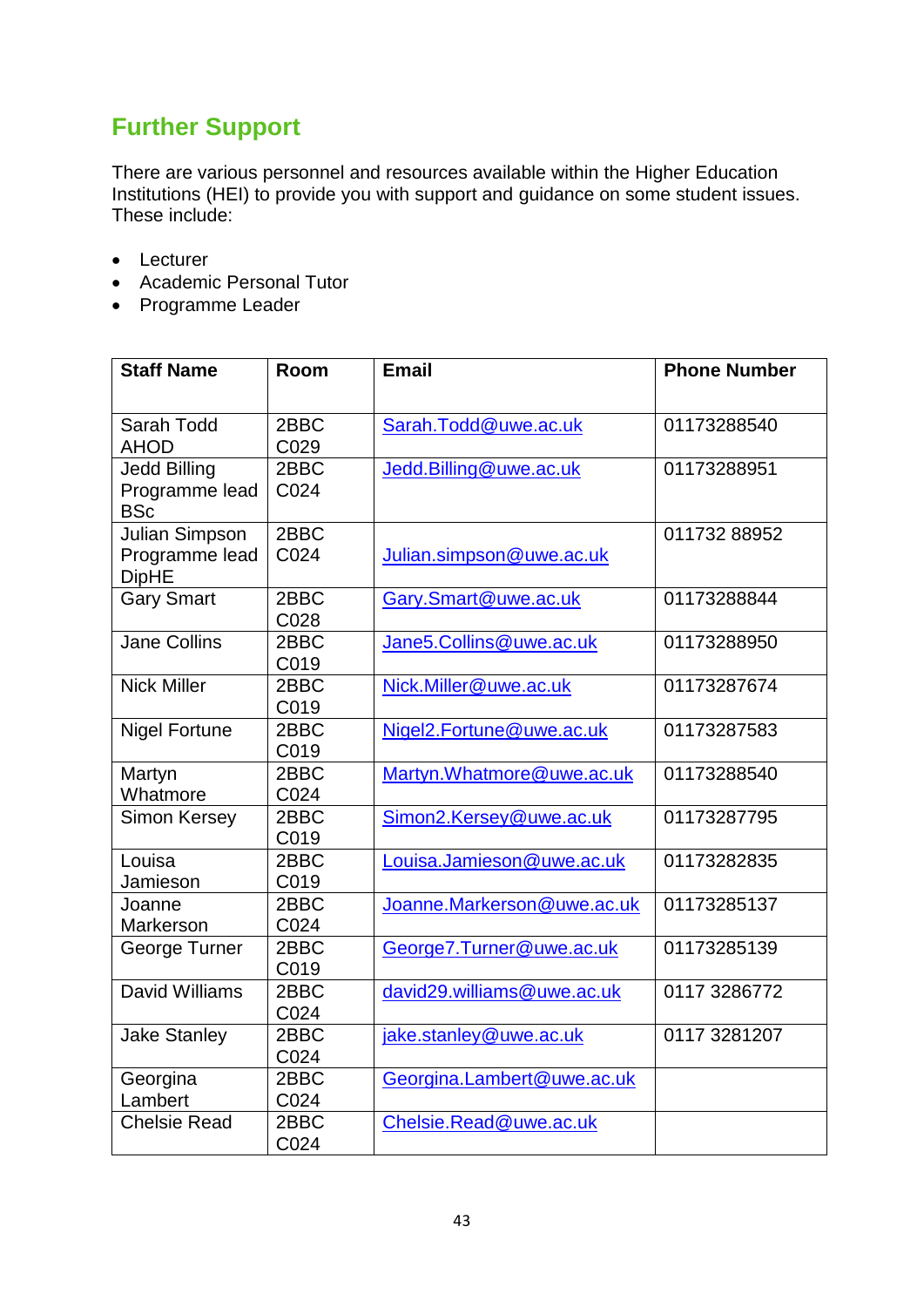| James Gardner     | 2BBC              |                                             |               |
|-------------------|-------------------|---------------------------------------------|---------------|
|                   | C <sub>024</sub>  |                                             |               |
| Jessica Eddy      | <b>Blackberry</b> | Jessica.Eddy@SWAST.nhs.uk                   | 07901 329 554 |
| <b>SWASFT PPC</b> | centre            |                                             |               |
| Nicola Shepard    | <b>Blackberry</b> | Nicola.Shephard@swast.nhs.uk   01452 582810 |               |
| <b>SWASFT PPC</b> | centre            |                                             |               |
| manager           |                   |                                             |               |

#### **Please refer to the Student's PAD for further information on how to access this support.**

### **SWASFT** <http://www.learnwithswasft.co.uk/> **Web Site**

The<http://www.learnwithswasft.co.uk/> Web Site has been developed as an excellent tool to support Staff and Student Paramedics with their own Person Development and is an eLearning website provided by the South West Ambulance Service NHS Foundation Trust. The link for this web site is http://www.learnwithswasft.co.uk/

It provides links to:

- Library and Information Services: providing information and support to staff in developing their portfolios
- Continuing Professional Development: providing information and support to staff in developing their portfolios
- Online Learning: access to a number of eLearning educational modules
- Learning & Development Team SWASFT
- Emergency Preparedness

### **FORM Documents**

These forms help to form a consistency across the Trust as a guide for Mentors and Registrants wishing to Support Students in Practice. FORMS are available through the PPC.

This **Mentorship in Action server** page can be found on a conduit whereby the SWASFT Practice Education Coordinators can provide support to Mentors within SWASFT, and thereby, help each individual student receive a quality placement. If you have a query about any aspect of **Mentorship in Action,** please contact the SWASFT PPC for your area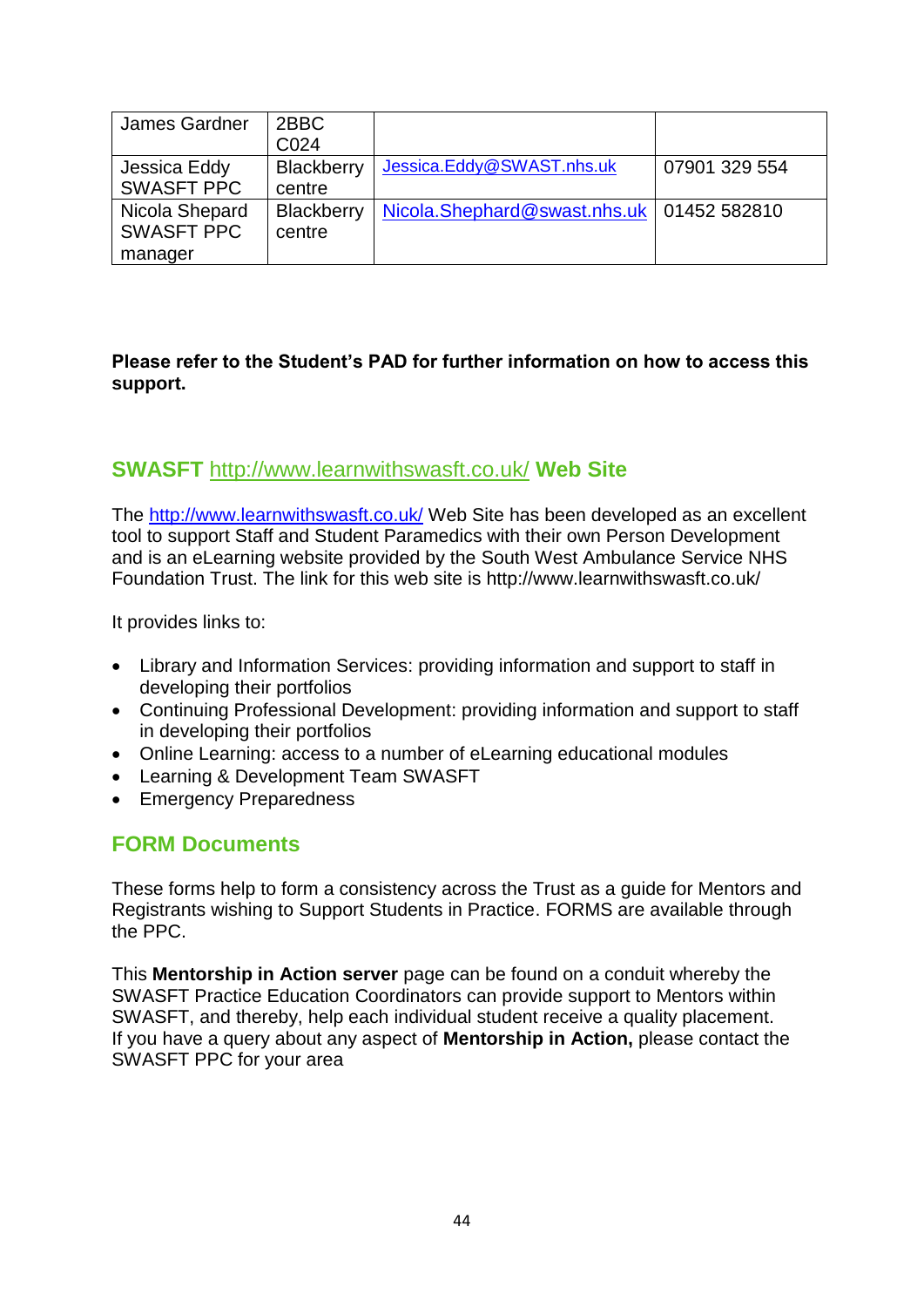

# **Expectations of our students**

#### **Working shifts**

Student Paramedics are required to work all ranges of shifts including nights. This ensures they can experience the 24 hour a day, 7 days a week nature of healthcare.

#### **Working week**

Students are required to work a full working week and will be scheduled to work approximately 4 shifts a week whilst on placement.

#### **Supernumerary status**

All students' paramedics are classed as supernumerary and will always be the  $3<sup>rd</sup>$ person on an ambulance or second person on a rapid response vehicle.

#### **If a student is off sick**

Students should report any absence whilst on placements to the general reporting hotline which can be accessed through the UWE switchboard. The student should also advise their mentor as well as their Academic Personal Tutor.

Documentation which can be accessed, including a description of when to use, includes:

FORM 001: Practice Advisory Log

FORM 002: Mentor Transfer Request

FORM 003: Reporting of Non-Paramedic Placements

FORM 004: Reporting a Student Fitness to Practise Concern

FORM 005: Student Personal Information

FORM 006: Concerns in Placement

FORM 007 - Practice Placement Evaluation

FORM 008: Placement Documentation Audit

FORM 009: Practice Handover Log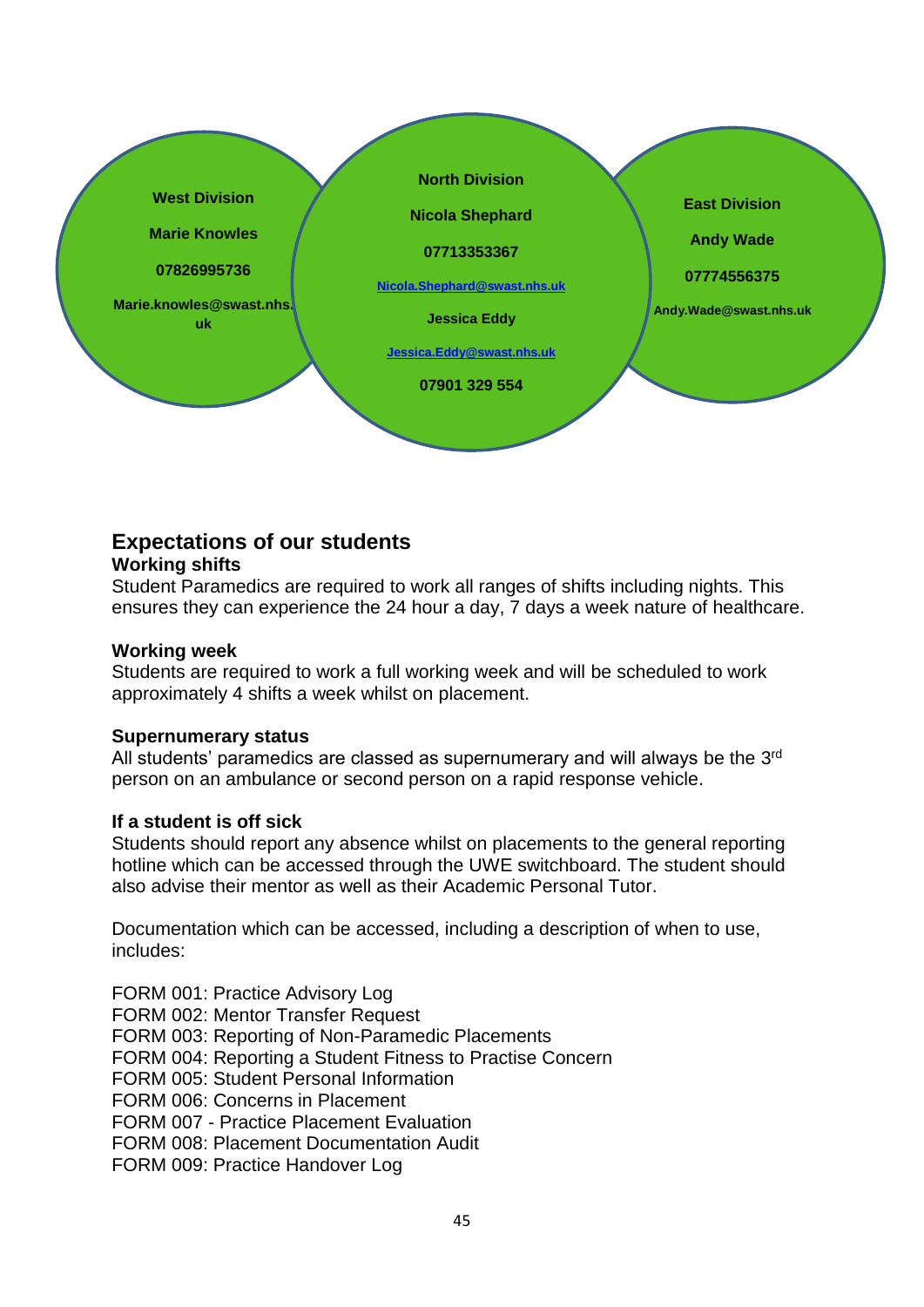FORM 010: Placement Charter FORM 011: Action Plan FORM 012: Station Audit Guidance to Completion of FORM Documents Information on PPCs and Mentors

The Descriptions should be self-explanatory

#### **Supporting Students with Disabilities**

The Equality Act 2010 is a piece of legislation which protects disabled people. In accordance with the Act, should a disability be disclosed we must assess if reasonable adjustments can be made in the practice setting and that these are put into place whenever possible.

"All students who commence courses with practice based elements will be asked to consider if they have a disability which may affect their ability to carry out normal day to day activities during an initial meeting with their personal tutor (Dunbar et al, 2012, p19)". If the student has disclosed information on a learning need at the university, an assessment will be implemented. An Individual Learning Plan (ILP) will be drawn up with recommended reasonable adjustments. The completed ILP will normally be sent out to practice placement sites/Practice Education Facilitators at least 4 weeks prior to practice experience.

Students may have concerns about disclosing a disability for fear that this will disadvantage them or they will face discrimination. As a placement provider we have a responsibility to ensure that we support all students and actively seek to encourage disclosure and discussion enabling action plans and effective support to be put in place.

It is hoped that if you are mentoring a student with learning needs they will disclose, to assist you in supporting them. Occasionally and certainly at the beginning until trust builds up they may be reluctant to do this. As you begin working with your student you may identify areas that your student is experiencing some difficulty with and this can be addressed via reflective discussion, e.g. you may notice that your student is poor at spelling or has difficulty note taking. How can you manage this situation? You could broach the subject by asking them how they feel they are achieving with taking history and noting down the information provided and they identified any difficulties with this. This may be enough to encourage communication and ensure that your student feels they can ask for support and guidance. The initial review where students are required to write down their strengths and weaknesses would also be a good opportunity to ask them if they feel they have any need for additional support in writing down information and note taking.

Where there is a risk to the student, staff or patients the student should be removed from the practice placement setting until the university can be contacted. In the first instance please contact the PPC for further advice.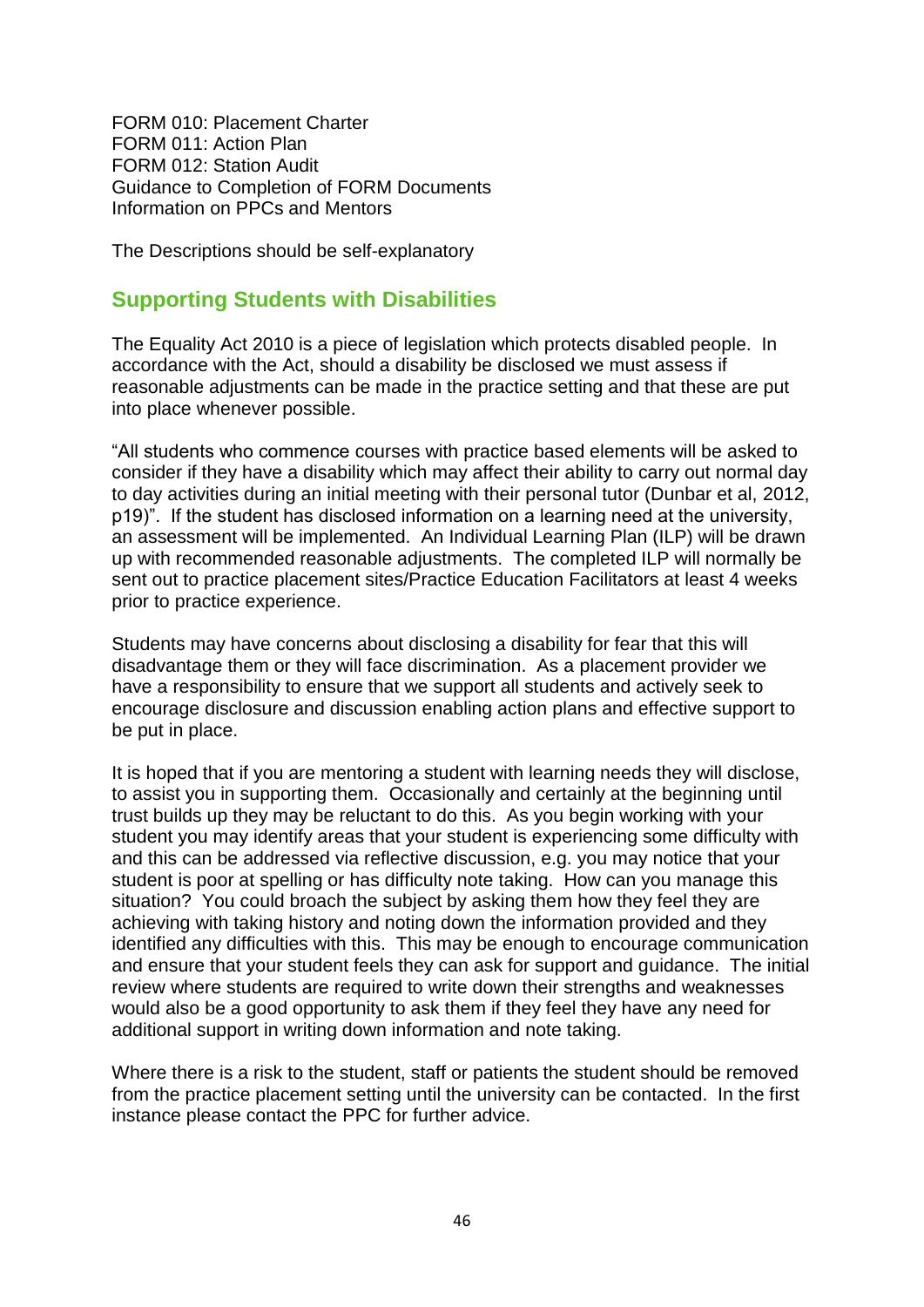# **Further Reading & References**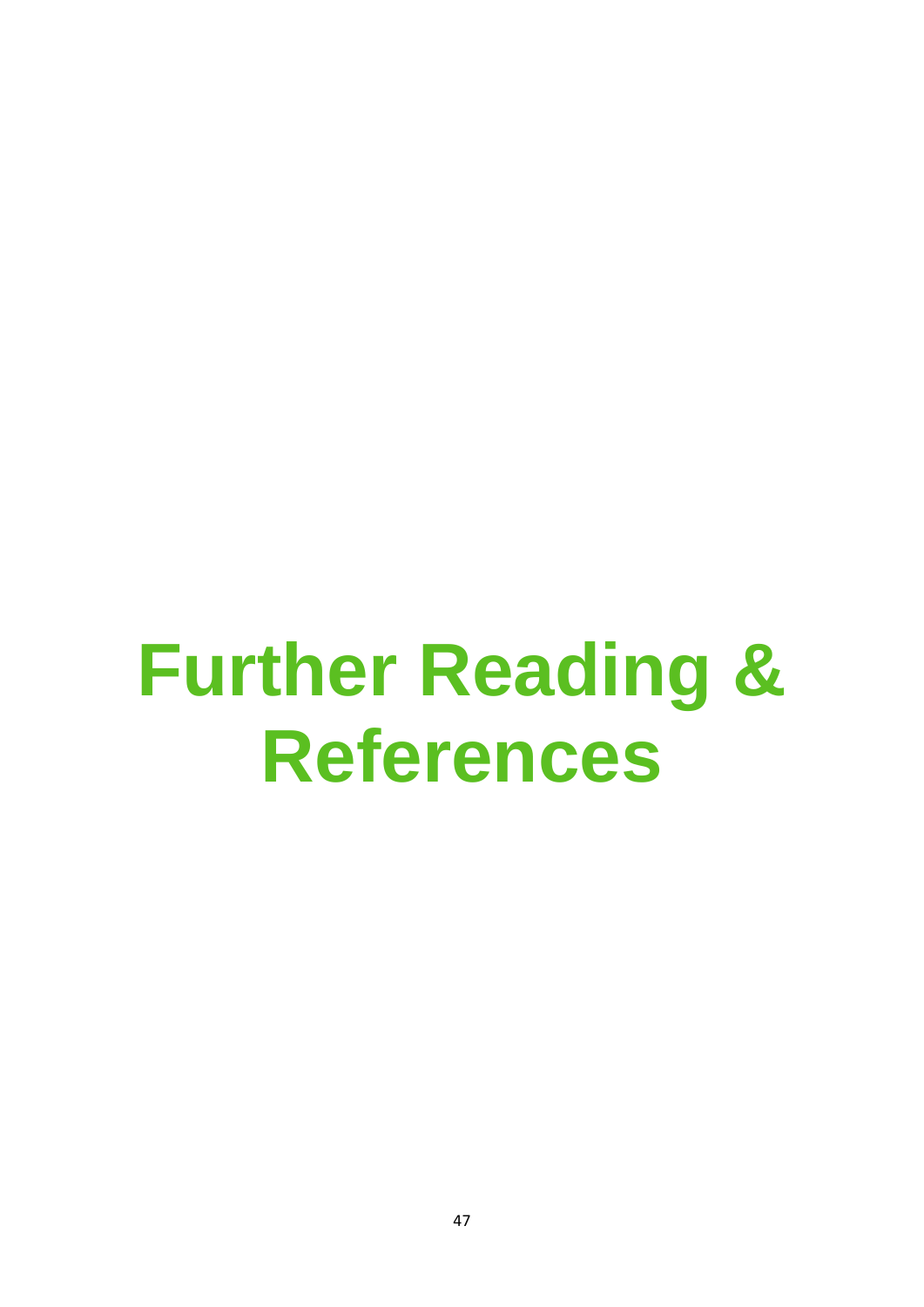#### **Further Reading & References**

Bandura, A. (1977) Social Learning theory: understanding Bandura's theory of learning.

<http://psychology.about.com/od/developmentalpsychology/a/sociallearning.htm> (date assessed 10/12/12)

Benner, P. (1984) From novice to expert: excellence and power in clinical nursing practice. London: Addison Wesley

Buckner, H, Atkorn, D., & Cook, S. (1999) Giving effective feedback to medical students: a workshop for the faculty and house staff. Medical Teacher. 21: 165- 165

Chowdbury, R. R. & Kalu, G. (2004) Learning to give feedback in medical education. Royal College of Obstetricians and Gynaecologists. 6: 243-247

Clutterbuck, D (2006) Everyone needs a Mentor: Fostering Talent in Your Organisation. Chartered Institute of Personnel & Development

Darling, L. A. W. (1975) What to do about toxic mentors. Journal of Nursing Administration. 15: 43-44

Dunbar, M., Wood, P., Gandhi, S., Thomson, Y. & Harley, G (July 2012) v1. Supporting Students with a Disability in Practice Settings. Best Practice Guide for Students, academics and Practice staff in Health & Social Care Settings. University of Central Lancashire.

Edge Hill University. Mentorship Handbook

Elcock, K & Sharples, K (2011) A Nurse's Survival Guide to Mentoring. Churchill Livingstone Elsevier

Garvey, R. (2008) Coaching & Mentoring: Theory and Practice. SAGE Publications Ltd.

Gopee, N (2008) Mentoring and Supervision in Healthcare. SAGE Publications Ltd.

Health Care Professions Council (2019) Standards of Education and Training

Honey, P & Mumford, A (1989) The Manual of Learning Styles. Peter Honey Publications, Maidenhead.

Kay, D (2007) A Practical Guide to mentoring: how to help others achieve their goals. 3rd Ed. How to Books

Kolb, D. A. (1984) Experiential Learning, Prentice Hall, NJ